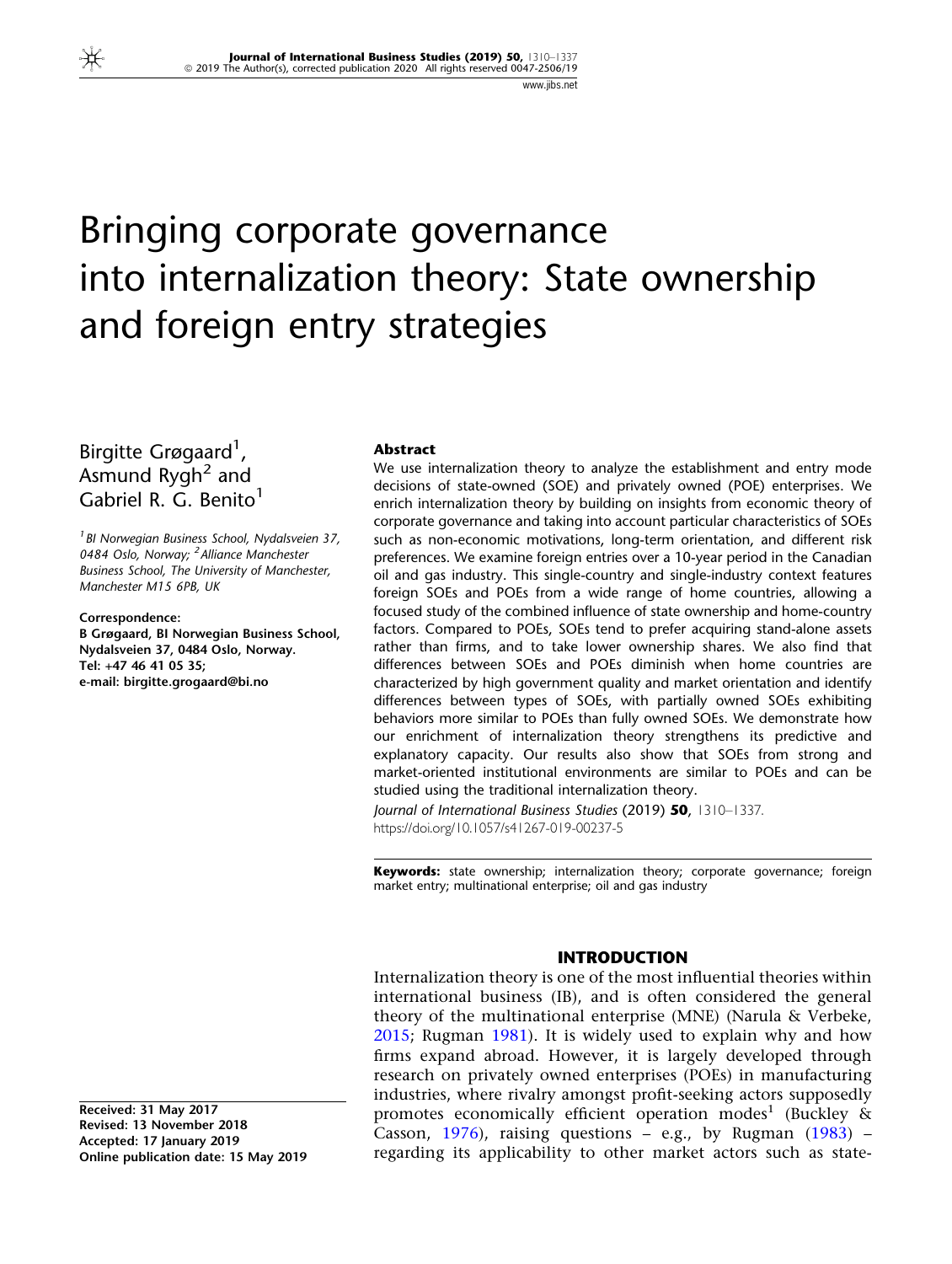owned enterprises (SOEs). Over the past decade, the global economy has seen a surge in the international activities of SOEs (George, Schillebeeckx & Liak, [2015](#page-25-0)). According to Fortune's Global 500 rankings, three of the top ten companies were stateowned in 2017, compared to one SOE ranked 17th among the top 20 only a decade earlier (Fortune [2007,](#page-25-0) [2017\)](#page-25-0). This changing global competitive landscape has generated substantial policy interest as well as research interest among IB scholars (Buckley, Doh, & Benischke, [2017;](#page-25-0) Cuervo-Cazurra, Inkpen, Musacchio, & Ramaswamy, [2014;](#page-25-0) Hu, Cui & Aulakh, [2019](#page-26-0)).

Internalization theory assumes that firms will choose economically efficient ways of entering foreign markets in the sense of minimizing transaction costs (Grøgaard & Verbeke, [2012;](#page-25-0) Narula & Verbeke, [2015\)](#page-26-0). There are particularly three important characteristics often associated with SOEs (Cuervo-Cazurra et al., [2014](#page-25-0); Shapiro & Globerman, [2012\)](#page-26-0) which could indicate SOEs fit less well with internalization theory. First, SOEs may have other motivations than private firms. Unlike private firms that are presumably profit-motivated, SOEs may pursue social, distributional, or even ideological goals that are often long-term oriented. Second, SOEs may have different risk preferences than POEs. In particular, state ownership is often assumed to imply a higher tolerance of risk (Arrow & Lind, [1970](#page-24-0)). Third, and related to the first two characteristics, SOEs may suffer from particular corporate governance failures and lack of proper management incentives, which potentially hinder development of firm-specific advantages (FSAs).

Such differences between SOEs and POEs led internalization scholars like Rugman ([1983\)](#page-26-0) to question if internalization theory applies to  $SOEs<sup>2</sup>$ . In this paper, we argue that internalization theory can be extended to also apply to SOEs. Such an extension, however, requires more attention to the variety of goals and risk preferences of a firm's owners and managers. While such aspects have so far been largely overlooked in internalization theory, which has explicitly or implicitly tended to assume profit maximization and risk neutrality (see Buckley & Strange, [2011;](#page-25-0) Strange, [2018\)](#page-27-0), they play a key role in related economic theories of corporate governance, including perspectives that Hoenen and Kostova ([2015\)](#page-25-0) refer to as 'the broader agency perspective'. These include theories such as agency theory and incomplete contracts theory that have previously been used to understand the motivations for and implications of state ownership (Boycko, Shleifer, & Vishny, [1996;](#page-24-0) Martimort, [2006;](#page-26-0) Megginson & Netter, [2001;](#page-26-0) Rygh, [2018\)](#page-26-0).

In this paper, we advance internalization theory by leveraging state-owned MNEs as a context for widening the scope of firms' objectives, time horizons, and risk preferences. Such characteristics may lead to distinct benefits and costs of internalization that are different from those from the purely profitmaximizing and risk-neutral firm traditionally considered in internalization theory, and hence systematically lead to different internalization decisions. Moreover, we advance internalization theory by recognizing and explicitly dealing with the implications of goal conflicts between owners and managers. Such goal conflicts have been extensively explored in the state-ownership literature and are often assumed to lead to particular governance issues in SOEs (Martimort, [2006](#page-26-0)). Moreover, this literature suggests an indirect effect of state ownership on internalization decisions to the extent that corporate governance issues could hinder SOEs' economic efficiency and their development of FSAs (e.g., Rugman & Li, [2007;](#page-26-0) Shleifer & Vishny, [1997\)](#page-26-0).

Our analysis also helps us understand why all SOEs are not the same: The goals, time horizons, and risk preferences of SOEs are affected by contextual factors such as home-country characteristics (Aguilera & Grøgaard, [2019\)](#page-24-0). Recent studies have highlighted how SOEs differ considerably in terms of how they are governed, e.g., with regard to degree of state ownership and state influence on strategy and management (e.g., Cavaliere & Scabrosetti, [2008;](#page-25-0) Estrin, Meyer, Nielsen, & Nielsen, [2016;](#page-25-0) Musacchio & Lazzarini, [2014](#page-26-0); Musacchio, Lazzarini, & Aguilera, [2015\)](#page-26-0). Many SOEs initially operated as large domestic monopolies, managed by governments with explicit social and political motivations. By the 1980s, several developed and developing countries initiated full or partial privatization of a large number of SOEs (Musacchio & Lazzarini, [2014](#page-26-0)). As a result, today's SOEs are highly diverse in terms of their ownership structures and governance. It is now widely recognized that a dichotomous approach to state ownership (i.e., yes/ no) neglects the multitude of variations in terms of state involvement. Governments vary in their ownership levels from minority positions to majority or full ownership. It is also increasingly common to find partial state ownership in listed firms (Estrin et al.,  $2016$ ), even where the state has majority ownership such as in Equinor (formerly Statoil of Norway) or CNOOC (China). Many SOEs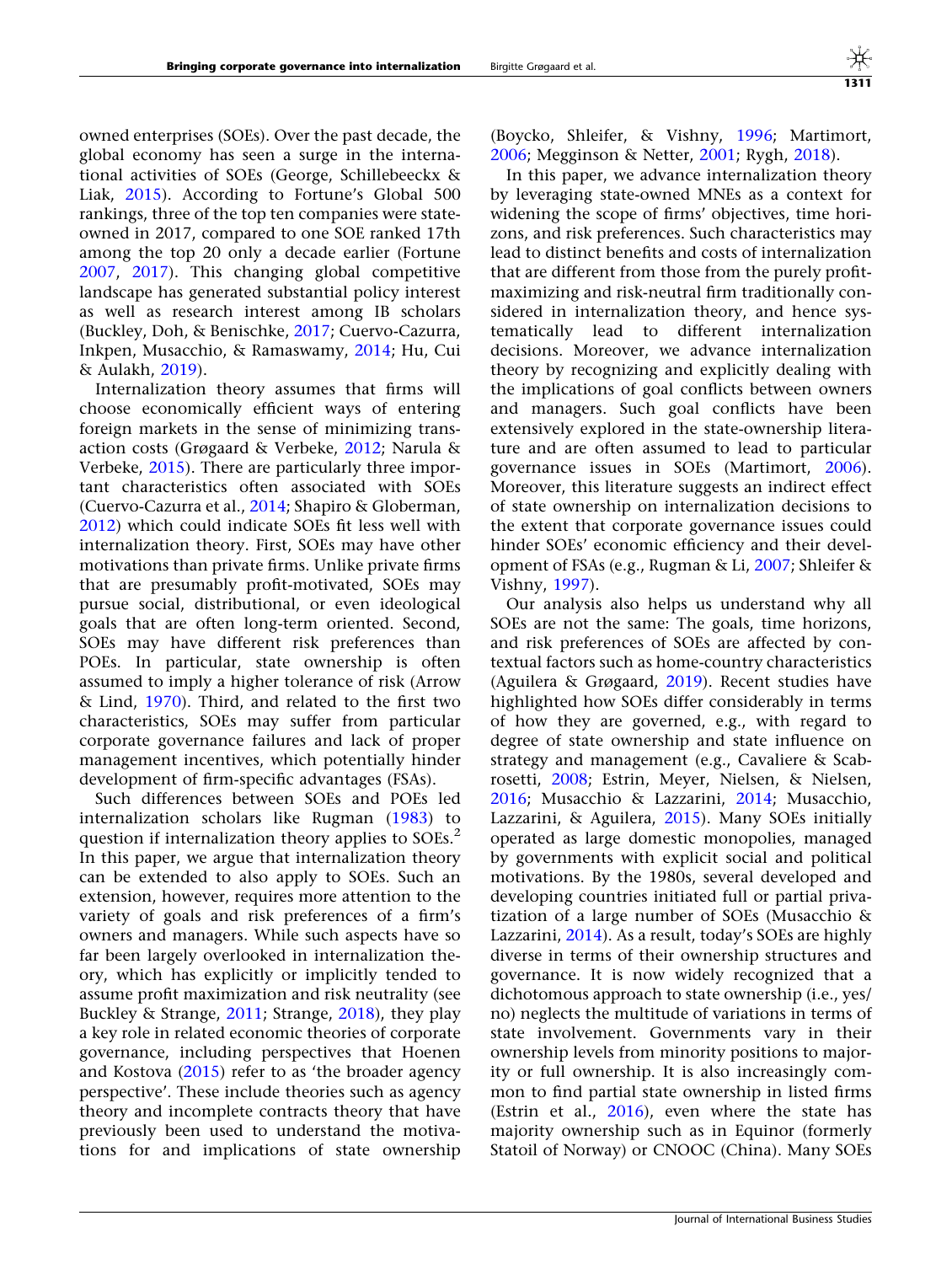have recently gone through changes aiming to develop more professionalized management practices, decision-making, and governance (Cuervo-Cazurra et al., [2014\)](#page-25-0). Thus, features of the homecountry institutional environment such as government quality and market orientation have implications for non-economic objectives, risk preferences, and SOE corporate governance.

We apply our enriched internalization theory to decisions about how to enter foreign markets, a key application for internalization theory (Brouthers & Hennart, [2007;](#page-24-0) Datta, Hermann, & Rasheed, [2002;](#page-25-0) Grøgaard & Verbeke, [2012](#page-25-0); Morschett, Schramm-Klein, & Swoboda, [2010](#page-26-0); Slangen & Hennart, [2007;](#page-26-0) Tihanyi, Griffith, & Russel, [2005;](#page-27-0) Welch, Benito, & Petersen, [2018](#page-27-0)), analyzing SOE and POE establishment modes (acquisition of firms versus standalone assets) and entry modes (wholly owned versus jointly owned). Our empirical context is transactions of stand-alone assets and firms in the Canadian oil and gas industry over the period 2005–2016. Our research design and empirical setting is uniquely suited for testing our arguments on how state ownership and home contexts affect internalization decisions. By studying the behavior of SOEs and POEs from many different homecountry contexts entering a single host country and industry with strong competitive pressures, we avoid heterogeneity in terms of industries and host-country institutional contexts.

Our results broadly support our hypotheses on the effects of state ownership and on how these effects depend on the home-country context. We find that SOEs on average have a preference for acquiring stand-alone assets rather than firms and for taking lower ownership levels. However, an equally striking result is that there is generally a clear convergence in the strategies of SOEs and POEs from home countries with high government quality and market orientation, consistent with our arguments of how the home context affects their choices.

We strengthen the explanatory and predictive capacity of internalization theory by drawing on economic corporate governance perspectives that provide a fuller understanding of the goals and risk preferences of actors. In this way, we demonstrate that internalization theory has a wider scope of application than may so far have been assumed, and suggest how it can be extended to study phenomena previously assumed to be outside the scope of the theory, such as SOEs (Rugman, [1983\)](#page-26-0). Our enriched internalization theory perspective

also strengthens our understanding of the role of ownership in firms' decisions about how to enter foreign markets (cf. Strange, [2018](#page-27-0)). In particular, we contribute to the growing state-owned MNE literature by showing the relevance of an extended version of internalization theory to explain their foreign entry strategies. Our results demonstrate that the effect of state ownership depends both on the SOE's home-country context and on the type of state ownership. This suggests caution is needed when generalizing previous findings based almost exclusively on Chinese SOEs' entry strategies to SOEs in general.

The next section briefly reviews internalization theory, the literature on SOE internationalization, and the corporate governance-based literature on SOEs. We then use our broadened internalization theory to derive hypotheses on decisions about how SOE enter foreign markets. Next follow descriptions of our empirical context, methods and results, and a discussion section exploring the contributions and limitations of our study.

## INTERNALIZATION THEORY MEETS CORPORATE GOVERNANCE: THE INTERNATIONAL ACTIVITIES OF STATE-OWNED ENTERPRISES

According to Buckley, an axiom of internalization theory is that ''firms grow by internalizing markets up to the point where the benefits of further internalization are outweighed by the costs'' [\(1988](#page-25-0): 182). From its early focus on foreign direct investment (FDI) versus other operating modes (Buckley & Casson, [1976](#page-25-0); Hennart, [1982;](#page-25-0) Rugman, [1981\)](#page-26-0), internalization theory has developed into one of the dominant and most comprehensive theoretical perspectives within the IB literature to understand key decisions related to cross-border activities (Grøgaard & Verbeke, [2012;](#page-25-0) Kano, [2018;](#page-26-0) see also Asmussen, Benito, & Petersen, [2009](#page-24-0)). Championed by Alan Rugman, "new" internalization theory enables us to understand and predict how MNEs set their firm boundaries to develop and utilize their FSAs when interacting with their external environments (Narula & Verbeke, [2015;](#page-26-0) Rugman & Verbeke, [2008\)](#page-26-0). As Narula & Verbeke state, "internalization theory is meant to be a general theory on how to organize IB transactions, with considerable power to explain and predict regularities in IB governance choices. Such regularities involve, inter alia, the choice of operating mode…'' ([2015](#page-26-0): 614).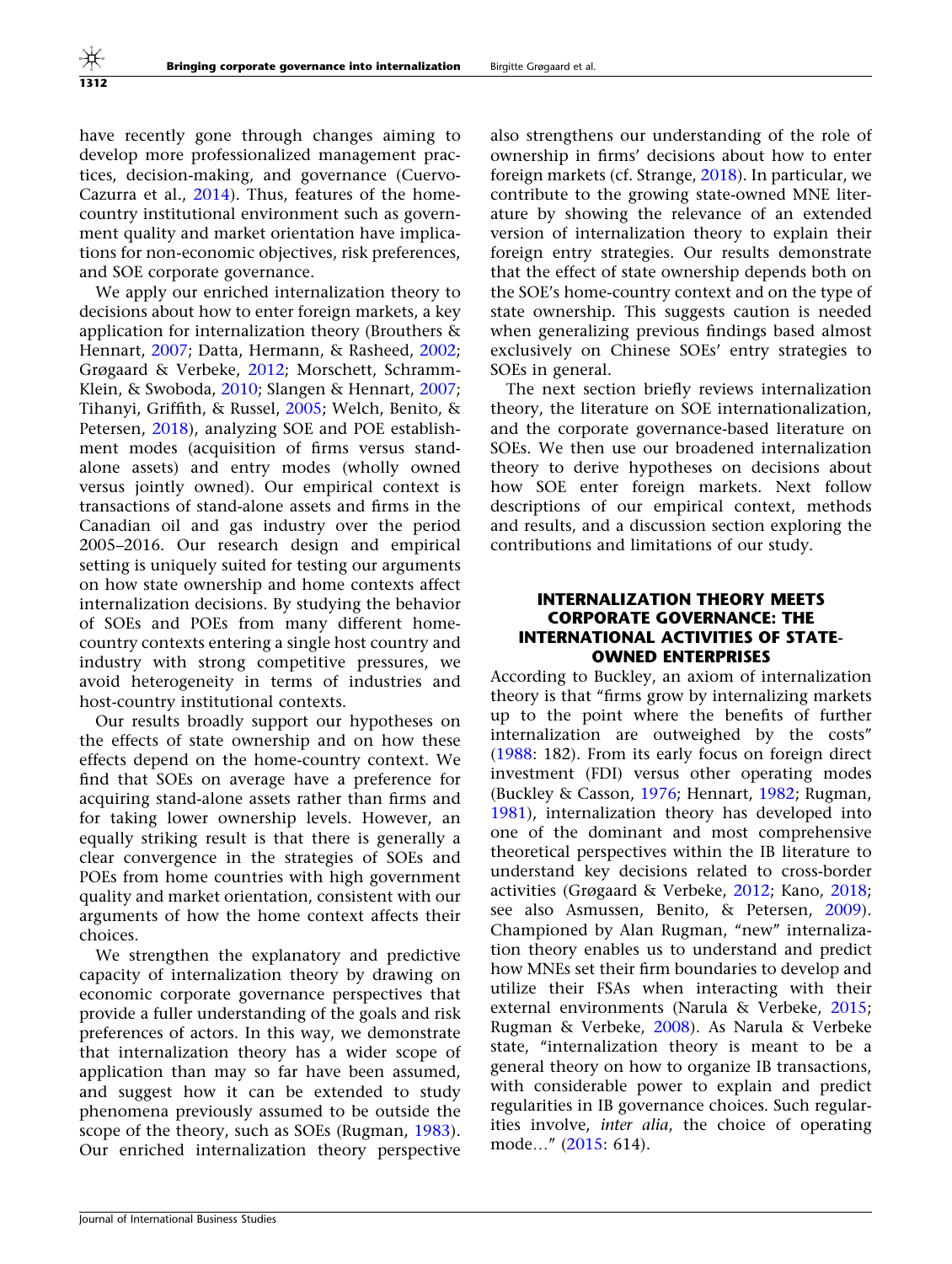Internalization theory proposes that FSAs influence firms' foreign entry strategies. FSAs can either be transferable (non-location-bound) such as technological knowledge, or specific to a local context (location-bound) such as local market knowledge and access to local networks (Rugman & Verbeke, [2001\)](#page-26-0). MNEs typically lack some key locationbound FSAs when entering a foreign market, reflecting a ''liability of outsidership'' (Johanson & Vahlne, [2009\)](#page-26-0). Necessary complementary locationbound assets can be accessed through multiple types of markets (i.e., markets for asset services, markets for assets, and markets for firms). Seeking to exploit and develop FSAs successfully, internalization theory assumes that market actors are profit-seeking rational decision-makers, well illustrated by the following quotes from Buckley & Casson [\(1976](#page-25-0)): "The theory developed below... depends on the assumption of profit-maximisation" (p. 32); and "Our theory is based on  $\dots$  (1) Firms maximize profit in a world of imperfect markets..." (p. 33). This involves market entry decisions that minimize challenges with information asymmetry (bounded rationality) and safeguard against contractual failures due to opportunism or benevolent preference reversals (bounded reliability) (Narula & Verbeke, [2015](#page-26-0)).

Another key concept in internalization theory (following Rugman, [1981](#page-26-0)) is country-specific advantages (CSAs). CSAs cover a wide range of external factors that affect firm performance such as labor, technology levels, natural resources or the institutional environment. For MNEs, both homecountry and host-country CSAs are relevant, and FSAs and CSAs are interlinked as MNEs tap into CSAs to utilize or develop their FSAs. CSAs have attracted renewed attention not least in the context of emerging market MNEs (Gugler, [2017](#page-25-0); Hennart, [2012\)](#page-25-0). In line with internalization theory, we expect that firms' abilities to develop FSAs are influenced by their external contexts (Narula & Verbeke, [2015;](#page-26-0) Rugman & Verbeke, [2003\)](#page-26-0). Previous studies have also found an important effect of home-country characteristics such as the strength of institutions on different aspects of internationalization (e.g., Bhaumik, Driffield, & Pal, [2010;](#page-24-0) Duanmu, [2014](#page-25-0); Filatotchev, Strange, Piesse, & Lien, [2007;](#page-25-0) Gaur, Ma, & Ding, [2018](#page-25-0); Shi, Sun, Yan, & Zhu, [2017\)](#page-26-0). This should apply to SOEs as well as POEs.

Despite the prevalence of internalization theory in IB literature, its application to SOEs has been limited, perhaps reflecting an assumption that it does not fit with SOEs (Rugman, [1983\)](#page-26-0). Instead, the IB literature on SOEs' choice of foreign market entry and establishment modes has tended to take an institutional perspective, arguing that specific configurations of home and host-country institutional pressures may inter alia lead SOEs to take lower ownership positions (Cui & Jiang, [2012;](#page-25-0) Meyer, Ding, Li, & Zhang, [2014\)](#page-26-0). Yet, given that SOEs are both economic and political creatures, institutional theory may not be able to provide the full picture. Foreign entry studies based on institutional theory have furthermore largely been based on the somewhat idiosyncratic case of China, while SOEs originate from a wide range of different home contexts.

While recognizing the insights provided by studies based on institutional theory, we posit that internalization theory can be extended to strengthen its capacity for explaining and predicting SOEs' strategic decisions when entering competitive foreign markets. This requires, however, a broadening of the view of possible motivations for internalization to capture governments' non-economic motivations and different time horizons and risk preferences. Moreover, more attention to the particular corporate governance mechanisms of SOEs is needed. On these issues, other economic theories of governance provide a useful complement to internalization theory in terms of their focus and key assumptions (cf. Buckley & Strange, [2011;](#page-25-0) Okhuysen & Bonardi, [2011\)](#page-26-0). While internalization theory focuses on the boundaries of the firm in a broad sense, corporate governance theories such as agency theory have focused on issues such as diverging goals, risk preferences and incentives between actors (Eisenhardt, [1989;](#page-25-0) Buckley & Strange, [2011](#page-25-0); Filatotchev & Wright, [2011\)](#page-25-0) and explored particular features of the agency relationships in SOEs (e.g., Hart, Shleifer & Vishny, [1997;](#page-25-0) Martimort, [2006](#page-26-0); Sappington & Stiglitz, [1987](#page-26-0)). Also, while internalization theory assumes profit maximizing decisions, economic theories of governance such as agency theory allow for owners to have non-economic motivations and for managers to have private motivations that deviate from those of the owners. Both of these assumptions are important to understand SOEs. Finally, both internalization theory and related economic theories of governance acknowledge the role of uncertainty and information asymmetry, while assuming purposeful contracting by rational market actors (Strange et al., [2009](#page-27-0)). However, while internalization theory implicitly assumes risk neutral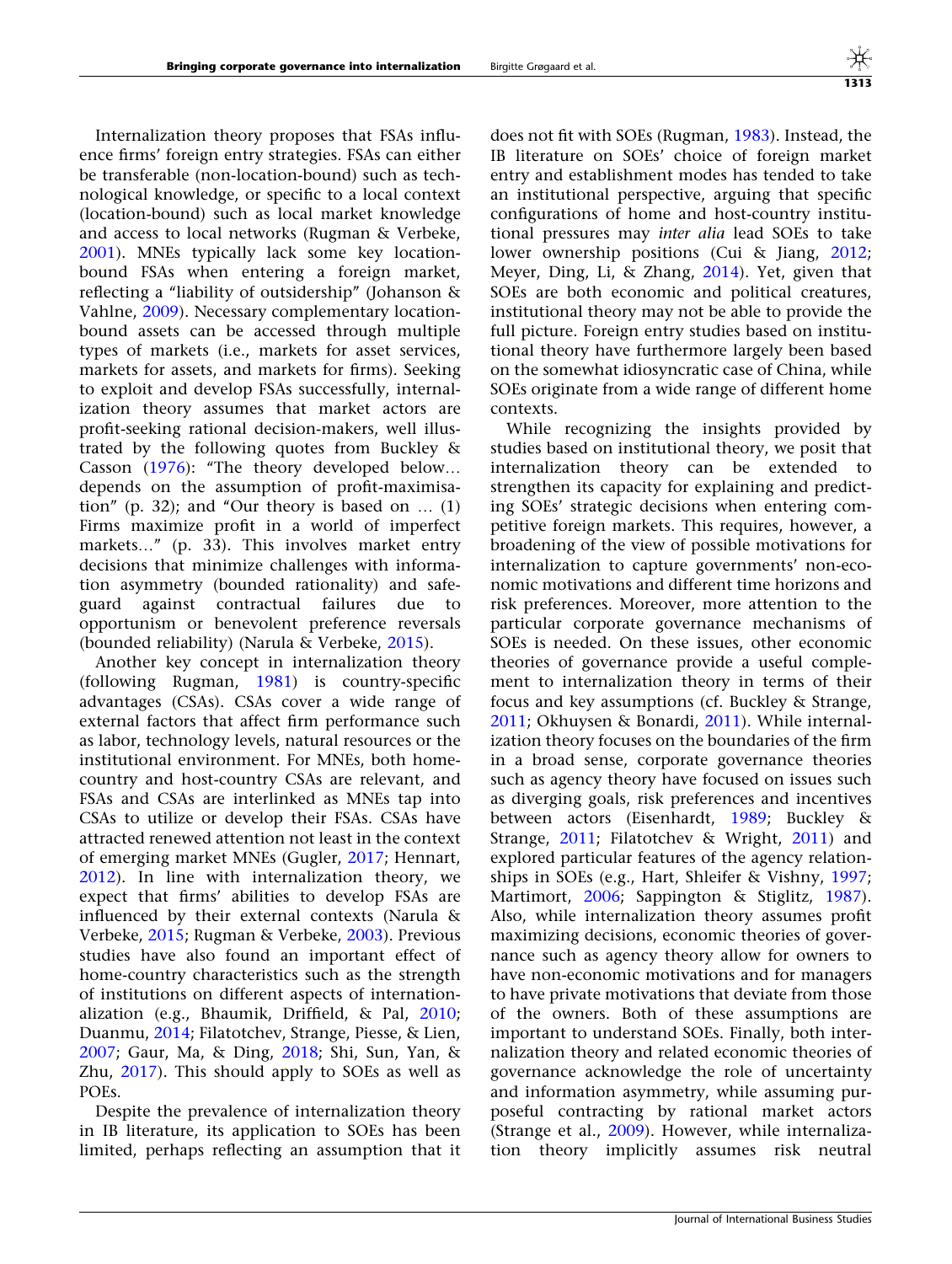decision-makers, risk preferences play an important role in economic theories of governance (Buckley & Strange, [2011](#page-25-0); Chiles & McMackin, [1996](#page-25-0); Eisenhardt, [1989;](#page-25-0) Elia, Larsen, & Piscitello, [2019](#page-25-0)).

#### The Corporate Governance of SOEs

Two key economic theories of corporate governance applied to firms in general and SOEs in particular have been agency theory and incomplete contracts theory (Martimort, [2006;](#page-26-0) Megginson & Netter, [2001\)](#page-26-0). Although the corporate governance literature is diverse and continually developing (Bolton & Dewatripont, [2005;](#page-24-0) Laffont & Martimort, [2002\)](#page-26-0), the broader agency-based corporate governance literature (Hoenen & Kostova, [2015](#page-25-0)) traditionally focused on the implications of delegating the running of companies from owners to managers and mechanisms for ensuring that managers maximize the returns for shareholders (e.g., Jensen & Meckling, [1976](#page-26-0); Fama & Jensen, [1983\)](#page-25-0). For SOEs, however, the owner's objectives are not necessarily (only) profit seeking, but may also include addressing market failures, redistribution, and ideological motives (Cuervo-Cazurra et al., [2014](#page-25-0)). Moreover, the risk preferences and time horizons of state owners play key roles in economics literature on state ownership. In principle, due to its high degree of diversification, the state-owner is approximately risk neutral (Arrow & Lind, [1970\)](#page-24-0). In principle being infinitely lived, a state may also have a longer time horizon than private owners. In particular, such analyses suggest that using state ownership, rather than contracting out the provision of the public service to a private firm, may be motivated by risk aversion or financial constraints of POEs. Furthermore, state ownership may be motivated by the inability to write complete contracts with POEs (Sappington & Stiglitz, [1987](#page-26-0); Hart et al., [1997;](#page-25-0) Martimort, [2006\)](#page-26-0). Recently, such arguments for state ownership have been applied to state-owned MNEs by Rygh ([2018](#page-26-0)).

While the above arguments for state ownership assume ''benevolent'' politicians pursuing citizens' interests when governing SOEs, the economic theory of governance literature has also qualified this view by exploring particular corporate governance issues in SOEs. State ownership is characterized by a multi-layered delegation structure where voters (the ultimate owners of an SOE) delegate control to politicians via bureaucrats to SOE managers. In this view, politicians and/or bureaucrats may also pursue private interests. The public choice approach to politics assumes politicians motivated

mainly by re-election may use SOEs to reward political supporters (Shleifer & Vishny, [1994](#page-26-0)). Although these arguments were developed based on democratic countries with free elections, the arguments are also applicable with some modification to more autocratic settings. While the scope for using SOEs for self-interested purposes may be even greater (Clegg, Voss, & Tardios, [2018\)](#page-25-0), autocratic leaders still depend on political support. As for the bureaucrats tasked with the daily monitoring of SOEs, they have weak monetary incentives to devote effort to monitoring, as their financial stake is insignificant, while SOEs' multidimensional objectives make their governance more difficult.

Moreover, corporate governance mechanisms for disciplining managerial behavior such as stock market monitoring, the threat of takeovers, and bankruptcy (e.g., Fama & Jensen, [1983](#page-25-0)) are weaker or deactivated in SOEs. Further, in contrast to POEs that are restricted from spending financial funds beyond what their owners are willing to raise and risk, SOEs are less financially restricted as they may draw on state funds and may perceive that the owner-state will be reluctant to let an SOE go bankrupt as this may lead to political costs. This moral hazard issue, often associated with the idea of a SOE ''soft budget constraint'' (Kornai, [1979](#page-26-0)), may be another factor leading to a risk willingness of SOEs (Knutsen, Rygh, & Hveem, [2011;](#page-26-0) Vernon, [1979\)](#page-27-0). These corporate governance issues in SOEs are generally perceived to result in economic inefficiencies and weaker FSAs (Shapiro & Globerman, [2012](#page-26-0)), which may be a further indirect reason why SOEs display different internalization strategies from POEs.

#### The Influence of Context on State Ownership

The discussion above has suggested that SOEs' noneconomic motivations, time horizons, different risk preferences and particular corporate governance features may all lead them to pursue different strategies in general, and different internalization strategies in particular. However, SOEs originate from widely different contexts. Moreover, while corporate governance and public choice arguments for SOEs tended to be seen as universal and independent of context, more recent literature has explored the implications of aspects such as the quality of the institutions that politicians and bureaucrats are functioning within, for state ownership (e.g., Cavaliere & Scabrosetti, [2008](#page-25-0); Cuervo & Villalonga, [2000](#page-25-0); Estrin et al., [2016\)](#page-25-0).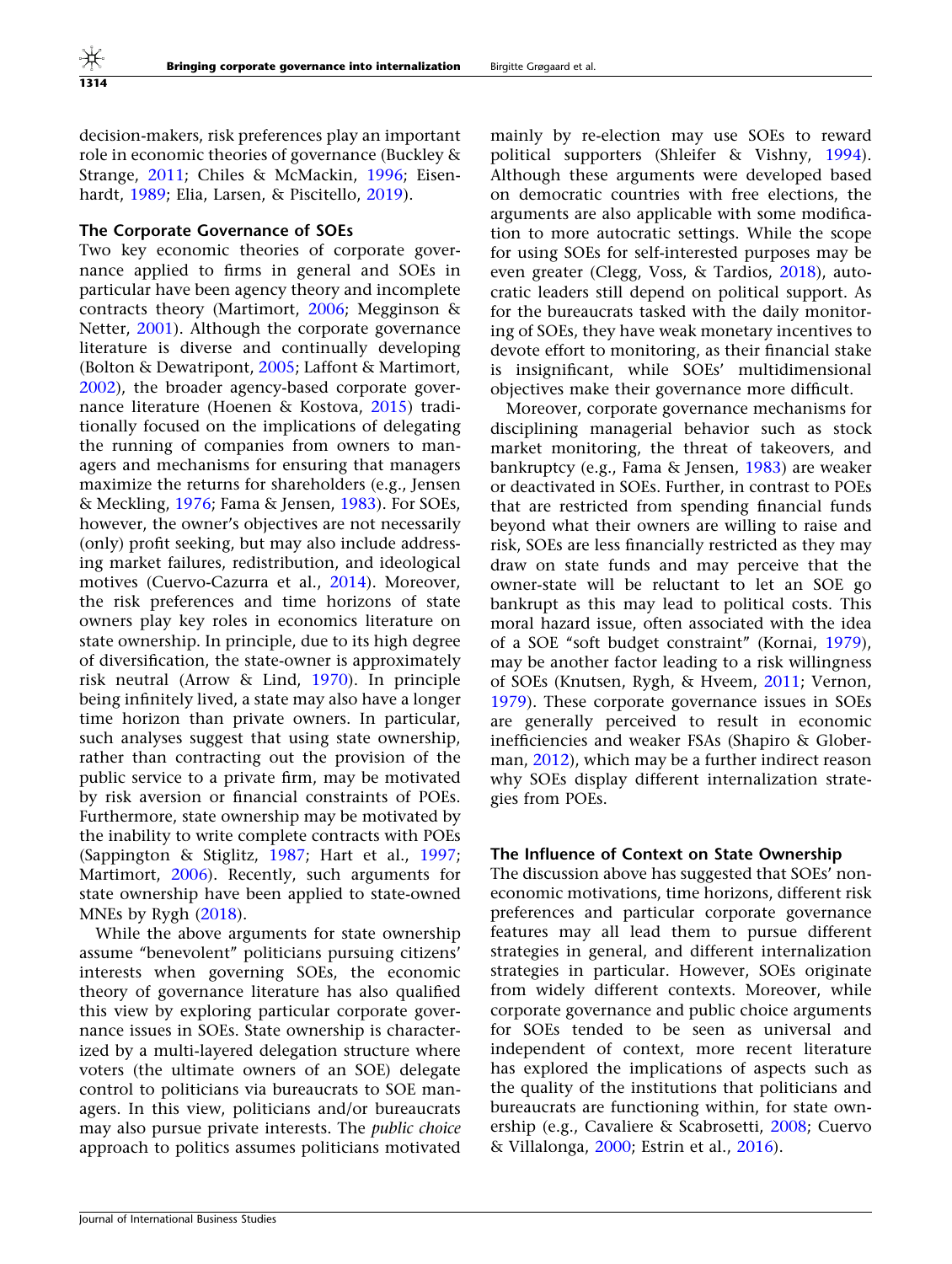Two aspects of the context of SOEs are of particular importance to our study. First, government quality is likely to be important by reducing the scope for politicians, bureaucrats and SOE managers to pursue their own interests at the expense of the social interest. Professional and independent government institutions will reduce the degree of (undue) political interference in SOE operations (Evans & Rauch, [1999\)](#page-25-0), and ensure strong SOE corporate governance where the state owner is treated just like any other owner (e.g., Knutsen et al., [2011](#page-26-0)). Also, the scope for politicians and bureaucrats to pursue private goals using SOEs is likely to be smaller when home government quality is higher. Finally, moral hazard issues relating to a SOE soft budget constraint (Kornai, [1979\)](#page-26-0) are also likely to be mitigated since the government's credibility of SOE governance is increased, meaning that SOEs' risk appetite could be reduced. In such a context, differences between SOEs and POEs should reflect social welfare-maximizing governments rather than politicians, bureaucrats and SOE managers pursuing their private interests (cf. Cavaliere & Scabrosetti, [2008\)](#page-25-0).

Second, market orientation reflects preferences within a country regarding state intervention in the economy and hence the scope of non-economic objectives for SOEs. In market-oriented countries, the preferences of citizens and politicians themselves will circumscribe the scope for non-economic goals for SOEs. More broadly, a home-country market orientation also has SOE corporate governance implications, in terms of the scrutiny of SOEs to be efficient and market competition from private firms (Megginson & Netter, [2001](#page-26-0); Goldeng, Grünfeld, & Benito, [2008\)](#page-25-0). Countries with a strong market orientation also tend to have lower barriers for setting up business and encourage competition. SOEs from marketoriented contexts are thus pushed to improve their economic performance and develop strong FSAs, weakening another channel of differences in behavior between SOEs and POEs.

All else equal, a higher degree of government quality and market orientation will reduce the differences between SOEs and POEs. However, they are distinct dimensions, since government quality is required also to successfully implement noneconomic objectives, while a strong market orientation may require well-functioning institutions to produce the desired results, as suggested by many countries' privatization experiences (Cuervo & Villalonga, [2000](#page-25-0)).

## Purchasing Stand-Alone Assets Versus Firms

Internalization theory assumes that MNEs choose establishment modes to minimize transaction costs and hence improve overall economic performance. When seeking exploration and production opportunities in oil and gas, MNEs may choose either to purchase stand-alone natural resource assets or registered firms. Stand-alone assets range from undeveloped land requiring extensive exploratory activity, which is characterized by higher risks, the potential need for significant investments over time, combined with highly uncertain payoffs (Bass & Chakrabarty, [2014](#page-24-0)), to more or less complete physical assets (developed land with equipment) that can be further combined and/or developed. While the latter is not necessarily exploratory activity, there are still significant risks involved when assets are purchased without attachment to a registered firm, supporting activities, or employees needed to create value from the assets. If exploratory stand-alone assets are successfully developed, they can lead to exponential growth, but are capital intensive before any economic benefits can be realized and require expertise to explore and develop. Registered firms typically have ongoing operations based on a portfolio of multiple assets. Although exploratory activities may be part of the overall portfolio when a firm is acquired, the direct impact of risks related to these assets is balanced and diversified by more predictable values of other assets that are part of the firm's portfolio (Bass & Chakrabarty, [2014](#page-24-0)).

SOEs typically have a longer-term orientation, and SOEs in natural resource industries frequently pursue what Bass & Chakrabarty [\(2014](#page-24-0)) have termed resource security. Although firms may have both short- and long-term strategic intents of securing natural resources, we expect SOEs to differ from POEs in their focus and ability to pursue longterm resource security objectives, favoring standalone assets. Hence, state ownership points to a preference for assets that represent resources for the longer run and may have higher potential for growth and high returns, but also represent longterm capital intensive projects<sup>3</sup> with significantly higher risk. Risk tolerance favors the development of stand-alone assets with larger long-term upside potential. This preference for stand-alone assets is amplified by softer budget constraints (Kornai, [1979;](#page-26-0) Boycko et al. [1996](#page-24-0); Rygh, [2018\)](#page-26-0) that allow SOEs to take on the risks associated with developing stand-alone assets without requiring immediate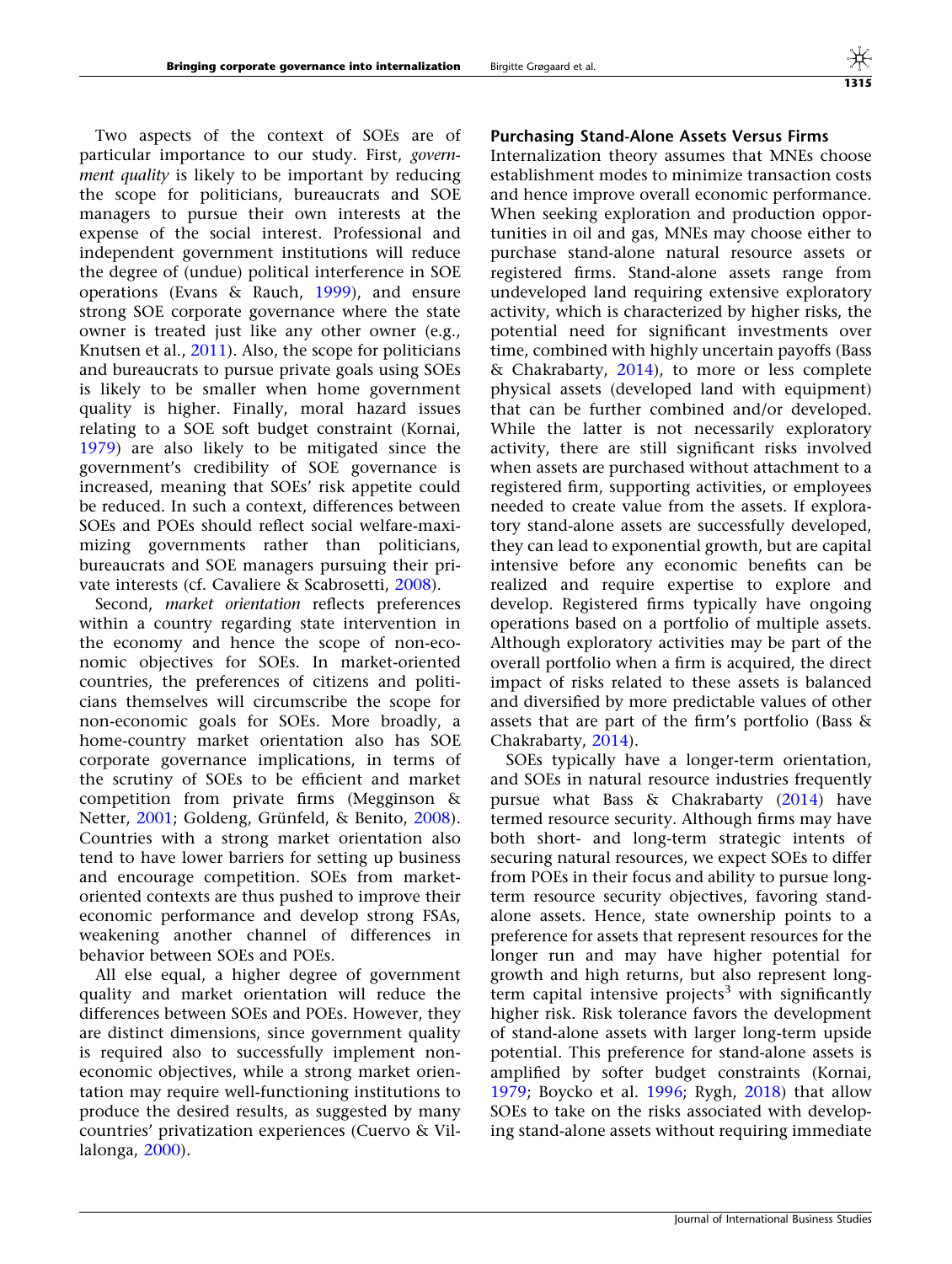economic returns. The risk tolerance effect could be further strengthened to the extent that moral hazard leads SOE managers to take excessive risks in the expectation that they would be bailed out in the case of failed projects. The channels relating to long-term orientation, resource security goals, and risk tolerance would, all else equal, make SOEs more likely to acquire stand-alone assets for future development. In contexts with weaker control of politicians, there might be a stronger element of private motives of politicians ("empire building"), with politicians preferring spectacular actions that attract attention and boost national pride. ''Hoarding'' stand-alone assets abroad might be perceived by their constituencies at home as addressing important resource security issues.

In traditional internalization theory, corporate governance (ownership of the MNE) would not be part of the model, the (typically implicit) assumption being that firms are profit-maximizing POEs, so the theory would emphasize what factors would lead firms to prefer an establishment mode over another. Importantly, internalization theory predicts that the acquisition of firms may be particularly valuable when the MNE needs to access certain FSAs and CSAs in a host market. The purchase of stand-alone assets requires strong FSAs to orchestrate resources and activities successfully within or across assets. Hence, if the MNE brings strong FSAs to the host market, it is more capable of purchasing stand-alone assets to exploit these FSAs efficiently (Hennart, [2009\)](#page-25-0).

The internalization theory perspective on FSA development would suggest that SOEs are less able than POEs to acquire and build up relevant knowledge and managerial competences (e.g., Lawson, [1994;](#page-26-0) Rugman & Li, [2007](#page-26-0)). If SOE managers or board members are appointed based on political factors rather than business or technological competence, this could be one reason for weaker FSAs in this area. SOEs are generally also characterized by less high-powered incentives, which could reduce the incentives of employees to gain certain types of business knowledge. More generally, some privatization studies have argued that private ownership can improve performance through certain changes in organizational culture and structure (see Cuervo & Villalonga, [2000\)](#page-25-0), which could also influence FSAs. This could in turn imply that SOEs bring weaker FSAs to exploit stand-alone assets in foreign markets and therefore tend to prefer acquisitions of firms in order to access necessary (tacit)

technological, managerial, or market-specific knowledge (Slangen & Hennart, [2007\)](#page-26-0) held by POEs.

The balance between these counteracting effects of state ownership is likely to depend on the homecountry context of the SOE. Higher government quality implies improved SOE governance, reduced undue political influence and that SOEs are allowed to focus on their core goals. Even if resource security (Bass & Chakrabarty, [2014](#page-24-0)) could be an accepted goal pursued by SOEs independent of home-country government quality, better government quality could mitigate excessive "hoarding" purported to address resource security. Moreover, higher government quality would likely reduce excessive risk-taking following from moral hazard issues; beyond any higher tolerance for risk governments would like to promote. We acknowledge the potential contradicting effect in that stronger corporate governance would reduce FSA deficiencies, but this effect may be weakened since stronger corporate governance would also reduce the incidence of less appropriate internalization decisions; SOEs, deviating from what would be optimal for a POE, could all else equal purchase firms to a lesser extent than a POE facing comparable FSA shortages. This implies that SOEs might have a lower propensity to purchase firms than an assessment of their FSAs would suggest from an efficiency-seeking perspective, a problem that would in turn be mitigated as government quality increases. Hence, our first hypothesis is as follows:

Hypothesis 1a: Ceteris paribus, SOEs from home-country contexts with poor government quality are less likely (in comparison to POEs) to acquire firms rather than stand-alone assets. As home countries' government institutions strengthen, the choices made by SOEs and POEs will tend to converge.

Second, the effect of state ownership is also likely to be smaller if the SOE originates from a marketoriented economy that enables private ownership and market competition (Goldeng et al., [2008](#page-25-0)). Home governments may differ in what goals they have for their SOEs. While some SOEs internationalize with a mandate to secure long-term access to natural resources for their home country (Bass & Chakrabarty, [2014](#page-24-0)), other SOEs pursue more business-oriented motives. In a market-oriented economy, the politically determined scope of the goals pursued by SOEs is likely to be more circumscribed,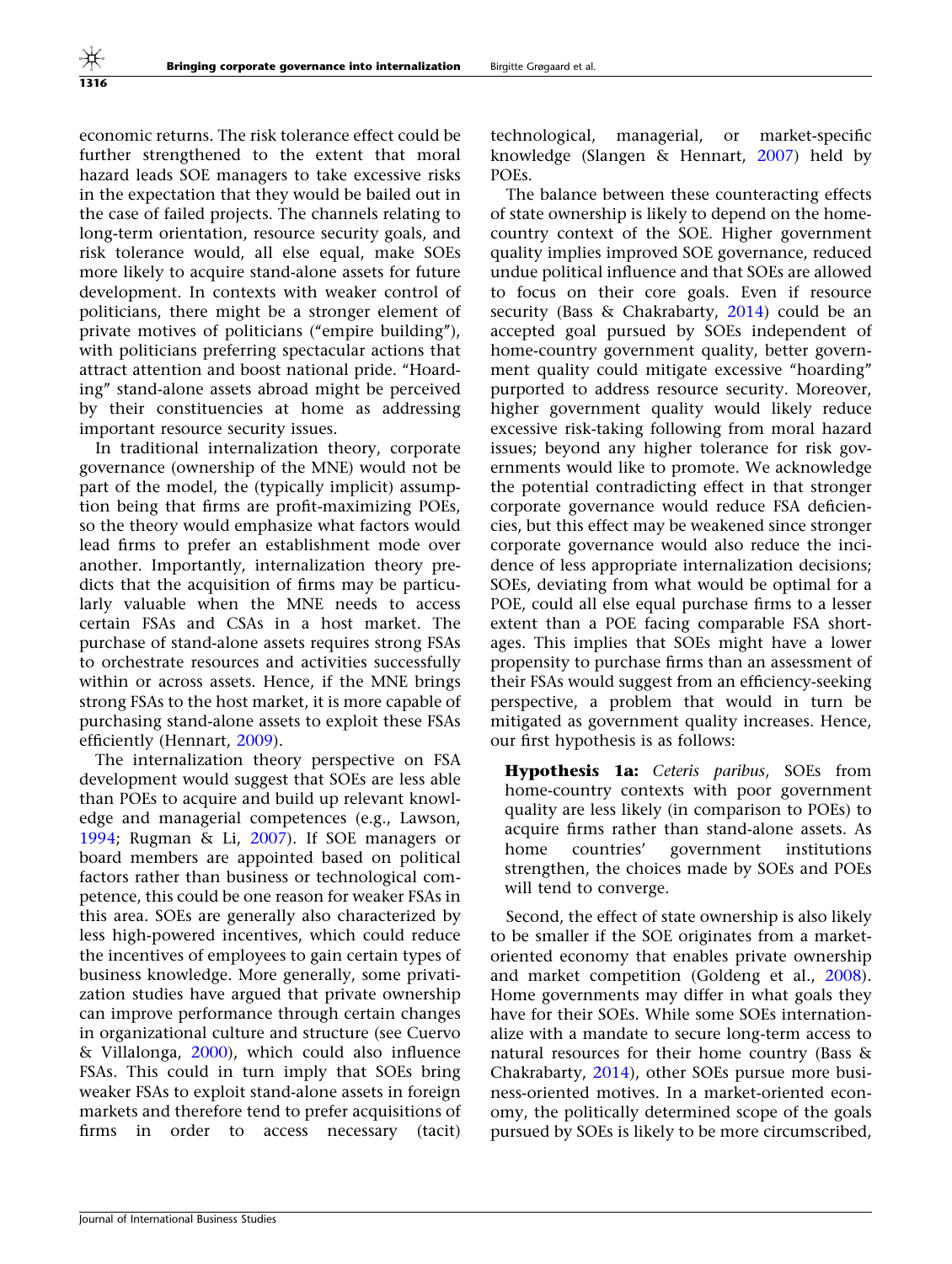and there may therefore be less willingness to use SOEs to achieve resource security (which, we have argued in this context implies a preference for stand-alone assets). Thus we hypothesize:

Hypothesis 1b: Ceteris paribus, SOEs from home-country contexts with weak market orientation are less likely (in comparison to POEs) to acquire firms rather than stand-alone assets. As home countries' market orientation strengthens, the choices made by SOEs and POEs will tend to converge.

#### Degree of Ownership

Whether firms enter markets by acquiring standalone assets or firms, they must also choose the appropriate level of ownership (Brouthers & Hennart, [2007](#page-24-0); Welch et al., [2018\)](#page-27-0). Again, our enriched internalization theory perspective suggests an indirect effect of state ownership via FSAs as well as effects from non-economic objectives and risk tolerance; in this case, the arguments all point in the direction of lower ownership levels taken by SOEs. A firm's success when entering and operating in foreign markets is typically contingent on its ability to access and recombine its own FSAs with necessary complementary assets and capabilities in the host market (Hennart, [2009\)](#page-25-0). This can be achieved either through market contracts or partnerships. According to internalization theory, MNEs prefer strategic partnerships such as joint ventures if their own FSAs and the local complementary assets and capabilities are difficult to transact through contractual arrangements. In contrast, MNEs prefer high ownership and control when their own FSAs are difficult to transact, but necessary complementary assets and capabilities are easy to access through contractual arrangements in the host market (Grøgaard & Verbeke, [2012\)](#page-25-0). Difficulties of transacting FSAs in host markets have been attributed to both asset specificity and information asymmetry (Brouthers & Hennart, [2007;](#page-24-0) Chi & Roehl, [1997\)](#page-25-0).

If SOEs indeed suffer from weaker managerial and technical FSAs, they will rely more on local complementary assets and capabilities, and tend to choose lower levels of ownership. SOEs may also have weaker FSAs than POEs in transacting for local complementary assets and capabilities such as hiring qualified local people with specific location-bound competencies, suggesting they will to a greater extent seek joint ventures with firms possessing such capabilities. The ability to bundle complementary capabilities is particularly important in complex competitive environments such as the oil and gas industry (Garcia, Lessard, & Singh, [2014\)](#page-25-0). Moreover, deficient corporate governance could imply internalization decisions that do not minimize transaction costs.

However, non-economic objectives could also imply that SOEs have different benefits of ownership than POEs, and achieving such objectives may require different levels ownership than pursuing purely economic objectives. As suggested by Bass and Chakrabarty  $(2014)$  $(2014)$ , in the case of oil and gas resources, the main objective for SOEs is likely to be ensuring long-term resource access. If so, SOEs may be content with a level of ownership that ensures this aim, which may be lower than an ownership level chosen by a POE for reasons of value appropriation.

Moreover, different risk preferences could also influence the choice of ownership level. If SOEs have greater risk tolerance, they may see a lesser need than POEs to protect their FSAs through internalization and would choose lower ownership levels. This is consistent with the argument that relatively risk-seeking agents avoid integration until higher levels of asset specificity (Chiles & McMackin, [1996\)](#page-25-0). Pan, Teng, Supapol, Lu, Huang, and Wang ([2014\)](#page-26-0) argue that higher risk tolerances and additional support from home-governments reduce Chinese SOEs' concern about potential transaction costs, finding that state ownership negatively moderates the relationship between host-country risk and ownership of foreign subsidiaries. Li and Xie [\(2013](#page-26-0)) find Chinese SOEs are less affected by variables related to information asymmetry in cross-border acquisitions such as target technology level, relatedness of industry, and cultural distance. They ascribe this to SOEs being less concerned with profit maximization and less subject to market selection mechanisms forcing firms to choose efficient operating modes, but their results are also consistent with the notion of noneconomic motives for internalization and higher SOE risk tolerance.

Following Estrin et al. ([2016\)](#page-25-0), self-interested politicians may also prefer lower SOE resource commitment abroad if rent-seeking is easier for domestically based SOE assets. This might, all else equal, lead SOEs to take lower ownership positions in FDIs. Lower ownership positions among Chinese SOEs have been attributed the home-country's preference for lower resource commitment modes (Lee, Hemmert, & Kim, [2014\)](#page-26-0).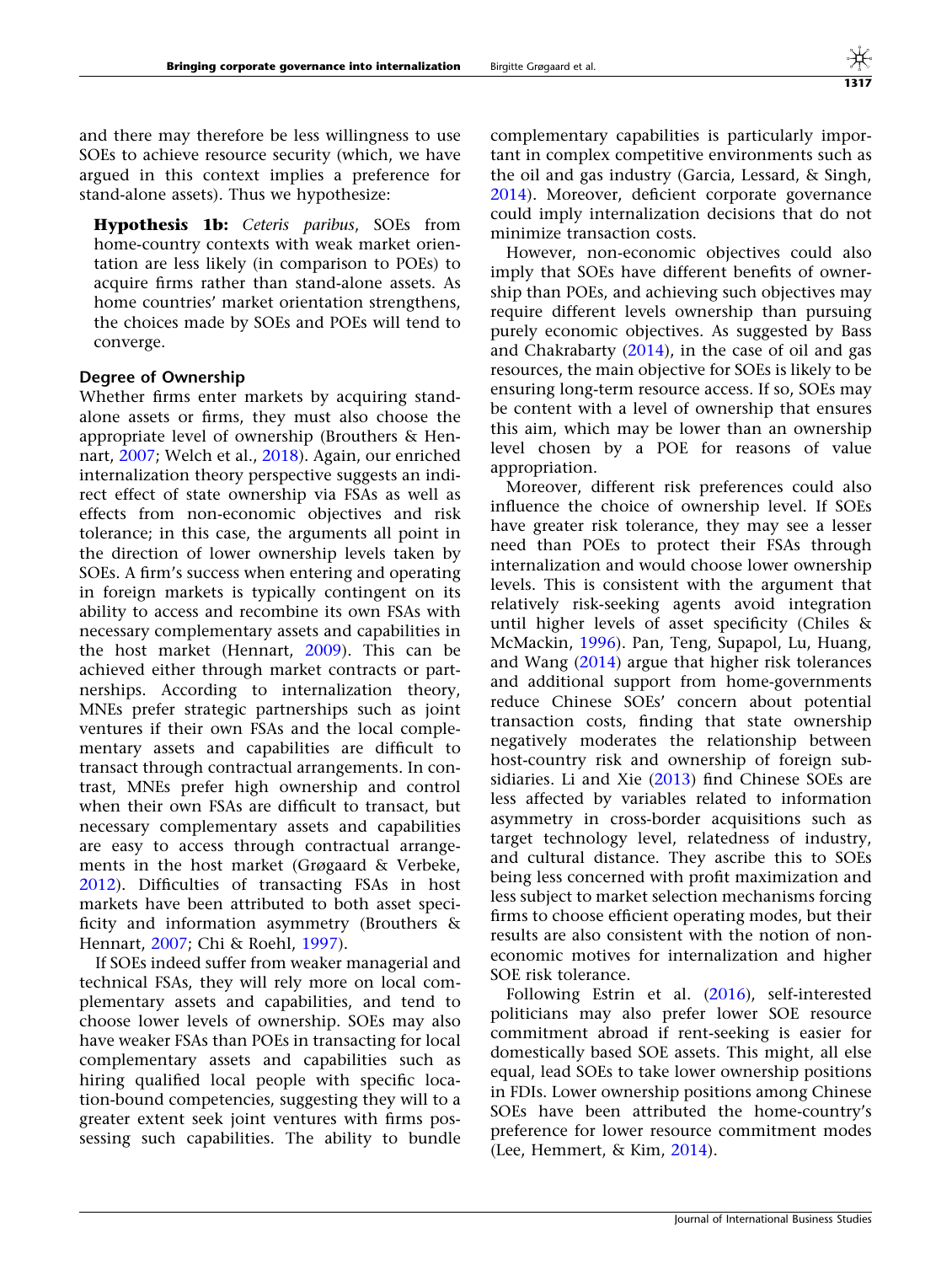While these arguments suggest a lower ownership level taken by SOEs on average, again we expect the effect to be moderated by the homecountry context. Higher home government quality will make the channel related to weaker FSAs of SOEs less relevant, by improving SOE governance. There would then be less need for SOEs to team up with private firms in order to compensate for their own (comparative) weaknesses, beyond the general expectation that firms' success in foreign markets also relies on their ability to access valuable complementary resources. In addition, with better corporate governance we would expect that SOEs become more concerned about protecting a given set of FSAs through internalization, and hence also for this reason become more similar to POEs as home government quality improves. Finally, better government quality reduces the scope for politicians to restrict resource commitment abroad in order to pursue private motives by (Estrin et al., [2016\)](#page-25-0), while managerial moral hazard issues leading to excessive risk taking will also be alleviated. Thus, we hypothesize:

Hypothesis 2a: Ceteris paribus, SOEs from home-country contexts with poor government quality are more likely (in comparison to POEs) to choose a lower level of ownership in the investment object. As home countries' government institutions strengthen, the choices made by SOEs and POEs will tend to converge.

A stronger home-country market orientation will have many of the same effects on FSAs and governance by promoting competition and increasing the pressure for good governance of SOEs. In addition, a stronger market orientation is likely to imply a shift from non-economic motives towards economic ones, making non-economic influences on ownership levels less important. This will lead to a choice of ownership level more similar to the benchmark represented by a comparable POE motivated by value appropriation. Thus, we hypothesize:

Hypothesis 2b: Ceteris paribus, SOEs from home-country contexts with weak market orientation are more likely (in comparison to POEs) to choose a lower level of ownership in the investment object. As home countries' market orientation strengthens, the choices made by SOEs and POEs will tend to converge.



Figure 1 Conceptual model.

Figure 1 summarizes our conceptual model and the four hypotheses.

## EMPIRICAL CONTEXT AND DATA

Our data consist of transactions of assets and firms in the Canadian oil and gas industry between 2005 and  $2016<sup>4</sup>$ . This empirical context is highly suitable for our study. First, while SOE internationalization has been observed across various industries, the oil and gas industry remains very important (Cannizzaro & Weiner,  $2018$ ). The oil and gas industry ranks among the top five global industries with SOE shares (UNCTAD, [2017](#page-27-0)). There is a growing trend of previously domestic SOEs seeking access to natural resources in foreign markets (OECD, [2014](#page-26-0)) and Canada, with its vast natural resources, has become one of the most targeted countries for SOE investments (CERI, [2013;](#page-25-0) OECD, [2013\)](#page-26-0). Canada has the world's third largest oil and gas reserves, and inward FDI has averaged tens of billions of dollars per year since 2007 (CERI, [2013](#page-25-0)). Moreover, the fact that natural resource-seeking MNEs' choices of location are limited by the availability of resources mitigates concerns about selection bias related to host-country selection (Cannizzaro & Weiner, [2018](#page-25-0)).

Second, while most SOE foreign entry studies have so far examined Chinese MNEs (with some exceptions such as Bass and Chakrabarty [\(2014](#page-24-0)) and Karolyi and Liao ([2017](#page-26-0)) using multi-country samples), we are able to study foreign entry strategies of SOEs and POEs from a range of homecountry backgrounds entering one host country and industry. Focusing on one industry in one host country allows us to control for industry-specific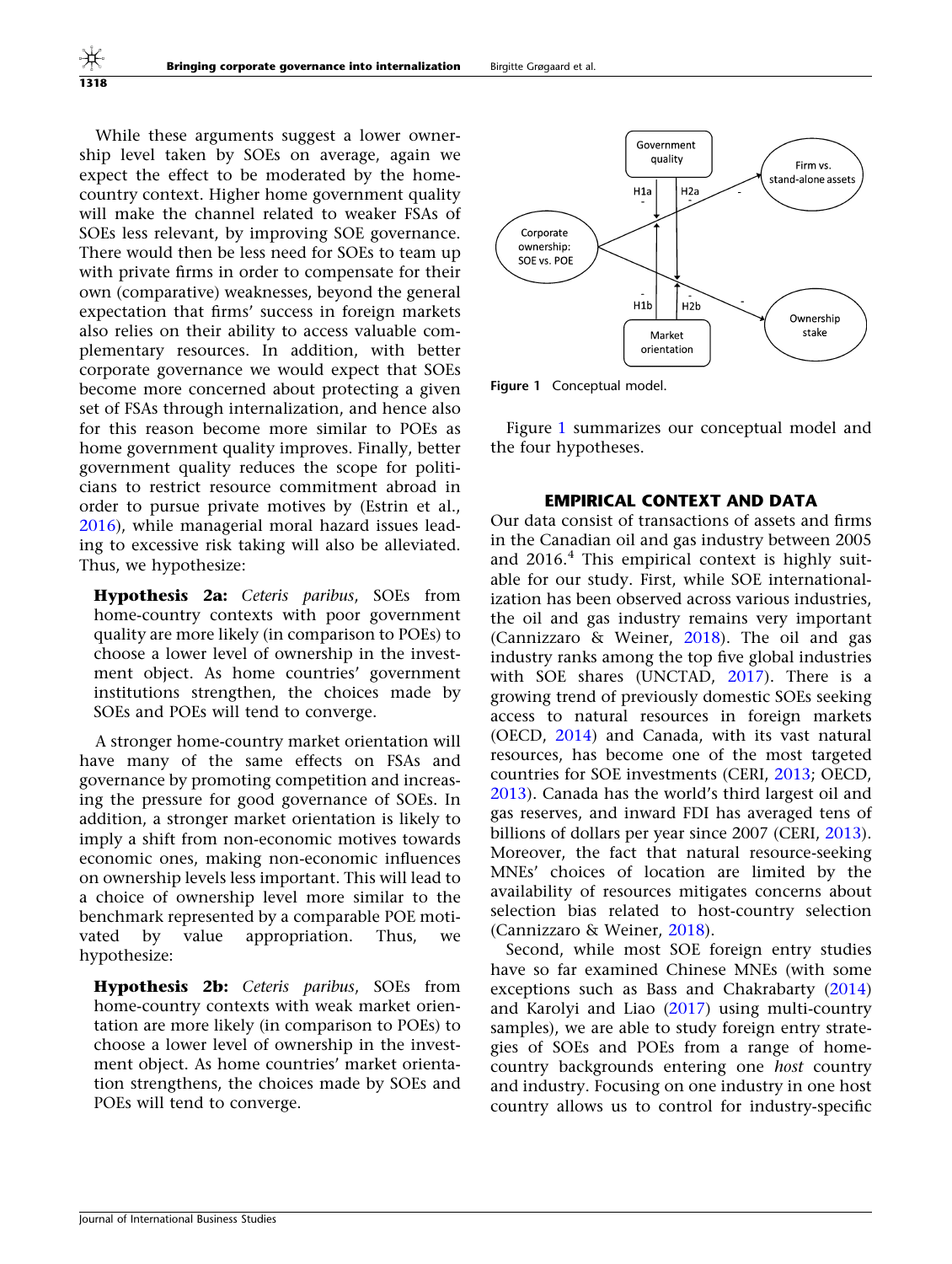effects as well as for the effects of different regulations and institutional environments. The Canadian oil and gas industry also represents an open and highly competitive market without any preferential treatment to a national oil company. The Canadian context features investing foreign SOEs and POEs from emerging economies including China, Malaysia, Thailand, and Qatar as well as from developed economies such as Norway, Japan, and South Korea (for an overview of SOE and POE origins, see Table 1). Our setting thus provides a unique opportunity to explore the importance of the home-country context for SOEs' decisions on how to enter foreign markets while controlling for a range of potential confounding factors. The actual presence of SOEs and POEs from a wide range of home countries further reduces any concerns regarding selection bias in terms of the decision whether to enter the Canadian market or not.

Data were collected from the Canoils® database, a database service provided by JuneWarren Nickle's Energy Group, which compiles details of all publicly announced mergers and acquisitions of Canadian oil and gas assets including purchase of socalled ''crown assets'' (JuneWarren Nickle's Energy Group, [2016\)](#page-26-0). Supplementary information for the transactions identified through Canoils was collected from the Evaluate Energy  $^{\circledR}$  database, a service also provided by JuneWarren Nickle's Energy Group, and the companies' annual reports. Although the Canoils® database identified transactions of several crown assets, additional data on such government lease sales was collected online via Canada's provincial governments' official publication of lease sale results to ensure that the overview was as complete as possible. The Canadian provinces publish complete lists of the announcements and subsequent results of lease sales (stand-alone assets) (Alberta Energy, [2016](#page-24-0); BC Government, [2016;](#page-24-0) Newfoundland Department of Natural Resources, [2016\)](#page-26-0). Onshore government lease sales typically include several small parcels for contiguous acres of land. These parcels may thus represent smaller parts of the same field/play. To avoid inflating the number of transactions related to government lease sales, we have therefore clustered purchases of contiguous land areas that occur over a 12-month period. This definition of "one transaction" was discussed and confirmed

Table 1 Overview of investing firms in the sample

| Home country                | Total number of firms | <b>POEs</b> |                         | SOEs                 |
|-----------------------------|-----------------------|-------------|-------------------------|----------------------|
|                             |                       |             | Partial state ownership | 100% state ownership |
| Australia                   |                       | 4           |                         |                      |
| <b>Brazil</b>               |                       |             |                         |                      |
| China (mainland)            |                       |             |                         |                      |
| China (Hong Kong)           |                       |             |                         |                      |
| France                      |                       |             |                         |                      |
| Italy                       |                       |             |                         |                      |
| Japan                       |                       |             |                         |                      |
| Kuwait                      |                       |             |                         |                      |
| Libya                       |                       |             |                         |                      |
| Malaysia                    |                       |             |                         |                      |
| Netherlands                 |                       |             |                         |                      |
| Norway                      |                       |             |                         |                      |
| Poland                      |                       |             |                         |                      |
| Qatar                       |                       |             |                         |                      |
| Singapore                   |                       |             |                         |                      |
| South Africa                |                       |             |                         |                      |
| South Korea                 |                       |             |                         |                      |
| Spain                       |                       |             |                         |                      |
| Thailand                    |                       |             |                         |                      |
| <b>United Arab Emirates</b> |                       |             |                         |                      |
| United Kingdom              |                       |             |                         |                      |
| United States (USA)         | 17                    | 17          |                         |                      |
| Vietnam                     |                       |             |                         |                      |
| Total                       | 58                    | 42          | 9                       |                      |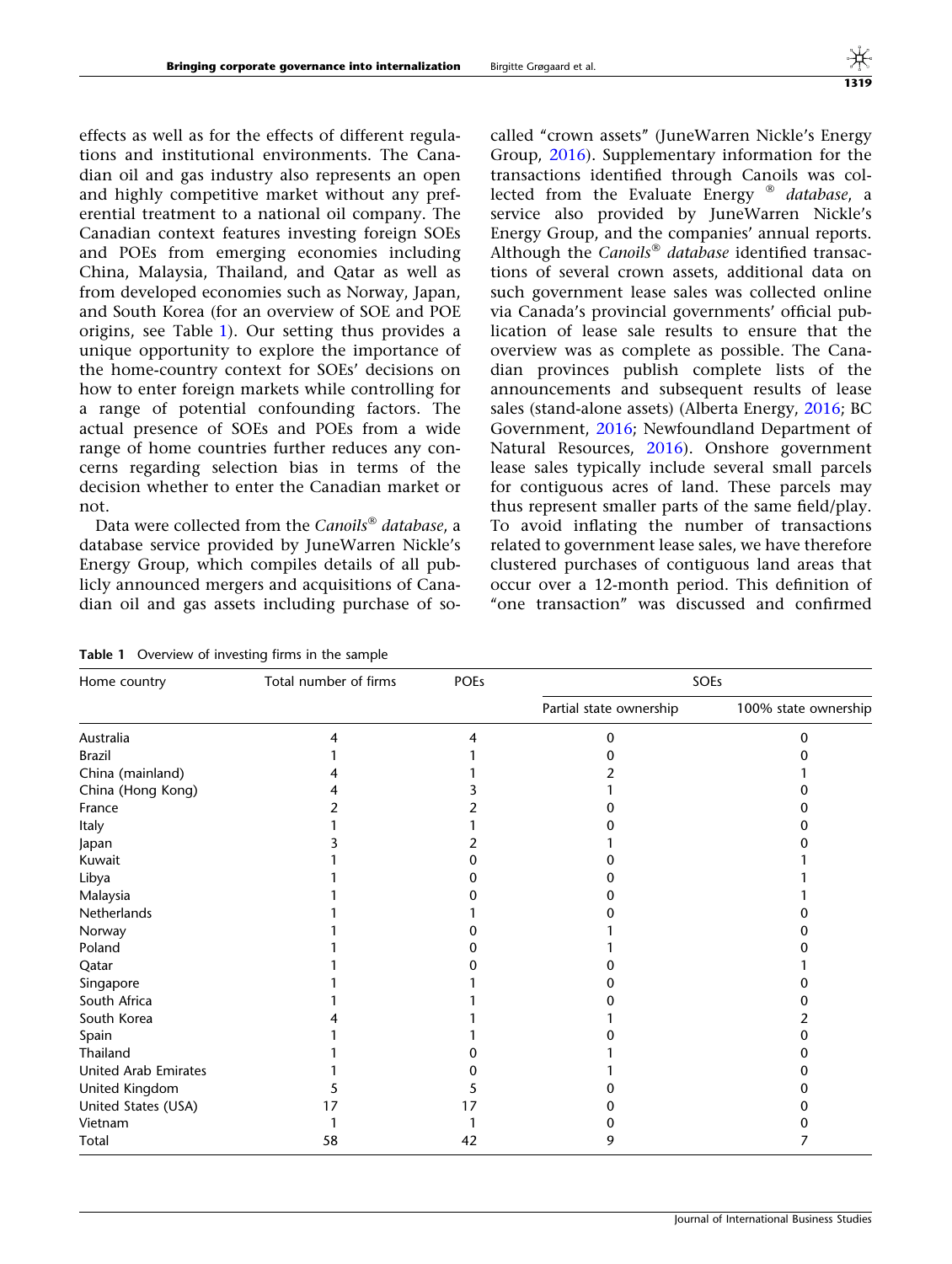with an expert on the Canadian oil and gas industry. The 12-month period was deemed appropriate as a firm has to conduct and assess exploration activities before more informed decisions about the field can be made. At best, these activities are estimated to take at least 6 months to organize and implement. Any lease sales that occurred in contiguous areas, but with a different level of ownership (e.g., partial ownership rather than full ownership) were treated as separate transactions.

#### Measures

The unit of observation is the transaction. Several acquiring firms have two or more transactions during our sample period. The distinction between purchase of stand-alone assets and firms (Hypotheses 1a and 1b) is measured through a binary variable for deal type, with stand-alone purchases coded as 0 and firms as 1. The choice between full ownership and joint venture (Hypotheses 2a and 2b) is measured as the acquired ownership percentage of the stand-alone assets or target firms. In robustness checks, we use a categorical variable for full ownership (full ownership  $= 1$ ; otherwise  $= 0$ ).

Our main measure of the level of state ownership in the acquiring firm is the percentage of shares held by the home state. In a robustness check, we use a categorical variable for majority state ownership as an alternative measure taking into account threshold effects related to state ownership.

Our analysis includes two moderator variables capturing the quality of government and market orientation of the home economy, respectively. These variables have been collected from the extensive Quality of Government (QoG) dataset (Teorell, Dahlberg, Holmberg, Rothstein, Pachon & Svensson, [2018](#page-27-0)) covering a wide range of countrylevel variables from various sources.

To measure the quality of government, we use the World Bank Governance Indicator on Government Effectiveness. This variable reflects responses on dimensions such as ''the quality of public service provision, the quality of the bureaucracy, the competence of civil servants, the independence of the civil service from political pressures, and the credibility of the government's commitment to policies.'' (Teorell et al., [2018:](#page-27-0) 622). These dimensions are closely related to the ability of the home government to carry out appropriate SOE corporate governance including the insulation of bureaucrats from undue political pressure (Evans & Rauch, [1999\)](#page-25-0), in line with Musacchio and Lazzarini's [\(2014](#page-26-0)) emphasis on the need to reduce

discretionary governmental interference in business decisions.

To measure the market orientation of the home context, we use the Heritage Foundation Business Freedom variable. This variable is primarily based on objective data from the World Bank's Doing Business study relating to factors such as the number of procedures, time and cost to start a business, obtain a license and close a business (Teorell et al., [2018\)](#page-27-0). The Business Freedom variable also relies on data from the Economist Intelligence Unit Country Commerce, the US Department of Commerce and official government publications from each country (Miller & Kim, [2017](#page-26-0)). The Business Freedom variable reflects the general perception of state versus private ownership in the economy, implying that for SOEs that do exist, their non-economic objectives are likely to be narrower in scope. Robustness checks consider a variety of alternative measures, some of which capture alternative institutional features.

We further include three home-country control variables: First, a dummy variable for whether the home country is a member of the Commonwealth  $(member = 1, non-member = 0)$  captures home countries' links to Canada. Second, we control for the energy needs of the home country using a variable from the World Development Indicators on Energy imports: ''Net energy imports are estimated as energy use less production, both measured in oil equivalents. A negative value indicates that the country is a net exporter.'' (Teorell et al., [2018:](#page-27-0) 646–647.) Third, GDP per capita of the homecountry (in current US\$1000, again from the World Bank Indicators) measures its development level.

We also include several control variables at the investing firm level. These controls are important to capture various characteristics of firm – beyond whether or not they are POEs or SOEs –that influence their choices of entry and establishment modes. Investing firm size is measured alternatively by revenues or by the number of employees (both transformed using the natural logarithm). We also include dummy variables for the type of investing firm, categorizing it as either Integrated (omitted baseline category), Exploration and Production (E&P), Financial or Other. We also include a dummy variable for whether the investing firm is publicly listed. Finally, we control for the investing firm's host-country-specific experience (cf. Bass & Chakrabarty, [2014\)](#page-24-0) captured by a dummy indicating existing operations in the Canadian resource sector, as well as for its international experience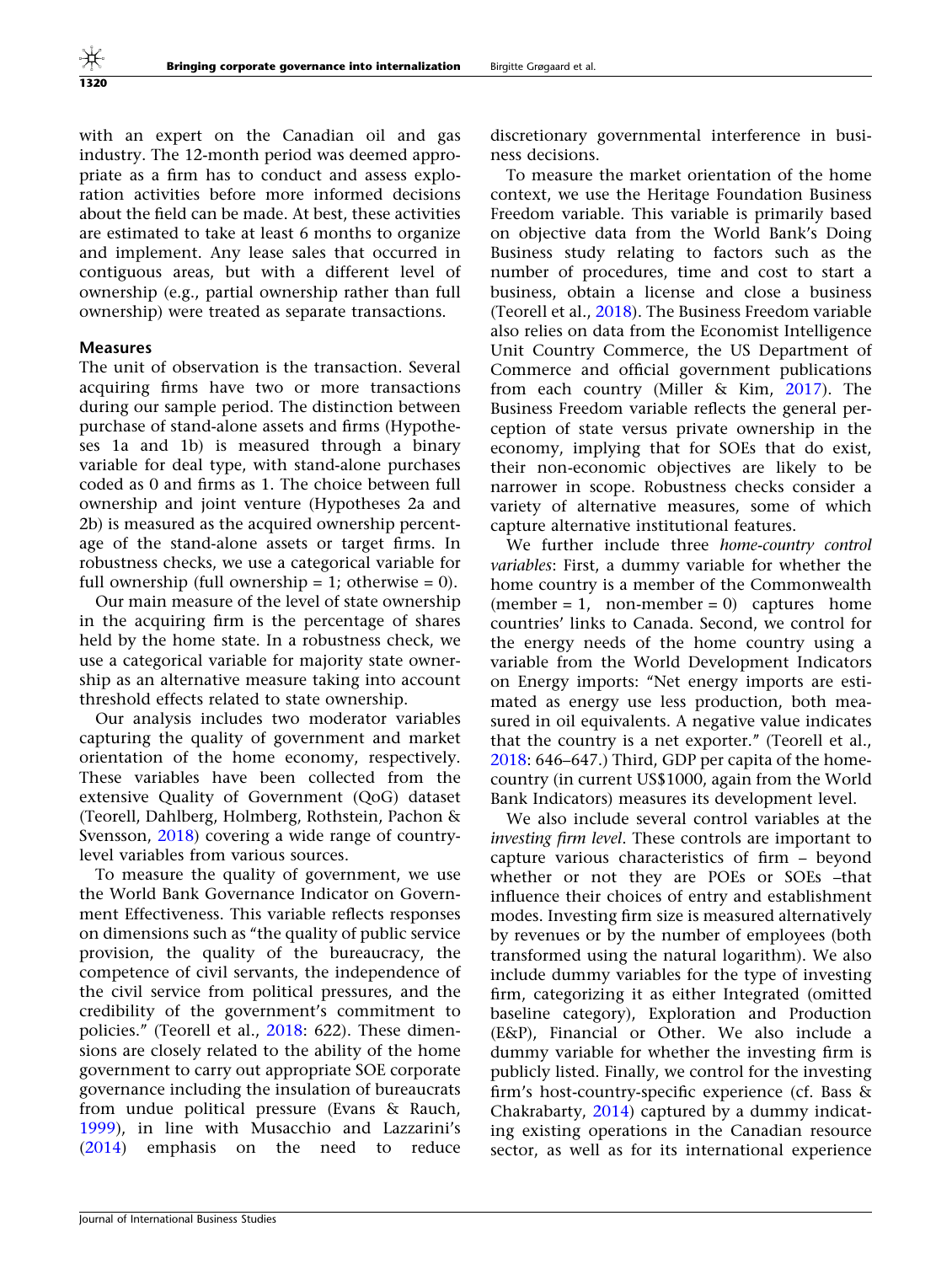prior to entry (cf. Slangen & Hennart, [2007\)](#page-26-0), measured by the number of countries in which the MNE had operations at the time of entry into Canada.

To account for within-industry factors, we use an indicator variable for whether the resources are conventional (value 1) or unconventional (value 0). Resources that are easily developed with conventional technology are categorized according to industry standards as conventional resources (e.g., oil found in liquid form and gas trapped in pockets of porous rocks). Resources more difficult to develop with existing technology are categorized as unconventional (e.g., shale oil and gas, oil sands, and coalbed methane) (Bass & Chakrabarty, [2014;](#page-24-0) CAPP, [2014](#page-25-0)). Finally, transaction year dummies capture time-specific factors (Bass & Chakrabarty, [2014\)](#page-24-0), using 2010, the year with the most observations, as the omitted baseline year. Table 2 provides descriptive statistics and Table [3](#page-12-0) the correlation matrix.

## ESTIMATION AND RESULTS

The models with the binary dependent variable for the purchase of stand-alone asset versus purchase of firm are estimated by logistic regression analysis, whereas models for the percentage of shares acquired are estimated using a Tobit model given the restricted range of the dependent variable (between 10 and 100%). Although several investing firms have multiple investments, our data do not strictly have a panel structure since we do not

Table 2 Descriptive statistics

follow firms over time and observations are only included in the data when a transaction takes place. Moreover, many investors appear only once. Following previous studies such as Muehlfeld, Rao Sahib, & Van Witteloostuijn ([2012\)](#page-26-0), we therefore pool the data, using robust standard errors clustered at the investing firm to account for withinfirm correlation. Following the approach of Meyer et al. ([2014\)](#page-26-0) and Karolyi & Liao [\(2017](#page-26-0)), in our main analyses we enter our institutional variables in separate models since our variables for homecountry government quality (Government Effectiveness) and home-country market orientation (Business Freedom) are highly correlated  $(r = 0.86)$ . Robustness tests address the potential omitted variables bias occasioned by this approach, finding little evidence that such a bias affects our results.

Since the choices of firm versus assets and ownership share might not be independent, we also ran additional analyses (described later) including firm versus assets in the regression for ownership share, while accounting for potential endogeneity. These analyses suggest that our results are not affected by possible links between the two dependent variables we are studying.

#### Baseline Models

We first present the results from the preferred specifications for our hypotheses. In all these analyses, state ownership is measured as the percentage of shares owned by the home state in the investing unit. In a later section, these results are

|                                   | Mean     | SD.       | Min.     | Median   | Max.    |
|-----------------------------------|----------|-----------|----------|----------|---------|
| Deal type (firm $= 1$ )           | 0.157    | 0.36      | 0        | $\Omega$ |         |
| Acquisition share                 | 77.12    | 30.0      | 10       | 100      | 100     |
| State ownership share             | 24.71    | 37.5      | 0        | 0        | 100     |
| Government effectiveness          | 1.298    | 0.51      | $-1.09$  | 1.51     | 2.02    |
| <b>Business freedom</b>           | 82.38    | 15.0      | 20       | 90.8     | 95.5    |
| GDP per capita                    | 41.52    | 17.3      | 1.16     | 46.8     | 88.3    |
| Energy imports                    | $-27.65$ | 135.8     | $-680.5$ | 18.6     | 94.0    |
| Commonwealth country              | 0.174    | 0.38      | 0        | 0        |         |
| Acquirer revenue                  | 97,454.3 | 141,386.6 | 0        | 16,809   | 552,479 |
| Previous experience Canada        | 0.785    | 0.41      |          |          |         |
| Previous international experience | 11.78    | 12.0      |          |          | 52      |
| Conventional production           | 0.430    | 0.50      |          |          |         |
| Listed                            | 0.872    | 0.33      |          |          |         |
| Integrated                        | 0.632    | 0.48      |          |          |         |
| E&P                               | 0.310    | 0.46      |          |          |         |
| Financial                         | 0.0289   | 0.17      |          |          |         |
| Other                             | 0.0289   | 0.17      | 0        |          |         |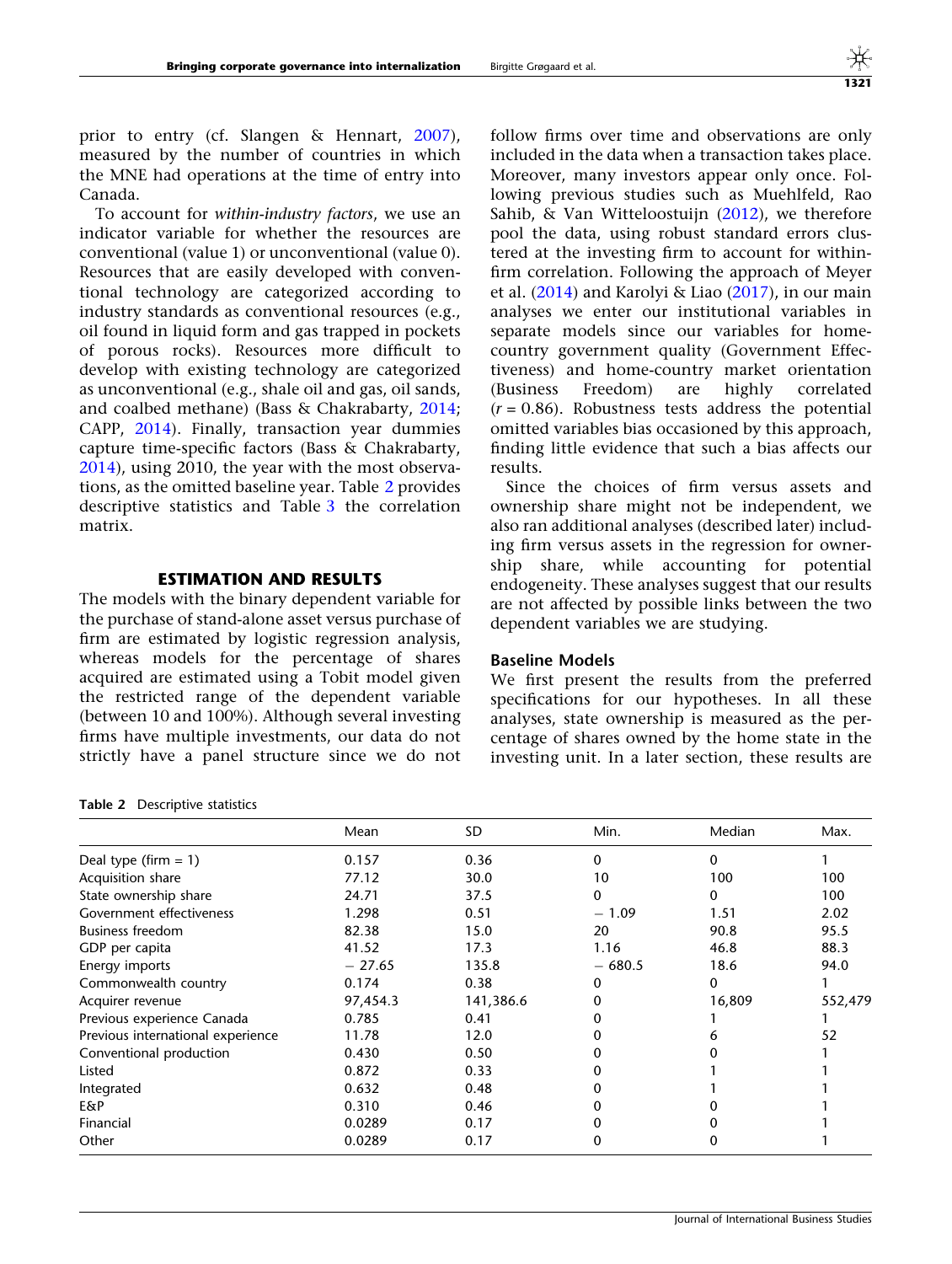<span id="page-12-0"></span>

| Table 3                                            |                                                                                                                                                                                                                                                                                                                                                                                             |                                                       | Correlation matrix for variables used in main analyses |                                                                                                                                                                                                                                                                                                                                                                                  |                                     |                                                                                                                   |                 |                            |                                     |                           |                                  |                                |                      |                           |                                       |                                                                               |      |
|----------------------------------------------------|---------------------------------------------------------------------------------------------------------------------------------------------------------------------------------------------------------------------------------------------------------------------------------------------------------------------------------------------------------------------------------------------|-------------------------------------------------------|--------------------------------------------------------|----------------------------------------------------------------------------------------------------------------------------------------------------------------------------------------------------------------------------------------------------------------------------------------------------------------------------------------------------------------------------------|-------------------------------------|-------------------------------------------------------------------------------------------------------------------|-----------------|----------------------------|-------------------------------------|---------------------------|----------------------------------|--------------------------------|----------------------|---------------------------|---------------------------------------|-------------------------------------------------------------------------------|------|
|                                                    | $\widehat{\Xi}$                                                                                                                                                                                                                                                                                                                                                                             | $\widehat{\circ}$                                     | ල                                                      | E                                                                                                                                                                                                                                                                                                                                                                                | <u>ර</u>                            | $\circledcirc$                                                                                                    | $\mathcal{E}$   | $\circledast$              | ම                                   | $\frac{1}{2}$             | (11)                             | (12)                           | (13)                 | (14)                      | (15)                                  | $\binom{6}{1}$                                                                | (17) |
| (1) Deal type                                      | 00.1                                                                                                                                                                                                                                                                                                                                                                                        |                                                       |                                                        |                                                                                                                                                                                                                                                                                                                                                                                  |                                     |                                                                                                                   |                 |                            |                                     |                           |                                  |                                |                      |                           |                                       |                                                                               |      |
| (2) Acquisition<br>$(1 - 1)$<br>share              | 0.13                                                                                                                                                                                                                                                                                                                                                                                        | 0.001                                                 |                                                        |                                                                                                                                                                                                                                                                                                                                                                                  |                                     |                                                                                                                   |                 |                            |                                     |                           |                                  |                                |                      |                           |                                       |                                                                               |      |
| $(3)$ State                                        | 0.05                                                                                                                                                                                                                                                                                                                                                                                        | 0.00<br>$\mathbf{I}$                                  | 00.1                                                   |                                                                                                                                                                                                                                                                                                                                                                                  |                                     |                                                                                                                   |                 |                            |                                     |                           |                                  |                                |                      |                           |                                       |                                                                               |      |
| ownership share<br>(4) Government<br>effectiveness | $0.32*$<br>$\overline{\phantom{a}}$                                                                                                                                                                                                                                                                                                                                                         | 0.05<br>$\mathsf I$                                   | $-0.51*$                                               | 0.001                                                                                                                                                                                                                                                                                                                                                                            |                                     |                                                                                                                   |                 |                            |                                     |                           |                                  |                                |                      |                           |                                       |                                                                               |      |
| (5) Business                                       | $0.31*$<br>$\overline{\phantom{a}}$                                                                                                                                                                                                                                                                                                                                                         | 0.06<br>$\begin{array}{c} \hline \end{array}$         | $-0.55*$                                               | $0.86*$                                                                                                                                                                                                                                                                                                                                                                          | 0.001                               |                                                                                                                   |                 |                            |                                     |                           |                                  |                                |                      |                           |                                       |                                                                               |      |
| (6) Energy imports<br>freedom<br>$\mathcal{L}$     | $-0.08$<br>$-0.02$                                                                                                                                                                                                                                                                                                                                                                          | 0.02<br>0.05<br>$\begin{array}{c} \hline \end{array}$ | $-0.46*$<br>0.12<br>$\overline{\phantom{a}}$           | $0.15*$<br>0.04                                                                                                                                                                                                                                                                                                                                                                  | $0.26*$<br>0.23*                    | $\frac{0.00}{0.10}$                                                                                               | 00.1            |                            |                                     |                           |                                  |                                |                      |                           |                                       |                                                                               |      |
| (8) GDP per capita<br>Commonwealth<br>country      | $-0.25*$                                                                                                                                                                                                                                                                                                                                                                                    | $-0.09$                                               | $0.38*$                                                | $0.77*$                                                                                                                                                                                                                                                                                                                                                                          |                                     | $0.38*$<br>$\overline{1}$                                                                                         |                 |                            |                                     |                           |                                  |                                |                      |                           |                                       |                                                                               |      |
| (9) Log of acquirer                                | $0.13*$<br>$\overline{1}$                                                                                                                                                                                                                                                                                                                                                                   | $-0.02$                                               | 0.01                                                   | 0.05                                                                                                                                                                                                                                                                                                                                                                             | $0.58*$<br>$\overline{\phantom{a}}$ | 0.03                                                                                                              | $-0.08$<br>0.04 | $\frac{0.00}{0.02}$        | 00.1                                |                           |                                  |                                |                      |                           |                                       |                                                                               |      |
| (10) Previous<br>revenue                           | $0.33*$<br>$\begin{array}{c} \rule{0pt}{2.5ex} \rule{0pt}{2.5ex} \rule{0pt}{2.5ex} \rule{0pt}{2.5ex} \rule{0pt}{2.5ex} \rule{0pt}{2.5ex} \rule{0pt}{2.5ex} \rule{0pt}{2.5ex} \rule{0pt}{2.5ex} \rule{0pt}{2.5ex} \rule{0pt}{2.5ex} \rule{0pt}{2.5ex} \rule{0pt}{2.5ex} \rule{0pt}{2.5ex} \rule{0pt}{2.5ex} \rule{0pt}{2.5ex} \rule{0pt}{2.5ex} \rule{0pt}{2.5ex} \rule{0pt}{2.5ex} \rule{0$ | 0.12                                                  | 0.06                                                   | ×<br>0.27                                                                                                                                                                                                                                                                                                                                                                        | $0.17*$                             | 0.00                                                                                                              | $-0.02$         | $0.14*$                    | $0.53*$                             | 0.00                      |                                  |                                |                      |                           |                                       |                                                                               |      |
| (11) Previous<br>experience<br>Canada              | 0.05<br>$\overline{\phantom{a}}$                                                                                                                                                                                                                                                                                                                                                            | 0.08<br>$\mathbf{I}$                                  | 0.04                                                   | ×<br>0.24                                                                                                                                                                                                                                                                                                                                                                        | $0.15*$                             | $-0.04$                                                                                                           | $-0.11$         | $\overline{0.11}$          | $0.55*$                             | $0.30*$                   | 00.1                             |                                |                      |                           |                                       |                                                                               |      |
| international                                      |                                                                                                                                                                                                                                                                                                                                                                                             |                                                       |                                                        |                                                                                                                                                                                                                                                                                                                                                                                  |                                     |                                                                                                                   |                 |                            |                                     |                           |                                  |                                |                      |                           |                                       |                                                                               |      |
| (12) Conventional<br>experience                    | $\overline{0.11}$                                                                                                                                                                                                                                                                                                                                                                           | 0.08<br>$\mathbf{I}$                                  | $0.16*$                                                | $-0.09$                                                                                                                                                                                                                                                                                                                                                                          | $-0.19*$                            | $-0.37*$                                                                                                          | $0.21*$         | 0.06                       | $0.16*$<br>$\overline{\phantom{a}}$ | 0.03<br>$\overline{1}$    | $0.16*$                          | 0.00                           |                      |                           |                                       |                                                                               |      |
| production<br>$(13)$ Listed                        | $-0.19*$                                                                                                                                                                                                                                                                                                                                                                                    | $-0.04$                                               | $0.48*$                                                | $0.23*$                                                                                                                                                                                                                                                                                                                                                                          |                                     |                                                                                                                   |                 |                            |                                     |                           | 0.03<br>$\overline{\phantom{a}}$ | $\overline{1}$                 | 00.1                 |                           |                                       |                                                                               |      |
| (14) Integrated                                    | $-0.03$                                                                                                                                                                                                                                                                                                                                                                                     | $-0.02$                                               | $-0.33*$<br>$-0.33*$                                   | $\begin{array}{c} \rule{0pt}{2.5ex} \rule{0pt}{2.5ex} \rule{0pt}{2.5ex} \rule{0pt}{2.5ex} \rule{0pt}{2.5ex} \rule{0pt}{2.5ex} \rule{0pt}{2.5ex} \rule{0pt}{2.5ex} \rule{0pt}{2.5ex} \rule{0pt}{2.5ex} \rule{0pt}{2.5ex} \rule{0pt}{2.5ex} \rule{0pt}{2.5ex} \rule{0pt}{2.5ex} \rule{0pt}{2.5ex} \rule{0pt}{2.5ex} \rule{0pt}{2.5ex} \rule{0pt}{2.5ex} \rule{0pt}{2.5ex} \rule{0$ | $\overline{1}$                      |                                                                                                                   |                 | $0.27^{*}$<br>0.12<br>0.18 | $0.18*$<br>$0.56*$<br>$0.51*$       | $0.17*$<br>0.32*<br>0.17* | $0.46*$                          | $0.03$<br>$0.25$ *<br>$0.27$ * | $0.13*$<br>- 0.00    | 0.001                     |                                       |                                                                               |      |
| (16) Financial<br>$(15)$ E&P                       | $0.23*$<br>$-0.05$                                                                                                                                                                                                                                                                                                                                                                          | 0.09<br>$-0.02$                                       | 0.06                                                   | $0.08$<br>$0.16*$<br>$0.25*$<br>Ï                                                                                                                                                                                                                                                                                                                                                | $\overline{\phantom{a}}$            | $\begin{array}{rrrr} - & 0.02 & * \\ - & 0.24 & * \\ - & 0.21 & * \\ - & 0.01 & * \\ - & 0.01 & * \\ \end{array}$ |                 | $0.16*$                    | $0.27*$<br>I                        | $0.35*$<br>Ť              | $-0.40*$<br>$-0.16*$             | 0.07<br>Ï                      | $-0.27$ *<br>$-0.08$ | $-0.24*$<br>$-0.87*$      | $\frac{0.02}{0.12}$<br>$\overline{1}$ |                                                                               |      |
| $(17)$ Other                                       | 0.01<br>$\overline{1}$                                                                                                                                                                                                                                                                                                                                                                      | $0.15*$<br>$\overline{1}$                             | 0.11<br>T                                              | 0.06                                                                                                                                                                                                                                                                                                                                                                             |                                     | 0.12                                                                                                              |                 |                            | 0.08                                | 0.09                      | 0.05<br>T                        | 0.05                           |                      | $0.22*$<br>$\overline{1}$ | I                                     | $\begin{array}{c} 0.00 \\ 0.03 \end{array}$<br>$\begin{array}{c} \end{array}$ | 00.1 |
| $^*p < 0.05$ .                                     |                                                                                                                                                                                                                                                                                                                                                                                             |                                                       |                                                        |                                                                                                                                                                                                                                                                                                                                                                                  |                                     |                                                                                                                   |                 |                            |                                     |                           |                                  |                                |                      |                           |                                       |                                                                               |      |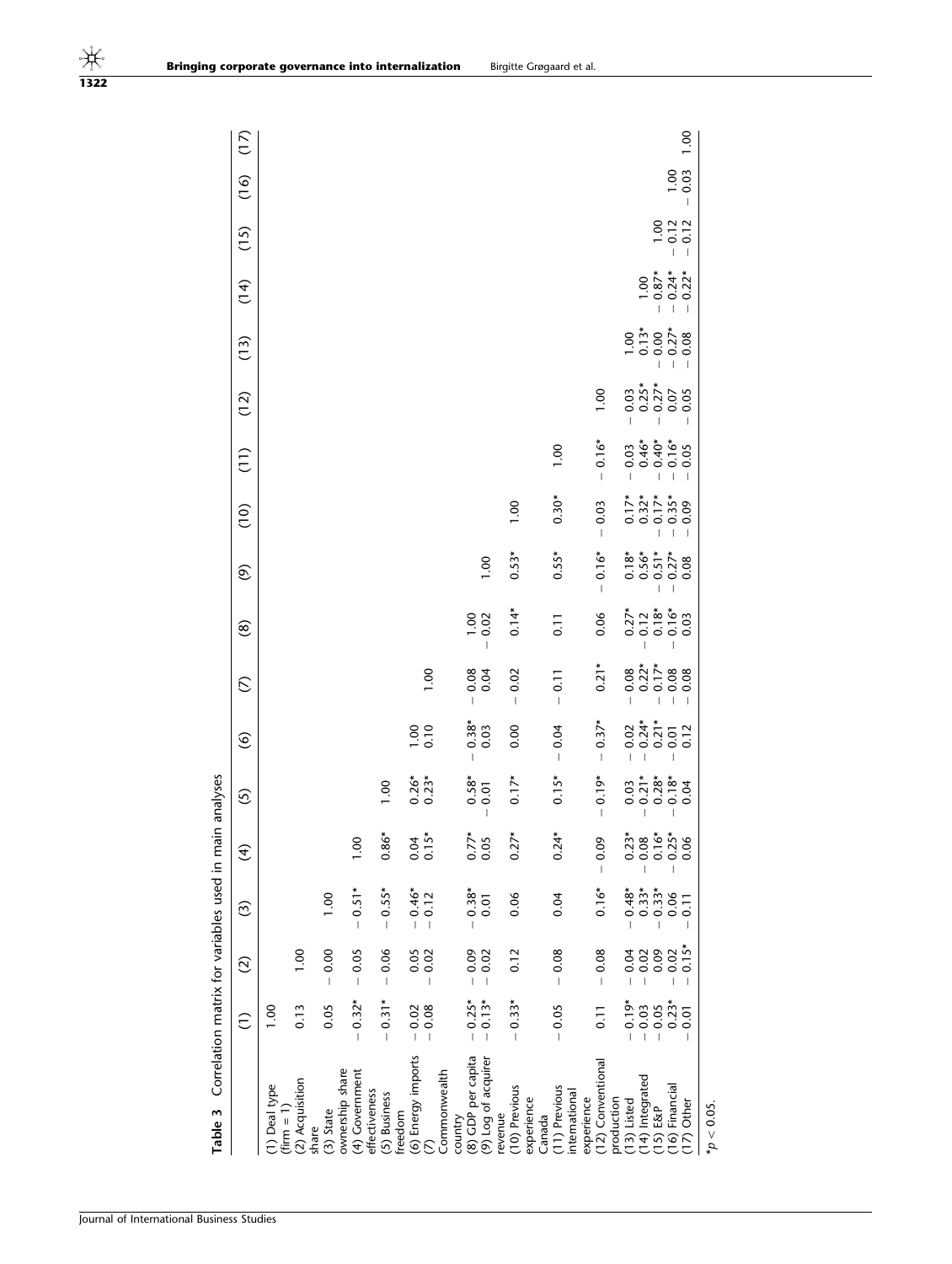<span id="page-13-0"></span>

Figure 2 Average marginal effects and predictive margins for different levels of home-country government effectiveness (Hypothesis 1a).

subjected to an extensive set of robustness checks. The main results are presented in two separate tables: Table [4](#page-16-0) contains the analyses with firm versus asset as the dependent variable, and Table [5](#page-19-0) contains the analyses with the ownership share as the dependent variable. Each table first shows an analysis including only the control variables as well as a second analysis including the state ownership variable, but not the interaction term. With two different institutional variables analyzed in three models each, there are six models in each table. Models 1-3 in Table [4](#page-16-0) (Table [5\)](#page-19-0) are relevant for assessing H1a (H2a), and models 4-6 in Table [4](#page-16-0) (Table [5](#page-19-0)) are relevant for H1b (H2b).

Models 2 and 5 in Table [4](#page-16-0) without the interaction terms indicate that SOEs generally tend to choose stand-alone assets rather than firm acquisitions. Models 2 and 5 in Table [5](#page-19-0) similarly indicate that SOEs tend to take a lower level of equity ownership. However, the interaction results discussed below will show that conclusions about general effects are inappropriate and that the results are more complex. In terms of the control variables, we note that previous experience in Canada, the home-country's energy imports, and to a lesser extent home-country GDP per capita, seem to be consistently relevant to explaining entry modes.

To test our moderation hypotheses H1a–b and H2a–b that higher quality of home-country government and more market-oriented home contexts

reduce differences between SOEs and POEs in terms of their foreign entry strategies, we introduce interaction terms between the state ownership share and these home-country variables. The coefficients in Tables [4](#page-16-0) and [5](#page-19-0) and Figure 2 suggest that H1b, H2a and H2b are supported while H1a is not. However, the interaction coefficients give only a partial understanding of the moderation effect (Kingsley, Noordewier, & Bergh, [2017](#page-26-0)) and may be misleading for interactions in non-linear models such as Logit and Tobit models (Zelner, [2009](#page-27-0)). To better understand the interaction results, graphical analysis is particularly instructive. We consider two types of plots. First, we plot the average marginal effects (AMEs) of state ownership for different values of the home-country institutional measures to consider how the AME changes.<sup>5</sup> Second, we plot predictions for important values of state ownership (0, 50 and 100%). These two plots are presented for each of the four hypotheses in Figures 2, [3,](#page-14-0) [4](#page-14-0) and [5.](#page-15-0)

The generally increasing slope of the AME curve graphed on the left-hand side in all figures broadly suggests that when the home-country context displays higher government quality and market orientation, the difference between SOEs and POEs becomes smaller and smaller. The statistical confidence in these differences can be assessed by comparing the point estimates and confidence intervals for the effects. The support for H2a and H2b is relatively clear in the sense that the point estimates for home contexts with the lowest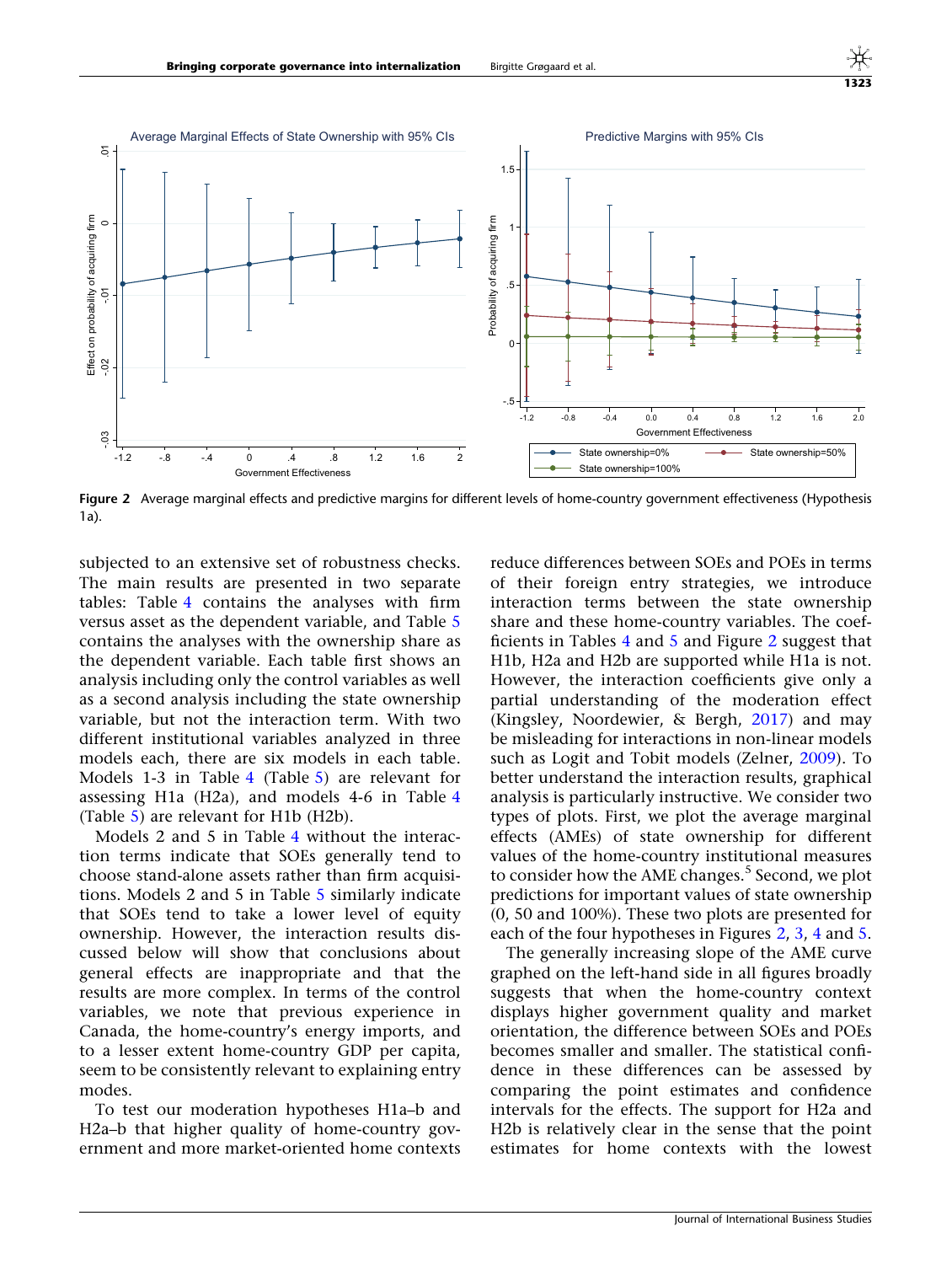

Figure 3 Average marginal effects and predictive margins for different levels of home-country business freedom (Hypothesis 1b).



Figure 4 Average marginal effects and predictive margins for different levels of home-country government effectiveness (Hypothesis 2a).

government quality and market orientation are outside the confidence intervals of the estimates for home contexts with the highest government quality and market orientation, and vice versa.<sup>6</sup> Indeed, for the home contexts with highest government quality the confidence intervals contain zero, suggesting the effect of state ownership is not statistically significantly different from zero. Figure 4 suggests that SOEs and POEs from countries with a score of 1.6 or above such as Norway, the

Netherlands, France (some years), and Singapore would choose very similar ownership levels.

The overlapping confidence intervals indicate there is no support for Hypothesis  $1a<sup>7</sup>$  For Hypothesis 1b the results are more complex, although suggesting differences between home contexts of low and high government quality. With the exception of H1a, the results seem consistent with the hypotheses, with the effect of state ownership tending towards zero as home-country government

<span id="page-14-0"></span>1324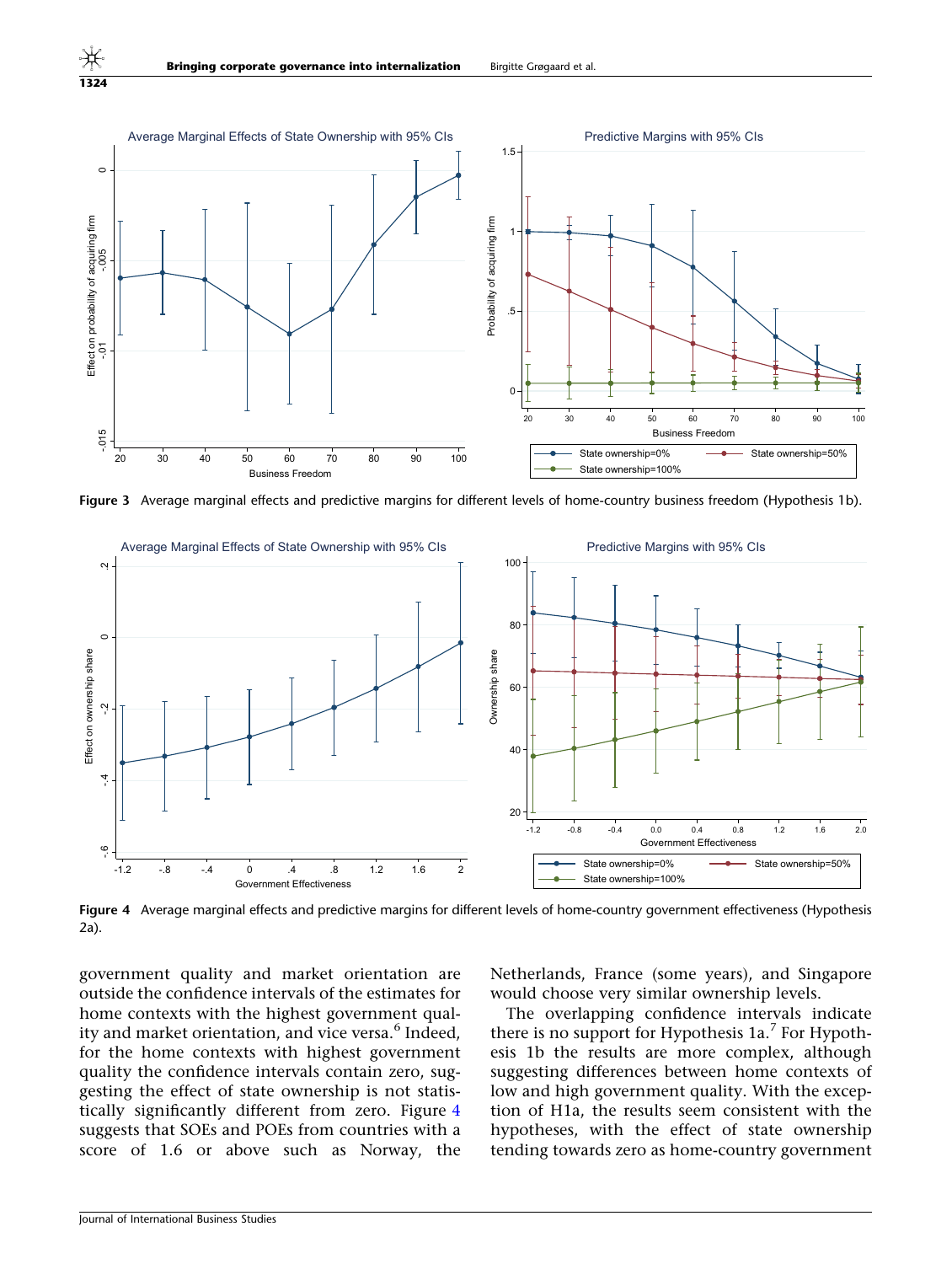<span id="page-15-0"></span>

Figure 5 Average marginal effects and predictive margins for different levels of investing firm home-country business freedom (Hypothesis 2b).

quality and market orientation increase. Figure [3](#page-14-0) suggests that SOEs and POEs make very similar establishment mode decisions for values of business freedom of 90 and beyond (including home countries like Norway, UK, South Korea, and Singapore).

Even more illuminating, however, is to consider predictions for selected key levels of state ownership (0% - i.e., fully POEs, 50% state ownership i.e., hybrid SOEs, and 100% state ownership, i.e., fully SOEs). $8$  The graphs on the right hand side of Figures [2](#page-13-0) and [3](#page-14-0) indicate that POEs from home contexts with low government quality and market orientation have a high probability of acquiring a firm, while either partly SOEs or fully SOEs display substantially lower probabilities. However, as home government quality and market orientation increase, the various types of firms converge in their strategies. There are various degrees of overlap between the confidence intervals for the three different categories of firms and the graphs, which suggests that differences across home contexts are only statistically significant for market orientation. These graphs reveal that POEs and partly SOEs both display a lower probability of acquiring a firm, but interestingly, fully SOEs seem to be mostly unaffected by the home-country context. One possible interpretation is that fully SOEs remain key agents of home governments' goals in terms of resource security, and are not affected by the same factors that determine POEs' or partly SOEs' choices,

including potential differences in FSAs related to the home context.

Figures [4](#page-14-0) and 5 relating to the ownership share indicate a pattern whereby POEs from home contexts with low government quality take higher ownership shares than either partly SOEs or fully SOEs, with a similar pattern of convergence based on the home-country context. Although there are again various degrees of overlap between the confidence intervals of the three categories, the differences appear statistically significant. In this case, fully SOEs from home contexts with higher government quality and market orientation take higher ownership shares.

#### Robustness Checks

We run various robustness checks on our baseline results (tables and graphs are available on request). First, running ordinary least squares (OLS) models largely reproduce the results, but with some differences. Specifically, for the choice of acquiring firms versus stand-alone assets we find H1a is not supported while H1b is, whereas using an OLS model for the acquisition share analyses rather than Tobit now only H2b is supported (5% level). Second, using a dummy variable for wholly owned investment projects rather than the target ownership percentage and running logistic regression (using either 100, 95, or 90% ownership cutoffs for classifying wholly owned) still supports H2a and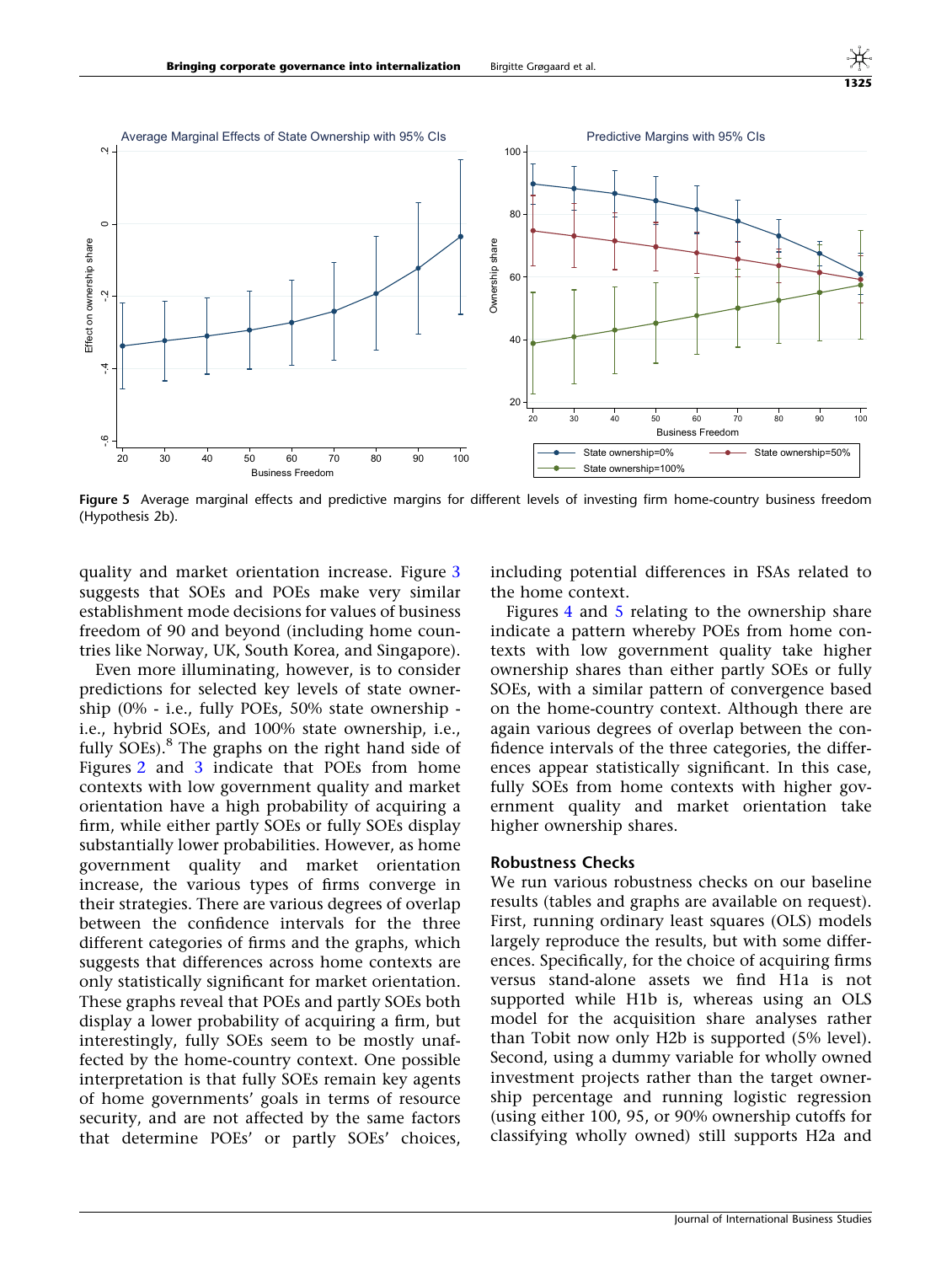|                                                           | (1)                            | (2)                              | (3)                            | (4)                            | (5)                            | (6)                            |
|-----------------------------------------------------------|--------------------------------|----------------------------------|--------------------------------|--------------------------------|--------------------------------|--------------------------------|
|                                                           | Model with                     | <b>Baseline</b>                  | Interaction                    | Model with                     | <b>Baseline</b>                | Interaction                    |
|                                                           | controls                       | model                            | model                          | controls                       | model                          | model                          |
| State ownership                                           |                                | $-0.038$<br>(0.014)<br>[0.008]   | $-0.045$<br>(0.019)<br>[0.020] |                                | $-0.039$<br>(0.015)<br>[0.009] | $-0.153$<br>(0.054)<br>[0.005] |
| Government effectiveness                                  | $-0.662$<br>(1.313)<br>[0.614] | $-0.506$<br>(1.435)<br>$[0.724]$ | $-0.884$<br>(1.596)<br>[0.580] |                                |                                |                                |
| <b>Business freedom</b>                                   |                                |                                  |                                | $-0.041$<br>(0.025)<br>[0.095] | $-0.044$<br>(0.024)<br>[0.071] | $-0.146$<br>(0.049)<br>[0.003] |
| H1a: State ownership $\times$ government<br>effectiveness |                                |                                  | 0.008                          |                                |                                |                                |
|                                                           |                                |                                  | (0.015)<br>[0.588]             |                                |                                | 0.001                          |
| H1b: State ownership $\times$ business<br>freedom         |                                |                                  |                                |                                |                                | (0.001)                        |
| Energy imports                                            | $-0.000$                       | $-0.007$                         | $-0.006$                       | 0.002                          | $-0.005$                       | [0.017]<br>$-0.003$            |
|                                                           | (0.002)                        | (0.003)                          | (0.003)                        | (0.002)                        | (0.003)                        | (0.003)                        |
|                                                           | [0.897]                        | [0.008]                          | [0.038]                        | [0.512]                        | [0.055]                        | [0.307]                        |
| Commonwealth country                                      | $-0.736$                       | $-1.562$                         | $-1.512$                       | $-0.591$                       | $-1.300$                       | $-0.895$                       |
|                                                           | (0.872)                        | (0.928)                          | (0.942)                        | (0.745)                        | (0.798)                        | (0.785)                        |
|                                                           | $[0.398]$                      | $[0.092]$                        | [0.108]                        | [0.428]                        | [0.103]                        | $[0.254]$                      |
| GDP per capita                                            | $-0.032$                       | $-0.080$                         | $-0.075$                       | $-0.020$                       | $-0.063$                       | $-0.030$                       |
|                                                           | (0.039)                        | (0.049)                          | (0.052)                        | (0.026)                        | (0.031)                        | (0.032)                        |
|                                                           | [0.418]                        | [0.104]                          | [0.154]                        | [0.452]                        | [0.046]                        | [0.345]                        |
| Log of acquirer revenue                                   | $-0.089$                       | $-0.129$                         | $-0.112$                       | $-0.097$                       | $-0.136$                       | $-0.086$                       |
|                                                           | (0.117)                        | (0.127)                          | (0.140)                        | (0.102)                        | (0.118)                        | (0.142)                        |
|                                                           | [0.444]                        | [0.312]                          | [0.425]                        | [0.343]                        | $[0.247]$                      | [0.547]                        |
| Experience Canada                                         | $-1.598$                       | $-0.956$                         | $-0.960$                       | $-1.649$                       | $-0.989$                       | $-1.088$                       |
|                                                           | (0.632)                        | (0.663)                          | (0.668)                        | (0.632)                        | (0.633)                        | (0.633)                        |
|                                                           | [0.011]                        | $[0.149]$                        | [0.150]                        | [0.009]                        | [0.118]                        | [0.085]                        |
| International experience                                  | 0.038                          | 0.028                            | 0.027                          | 0.041                          | 0.032                          | 0.020                          |
|                                                           | (0.038)                        | (0.036)                          | (0.037)                        | (0.031)                        | (0.032)                        | (0.031)                        |
|                                                           | [0.327]                        | $[0.435]$                        | [0.466]                        | [0.183]                        | [0.312]                        | [0.517]                        |
| Conventional production                                   | 0.870                          | 0.617                            | 0.611                          | 0.785                          | 0.455                          | 0.379                          |
|                                                           | (0.572)                        | (0.597)                          | (0.609)                        | (0.586)                        | (0.641)                        | (0.680)                        |
|                                                           | [0.128]                        | [0.301]                          | [0.315]                        | [0.180]                        | $[0.478]$                      | $[0.577]$                      |
| Listed                                                    | $-1.042$                       | $-2.968$                         | $-2.851$                       | $-1.360$                       | $-3.264$                       | $-3.038$                       |
|                                                           | (0.666)                        | (1.173)                          | (1.149)                        | (0.648)                        | (1.199)                        | (0.997)                        |
| E&P                                                       | $[0.118]$                      | $[0.011]$                        | [0.013]                        | $[0.036]$                      | $[0.006]$                      | $[0.002]$                      |
|                                                           | $-0.484$                       | $-1.236$                         | $-1.178$                       | $-0.406$                       | $-1.164$                       | $-1.052$                       |
|                                                           | (0.725)                        | (0.973)                          | (0.944)                        | (0.763)                        | (1.035)                        | (0.964)                        |
| Financial                                                 | [0.505]                        | [0.204]                          | [0.212]                        | [0.595]                        | [0.261]                        | [0.275]                        |
|                                                           | 0.311                          | $-0.095$                         | 0.082                          | 0.171                          | $-0.272$                       | 0.296                          |
|                                                           | (1.256)                        | (1.549)                          | (1.531)                        | (1.303)                        | (1.758)                        | (1.366)                        |
| Other                                                     | [0.804]                        | [0.951]                          | [0.957]                        | [0.896]                        | $[0.877]$                      | $[0.829]$                      |
|                                                           | 0.876                          | $-0.320$                         | $-0.225$                       | 0.811                          | $-0.464$                       | $-0.387$                       |
|                                                           | (1.592)                        | (2.489)                          | (2.396)                        | (1.409)                        | (2.545)                        | (1.984)                        |
| Constant                                                  | [0.582]                        | [0.898]                          | [0.925]                        | [0.565]                        | [0.855]                        | [0.845]                        |
|                                                           | 0.830                          | 5.360                            | 5.393                          | 3.399                          | 8.171                          | 15.192                         |
|                                                           | (1.506)                        | (2.617)                          | (2.614)                        | (2.269)                        | (3.264)                        | (4.917)                        |

 $[0.581]$   $[0.041]$   $[0.039]$   $[0.134]$   $[0.012]$   $[0.002]$ 

## <span id="page-16-0"></span>Table 4 Logit regression results for Hypotheses H1a–H1b explaining acquisition of firm versus assets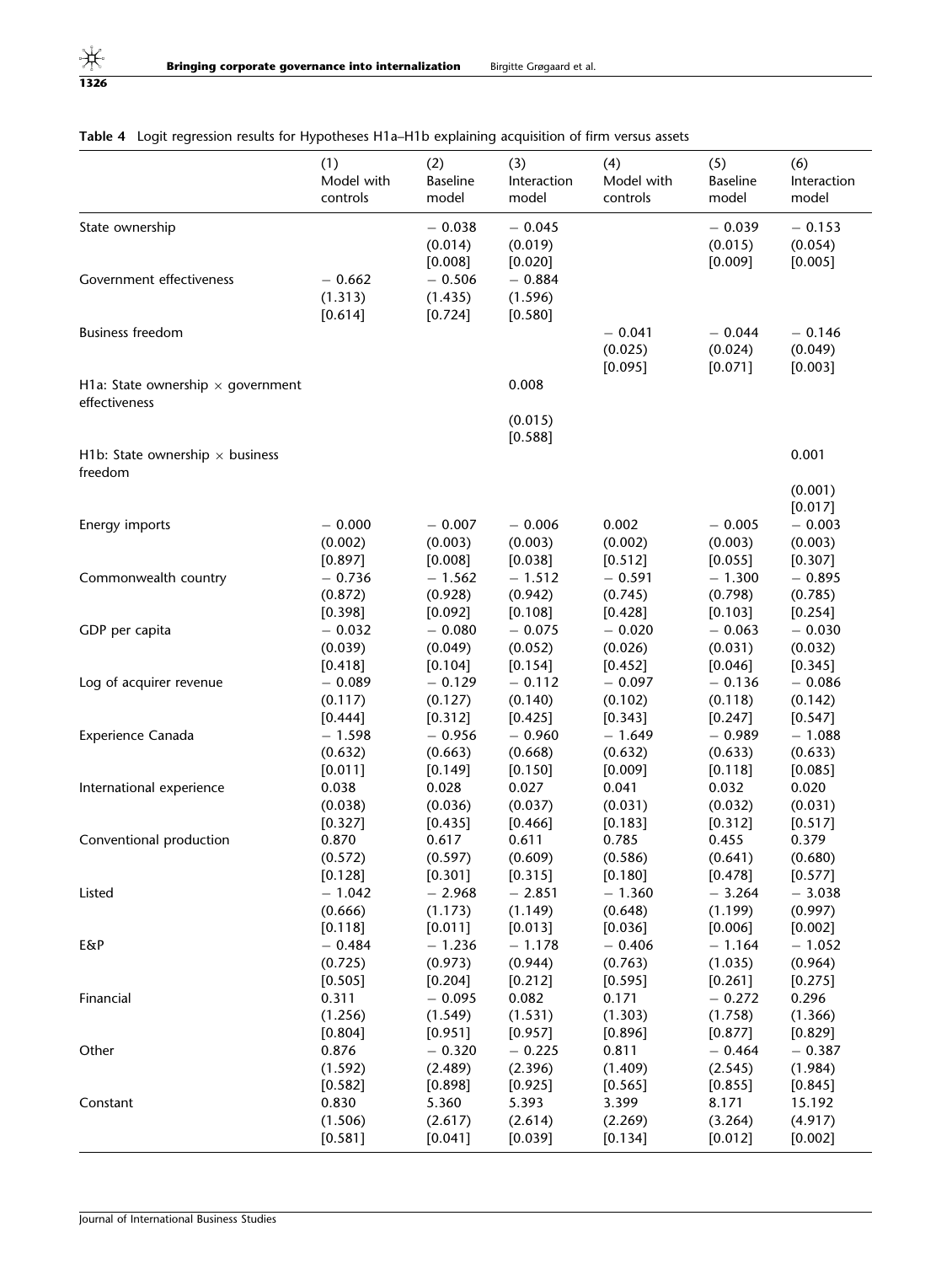| Ξ | ۰.<br>- 3 |
|---|-----------|
|   |           |

|                                                 | (1)<br>Model with<br>controls | (2)<br><b>Baseline</b><br>model | (3)<br><b>Interaction</b><br>model | (4)<br>Model with<br>controls | (5)<br><b>Baseline</b><br>model | (6)<br>Interaction<br>model |
|-------------------------------------------------|-------------------------------|---------------------------------|------------------------------------|-------------------------------|---------------------------------|-----------------------------|
| N                                               | 244                           | 244                             | 244                                | 244                           | 244                             | 244                         |
| Log-likelihood                                  | $-74.99$                      | $-69.88$                        | $-69.75$                           | $-73.97$                      | $-68.71$                        | $-65.87$                    |
| Pseudo R-squared                                | 0.30                          | 0.35                            | 0.35                               | 0.31                          | 0.36                            | 0.39                        |
| Compared to model <sup>a</sup>                  |                               | (1)                             | (2)                                |                               | (4)                             | (5)                         |
| Likelihood ratio Chi-square(1) <sup>a</sup>     |                               | 10.21                           | 0.27                               |                               | 10.52                           | 5.68                        |
| $p$ value of likelihood ratio test <sup>a</sup> |                               | 0.0014                          | 0.6056                             |                               | 0.0012                          | 0.0171                      |

#### <span id="page-17-0"></span>Table 4 (Continued)

Robust clustered standard errors in parentheses and p values in brackets. Year dummies included in analysis but omitted from table.<br><sup>a</sup> Likelihood ratio tests based on auxiliary analyses without robust clustered standard e

clustered standard errors are included.



Figure 6 Predictive margins for different levels of state ownership (Hypothesis 1a-b).

H2b. Third, replacing the (natural logarithm of) revenues with the (natural logarithm of the) number of employees as our measure of investing firm size supports H1b, H2a and H2b intact, while H1a is still unsupported. Fourth, replacing the state ownership share with a dummy for majority state ownership does not support H1a or H1b, while it supports H2a and H2b. Fifth, addressing the issue of multicollinearity versus omitted variable bias regarding our two institutional variables, we initially estimate models controlling for the other institutional variable, finding the interaction results to be very similar despite potential multicollinearity. Including both interactions H1a and H1b still receive marginal support. However, in the model for H2a and H2b both interactions lose significance, likely due to high collinearity. To address this, we follow Karolyi & Liao [\(2017](#page-26-0)) and extract the first principal component of the

institutional variables, introducing this as a new variable in our analysis replacing the two institutional variables. The combined institutional measure produces similar results as using each measure separately, indicating that strong government quality and market-oriented institutions together induce SOEs and POEs to behave similarly in their foreign entries.

Sixth, we also tested a variety of other institutional variables. A first category is alternative measures of our main theoretical concepts. The World Bank Governance Indicator for Regulatory Quality produces qualitatively similar, although much less clear results, than our main government quality measure. Using the Fraser Institute measures for Size of Government (measuring the role of the government in the home economy in various ways) and Economic Freedom however produces very strong and significant support for our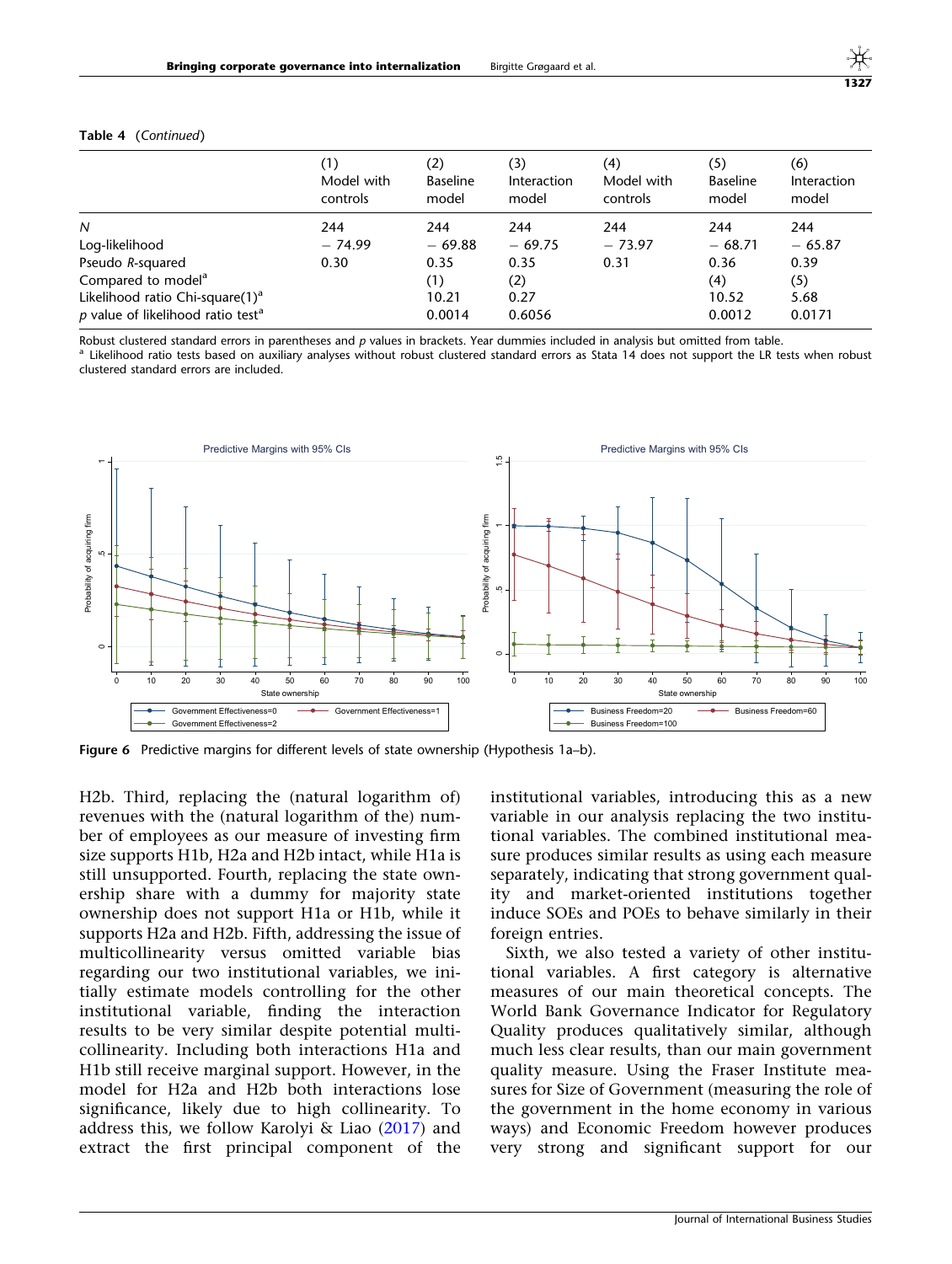1328



Figure 7 Predictive margins for different levels of state ownership (Hypothesis 2a–b).

hypotheses. A second category of institutional variables are not directly related to our theoretical concepts but of interest by themselves. First, World Bank Governance Indicators for Rule of Law or Control of Corruption produce similar, although again considerably weaker, results. To assess the role of the overall quality of the institutional environment, a factor of all six World Governance Indicators (cf. Cannizzaro & Weiner, [2018\)](#page-25-0) gives broadly qualitatively similar results to our key measures, although again weaker. Additionally, neither the broader concept of Democracy as measured by the Polity Index nor country risk as measured by the International Country Risk Guide (ICRG) (cf. Clegg et al., [2018](#page-25-0)), seem to have an important influence on the difference between SOE and POE entry modes. It is worth noting that the second category of institutional variables is relatively far removed from our theoretical arguments. As such, the generally weak results for these alternative variables compared to our main results could be seen to suggest that an overall concept of institutional quality is less relevant than our more specific concepts, especially for market orientation.

Seventh, we produce a complementary set of graphs based on the idea that considering both sides of an interaction can provide a stronger test of the theory (Berry, Golder, & Milton, [2012\)](#page-24-0). Specifically, it is also possible to test H1a–b and H2a–b by deriving predictions for increasing state ownership for various levels of home-country government quality and market orientation. From this perspective, our expectation would be that state ownership has a diverging effect for home contexts of low government quality and market orientation, while

we would expect convergence for home contexts of high government quality and market orientation. Indeed, this is clearly what is suggested by Figures [6](#page-17-0) and 7 as in contexts with high government quality and market orientation, state ownership has very little effect.

Eighth and lastly, although our main analyses consider the choice between firms and assets and the choice of ownership share in the transaction separately, these choices could be related. In particular, the choice between firm and assets could influence the desired ownership share. To check the robustness of our results, we therefore run additional analyses where we include the firm versus assets dummy in the regression for ownership share. Given the potential for endogeneity, we run two stages least squares (2SLS) analyses. In the model for ownership share, we instrument for firms versus assets using a dummy for whether there was existing production in the investment object or not, and another dummy for whether the investing firm has previous experience in unconventional technologies. The two instruments jointly pass the test of instrument relevance (above  $F = 25$  in the first stage, exceeding the suggested threshold of 11.59 for two instruments in Stock, Wright, & Yogo, [2002](#page-26-0)), as well as the overidentifying restrictions tests (Sargan & Basmann tests, although just marginally in the case for H2b where  $p = 0.099$  for the Sargan test). For both models, the post hoc tests of endogeneity suggest no endogeneity (Durbin & Wu-Hausman tests have  $p$  values  $> 0.9$ ). There is also no indication that the choice between firms and assets has a bearing on the choice of ownership level, while the 2SLS results are comparable to those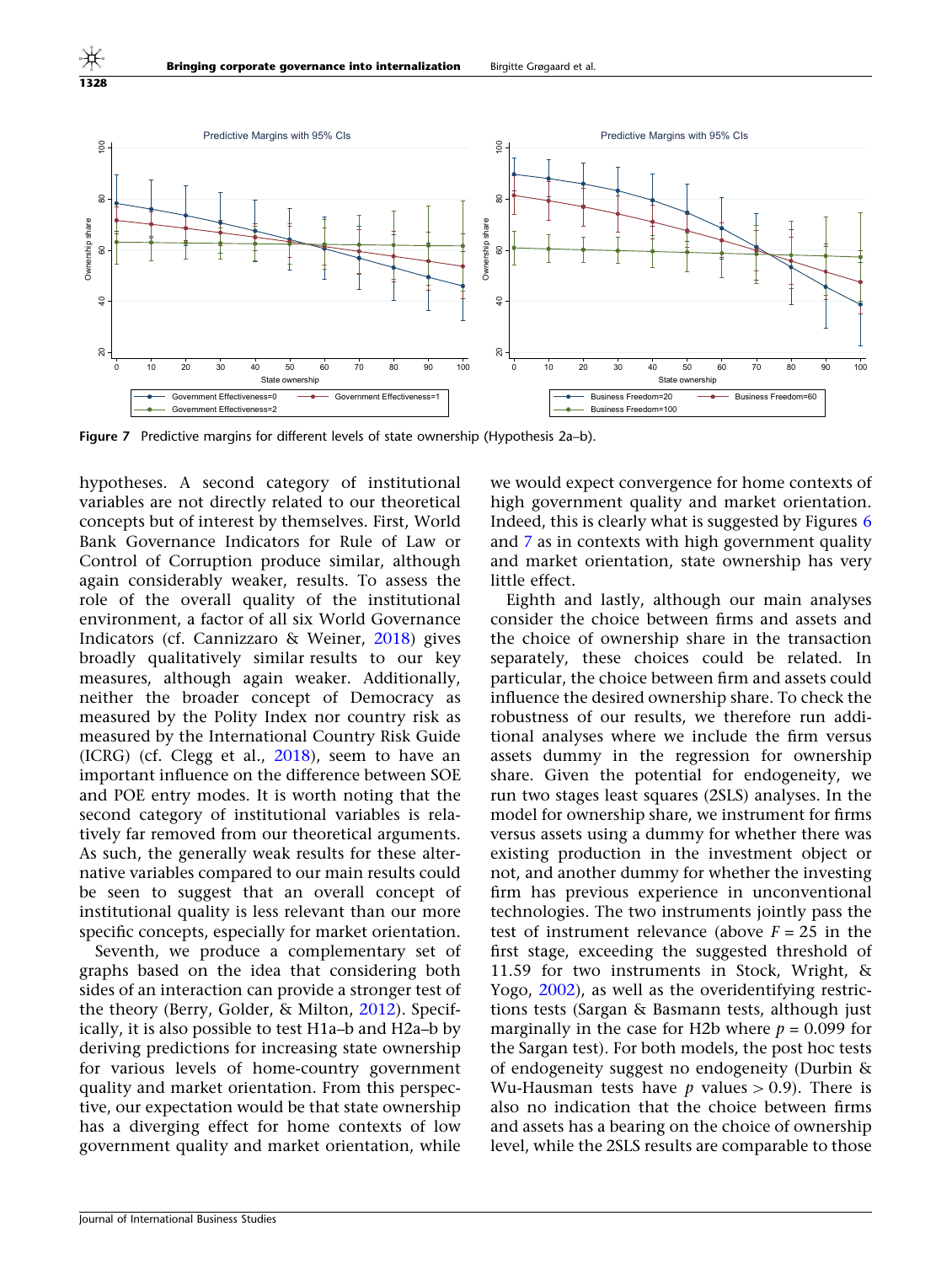## <span id="page-19-0"></span>Table 5 Tobit regression results for Hypotheses H2a and H2b explaining ownership levels

|                                                           | (1)               | (2)                                              | (3)                                                 | (4)                       | (5)                          | (6)                                    |
|-----------------------------------------------------------|-------------------|--------------------------------------------------|-----------------------------------------------------|---------------------------|------------------------------|----------------------------------------|
|                                                           | Model with        | <b>Baseline</b>                                  | Interaction                                         | Model with                | <b>Baseline</b>              | Interaction                            |
|                                                           | controls          | model                                            | model                                               | controls                  | model                        | model                                  |
| State ownership<br>Government effectiveness               | 12.81<br>(26.70)  | $-1.02$<br>(0.43)<br>[0.017]<br>10.40<br>(25.44) | $-2.12$<br>(0.54)<br>[0.000]<br>$-56.16$<br>(37.16) |                           | $-1.06$<br>(0.46)<br>[0.021] | $-5.51$<br>(1.60)<br>[0.001]           |
| <b>Business freedom</b>                                   | [0.632]           | [0.683]                                          | [0.132]                                             | 0.07<br>(0.70)<br>[0.924] | $-0.30$<br>(0.75)<br>[0.692] | $-3.92$<br>(1.39)<br>[0.005]           |
| H2a: State ownership $\times$ government<br>effectiveness |                   |                                                  | 1.02<br>(0.44)                                      |                           |                              |                                        |
| H2b: State ownership $\times$ business<br>freedom         |                   |                                                  | [0.022]                                             |                           |                              | 0.05                                   |
| Energy imports                                            | $-0.06$<br>(0.04) | $-0.24$<br>(0.08)                                | $-0.18$<br>(0.10)                                   | $-0.05$<br>(0.04)         | $-0.22$<br>(0.07)            | (0.02)<br>[0.005]<br>$-0.19$<br>(0.09) |
| Commonwealth country                                      | [0.165]           | [0.004]                                          | [0.073]                                             | [0.212]                   | [0.003]                      | [0.027]                                |
|                                                           | $-10.86$          | $-27.11$                                         | $-10.72$                                            | $-7.15$                   | $-20.98$                     | $-6.08$                                |
|                                                           | (17.57)           | (17.18)                                          | (18.25)                                             | (17.48)                   | (16.60)                      | (14.53)                                |
|                                                           | [0.537]           | [0.116]                                          | [0.558]                                             | [0.683]                   | [0.208]                      | [0.676]                                |
| GDP per capita                                            | $-0.95$           | $-2.12$                                          | $-1.51$                                             | $-0.70$                   | $-1.75$                      | $-1.25$                                |
|                                                           | (0.79)            | (0.79)                                           | (0.90)                                              | (0.65)                    | (0.65)                       | (0.78)                                 |
|                                                           | [0.235]           | [0.008]                                          | [0.094]                                             | [0.288]                   | [0.008]                      | [0.112]                                |
| Log of acquirer revenue                                   | $-0.66$           | $-1.93$                                          | $-1.43$                                             | $-1.13$                   | $-2.63$                      | $-1.28$                                |
|                                                           | (3.04)            | (3.05)                                           | (2.92)                                              | (3.07)                    | (3.10)                       | (2.80)                                 |
|                                                           | [0.827]           | [0.526]                                          | [0.625]                                             | [0.714]                   | [0.398]                      | [0.647]                                |
| Experience Canada                                         | 28.34             | 42.34                                            | 49.19                                               | 31.10                     | 46.38                        | 49.55                                  |
|                                                           | (17.75)           | (17.98)                                          | (17.91)                                             | (17.11)                   | (17.49)                      | (17.20)                                |
|                                                           | [0.112]           | [0.019]                                          | [0.007]                                             | [0.070]                   | [0.009]                      | [0.004]                                |
| International experience                                  | $-0.63$           | $-0.95$                                          | $-0.75$                                             | $-0.49$                   | $-0.77$                      | $-1.29$                                |
|                                                           | (1.01)            | (0.97)                                           | (1.04)                                              | (1.04)                    | (0.96)                       | (0.91)                                 |
|                                                           | $[0.535]$         | [0.329]                                          | $[0.472]$                                           | [0.639]                   | $[0.427]$                    | [0.158]                                |
| Conventional production                                   | $-12.45$          | $-18.31$                                         | $-21.20$                                            | $-12.74$                  | $-19.53$                     | $-23.21$                               |
|                                                           | (14.04)           | (13.09)                                          | (12.31)                                             | (14.30)                   | (13.38)                      | (12.96)                                |
|                                                           | [0.376]           | [0.163]                                          | [0.086]                                             | [0.374]                   | [0.146]                      | [0.075]                                |
| Listed                                                    | $-13.21$          | $-62.10$                                         | $-51.81$                                            | $-11.72$                  | $-64.49$                     | $-61.21$                               |
|                                                           | (25.14)           | (30.39)                                          | (28.61)                                             | (25.79)                   | (31.08)                      | (29.71)                                |
|                                                           | [0.600]           | [0.042]                                          | $[0.072]$                                           | [0.650]                   | $[0.039]$                    | $[0.041]$                              |
| E&P                                                       | 10.07             | $-9.88$                                          | $-3.66$                                             | 10.50                     | $-8.98$                      | $-8.44$                                |
|                                                           | (20.94)           | (20.31)                                          | (20.54)                                             | (21.04)                   | (19.85)                      | (19.18)                                |
|                                                           | [0.631]           | [0.627]                                          | [0.859]                                             | [0.618]                   | [0.652]                      | [0.661]                                |
| Financial                                                 | $-9.72$           | $-40.89$                                         | $-4.57$                                             | $-10.19$                  | $-42.92$                     | $-13.16$                               |
|                                                           | (41.48)           | (40.41)                                          | (46.57)                                             | (41.41)                   | (40.29)                      | (44.51)                                |
|                                                           | [0.815]           | $[0.313]$                                        | $[0.922]$                                           | $[0.806]$                 | [0.288]                      | $[0.768]$                              |
| Other                                                     | $-41.81$          | $-59.52$                                         | $-52.97$                                            | $-38.00$                  | $-55.50$                     | $-67.47$                               |
|                                                           | (34.72)           | (25.65)                                          | (26.44)                                             | (34.70)                   | (26.14)                      | (31.52)                                |
|                                                           | [0.230]           | [0.021]                                          | [0.046]                                             | [0.275]                   | [0.035]                      | [0.033]                                |
| Constant                                                  | 125.12            | 255.29                                           | 297.07                                              | 125.27                    | 283.73                       | 570.72                                 |
|                                                           | (43.55)           | (55.59)                                          | (58.25)                                             | (57.22)                   | (78.59)                      | (136.02)                               |
|                                                           | [0.004]           | [0.000]                                          | [0.000]                                             | $[0.030]$                 | $[0.000]$                    | [0.000]                                |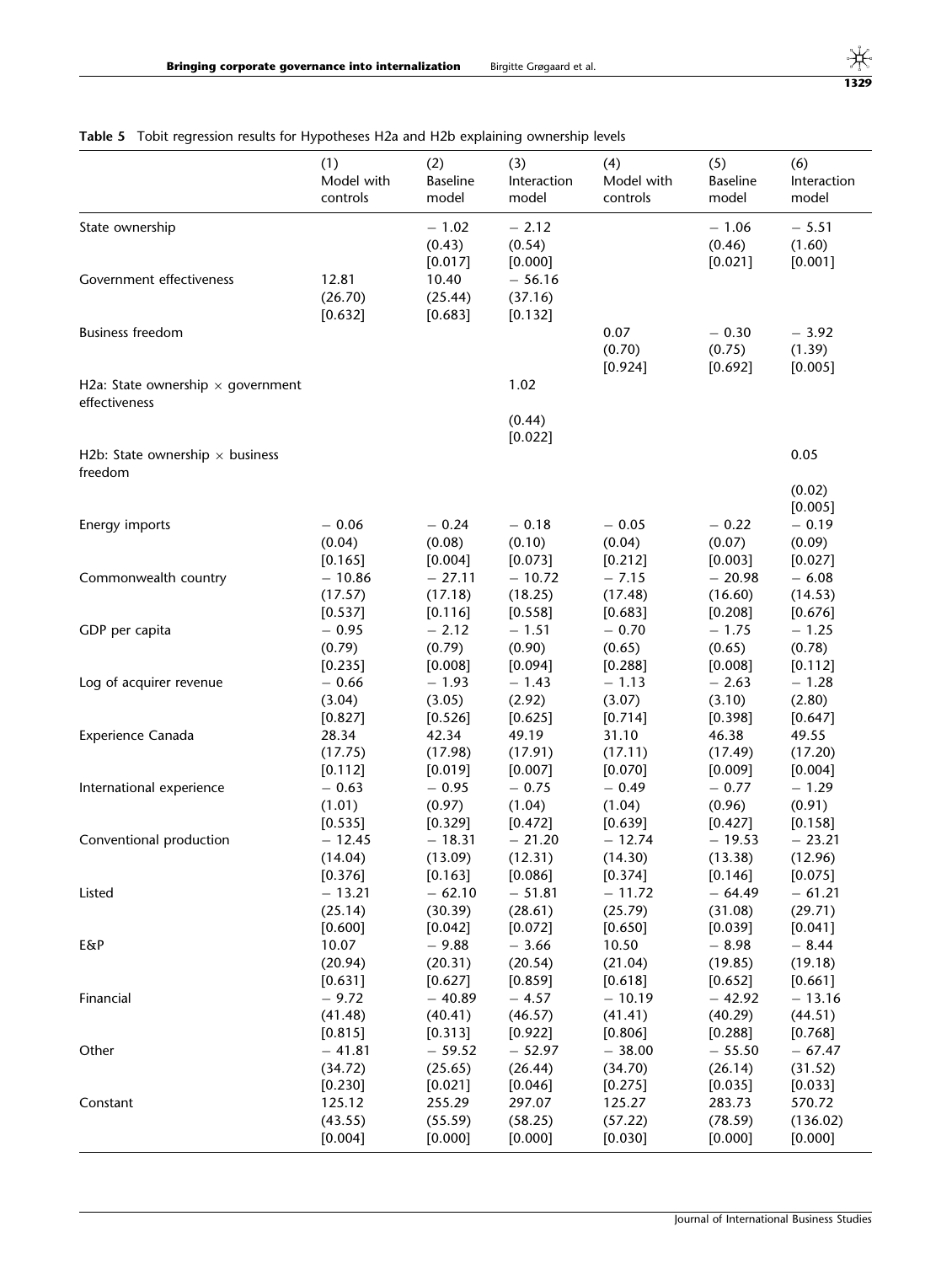|                                               | (1)<br>Model with<br>controls | (2)<br><b>Baseline</b><br>model | (3)<br><b>Interaction</b><br>model | (4)<br>Model with<br>controls | (5)<br><b>Baseline</b><br>model | (6)<br>Interaction<br>model |
|-----------------------------------------------|-------------------------------|---------------------------------|------------------------------------|-------------------------------|---------------------------------|-----------------------------|
| N                                             | 243                           | 243                             | 243                                | 243                           | 243                             | 243                         |
| Log-likelihood                                | $-603.96$                     | $-598.47$                       | $-594.88$                          | $-604.12$                     | $-598.46$                       | $-593.02$                   |
| Pseudo R-squared                              | 0.03                          | 0.03                            | 0.04                               | 0.03                          | 0.03                            | 0.04                        |
| Compared to model <sup>a</sup>                |                               | (1)                             | (2)                                |                               | (4)                             | (5)                         |
| Likelihood ratio Chi-square(1) <sup>a</sup>   |                               | 10.99                           | 7.18                               |                               | 11.32                           | 10.89                       |
| p value of likelihood ratio test <sup>a</sup> |                               | 0.0009                          | 0.0074                             |                               | 0.0008                          | 0.0010                      |

#### Table 5 (Continued)

Robust clustered standard errors in parentheses and p values in brackets. Year dummies included in analysis but omitted from table.<br><sup>a</sup> Likelihood ratio tests based on auxiliary analyses without robust clustered standard e clustered standard errors are included.

from the OLS analyses reported above. We take this to imply that our baseline analyses for H2a–b without the additional variable are adequate and retain these for parsimony.

Overall, the main message from the results is that the effect of ownership depends crucially on homecountry context. SOEs from countries with low government effectiveness and business freedom tend to take lower ownership shares. However, as government effectiveness and business freedom increases, SOEs and POEs become more and more alike. There is also some evidence that SOEs tend to target stand-alone assets, a tendency that is weakened when business freedom in the home-country increases.

#### DISCUSSION AND CONCLUSION

Internalization theory was developed to answer the question of why MNEs exist, in an era where most MNEs originated in Western countries, and were characterized by profit seeking (if not necessarily profit maximizing) behavior. The domain of internalization theory was later extended beyond the choice between FDI and modes such as licensing, to explain FDI-related decisions such as full ownership versus joint venture (Brouthers & Hennart, [2007\)](#page-24-0), greenfield versus acquisition (Slangen & Hennart, [2007\)](#page-26-0), and even intra-MNE governance of subsidiaries (e.g., Buckley & Strange, [2011\)](#page-25-0). Currently, the global economy is more diverse, including digital firms, family firms, and the phenomenon discussed in this paper, SOEs, which play an increasingly important role in the global economy (OECD, [2014\)](#page-26-0). The question is whether internalization theory is able to accommodate this diversity of MNEs.

In this study, we explore the applicability of internalization theory to SOEs. With the traditional focus on internalization theory on profit-maximizing firms, it has been claimed that SOE behavior is outside the domain of phenomena explained by internalization theory (Rugman, [1983](#page-26-0)). However, we have argued that SOEs represent a unique opportunity for extending internalization theory by taking into account issues that previously have received scant attention within the theory such as SOEs' non-economic objectives, time horizons, risk tolerance, and corporate governance features. Based on the fact that such features may vary across home contexts, we also take into account the home context of SOEs in terms of government quality and market orientation. Our empirical design with one host country, a relatively unbiased liberal market economy with low entry barriers attracting SOE and POE investments from widely varied home contexts (CERI, [2013](#page-25-0)), has allowed us to focus on the effects of state ownership and home-country characteristics. The oil and gas industry is also an appropriate setting to explore the role of non-economic motives, given its strategic importance for any country, as well as of risk tolerance, given the substantial investments involved.

Our study demonstrates that the applicability of internalization theory to SOEs has several facets. Although apparently not recognized in the literature so far, some aspects of SOEs seem to be fully reconcilable with traditional internalization theory, such as the effects of state ownership on FSAs, which in turn, might influence internalization decisions made by SOEs. Our theoretical contribution here consists of linking governance to FSAs, and in turn exploring how these systematic patterns of FSAs may affect internalization decisions. Other aspects, such as non-economic motivations for internalization and different risk tolerances,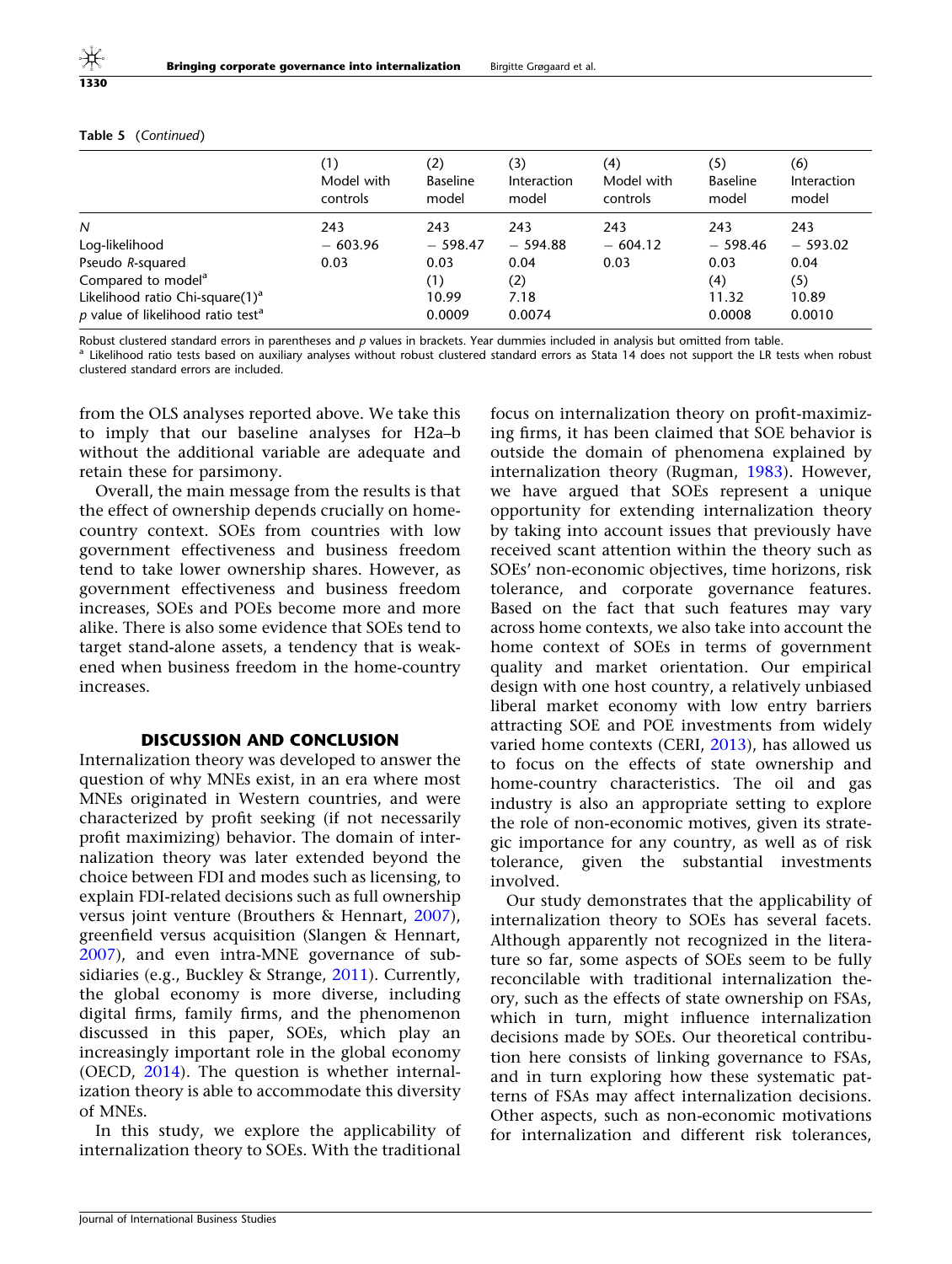however, have required an extension of internalization theory. Importantly, our analysis also highlights the heterogeneity of SOEs, with SOEs from contexts with strong government quality and market orientation behaving very similarly to POEs – suggesting that traditional internalization theory is applicable to such SOEs. A recent study of the internationalization performance of large listed MNEs in Norway – a country that scores highly on institutional factors – reports that SOEs perform on par with POEs, which suggests that economic efficiency is equally important and attainable for such SOEs (Benito, Rygh, & Lunnan, [2016](#page-24-0)).

We expand the domain of the phenomena that internalizaton theory explains to include SOEs more generally. SOEs represent a potential ''boundary condition'' for internalization theory – but also a unique opportunity to extend the theory. However, we also argue that not all SOEs are the same. In particular, taking SOEs' governance contexts into account is important to understand their relationship to internalization theory, as key characteristics such as non-economic goals, risk preferences, and corporate governance issues are systematically influenced by SOEs' home-country contexts. Estrin et al.  $(2016)$  $(2016)$  recently found that internationalization levels of SOEs with strong home-country corporate governance largely resemble the internationalization levels of POEs. We extend their findings to specific establishment and entry mode decisions. Our empirical study of entry modes of SOEs and POEs in the Canadian oil and gas industry between 2005 and 2016, confirms that both ownership – POE versus SOE – and homecountry context matter for companies' establishment and entry mode decisions. Specifically, we find that SOEs (particularly fully state-owned) from countries with less professional government institutions and weak market orientation show a propensity to take lower ownership positions, whereas POEs from such countries show a preference for high ownership stakes. In contrast, SOEs from home countries with well-functioning government institutions and market orientation make choices that are essentially indistinguishable from their POE counterparts. Partly owned SOEs, which seem to have become ever more common, exhibit ownership choices more similar to those of POEs.

For establishment mode decisions, our results indicate that fully owned SOEs prefer to enter by purchasing stand-alone assets instead of acquiring firms. They do so largely irrespective of their homecountry context, which points to a distinctive

feature of fully owned SOEs. This is consistent with the assumption that SOEs with 100% state ownership may pursue non-economic motives such as resource security (Bass & Chakrabarty, [2014](#page-24-0)), and are thus not primarily seeking to reduce transaction costs. Conversely, our results show that POEs from countries characterized by lesser government institutions and weak market orientation are prone to enter by acquiring firms. However, the preference for acquisitive entries diminishes markedly for POEs that originate in home countries characterized by stronger home institutions. While these results are consistent with Madhok & Keyhani's [\(2012](#page-26-0)) argument that firms from emerging markets prefer acquisitions to overcome liability of foreignness, we see a clear divergence in behavior among POEs and SOEs among firms from countries with inefficient government institutions and weak market orientation. For home-country contexts with stronger home institutions, POE and SOE again display very similar entry patterns. As such, it is the fully owned SOEs that represent a clear boundary condition for internalization theory inasmuch they are seemingly the least affected by their home context.

In sum, our findings suggest that it is not necessarily state ownership per se that challenges the underlying assumptions of internalization theory, but rather the combined effects of a chosen ownership structure and home-country institutional factors. Partially owned SOEs represent an interesting in-between category, showing similar trends to POEs, in line with Estrin et al.'s [\(2016](#page-25-0)) finding that hybrid SOEs emulate internationalization decisions of POEs when home-country institutions are stronger. Taken together, our findings demonstrate the need to adopt a more nuanced approach when discussing SOE characteristics (Musacchio & Lazzarini, [2014](#page-26-0)).

#### Contributions

This study advances internalization theory by showing that SOEs represent a challenge to traditional internalization theory, but also by suggesting how this challenge can be used to extend and generalize the theory once adequate attention is given to non-economic benefits of internalization, risk preferences, and potential corporate governance challenges (which, in turn, affect FSA development). Insights on corporate governance have been found in related economic theories of corporate governance, such as agency theory. Although our core arguments are not restricted to SOEs, SOEs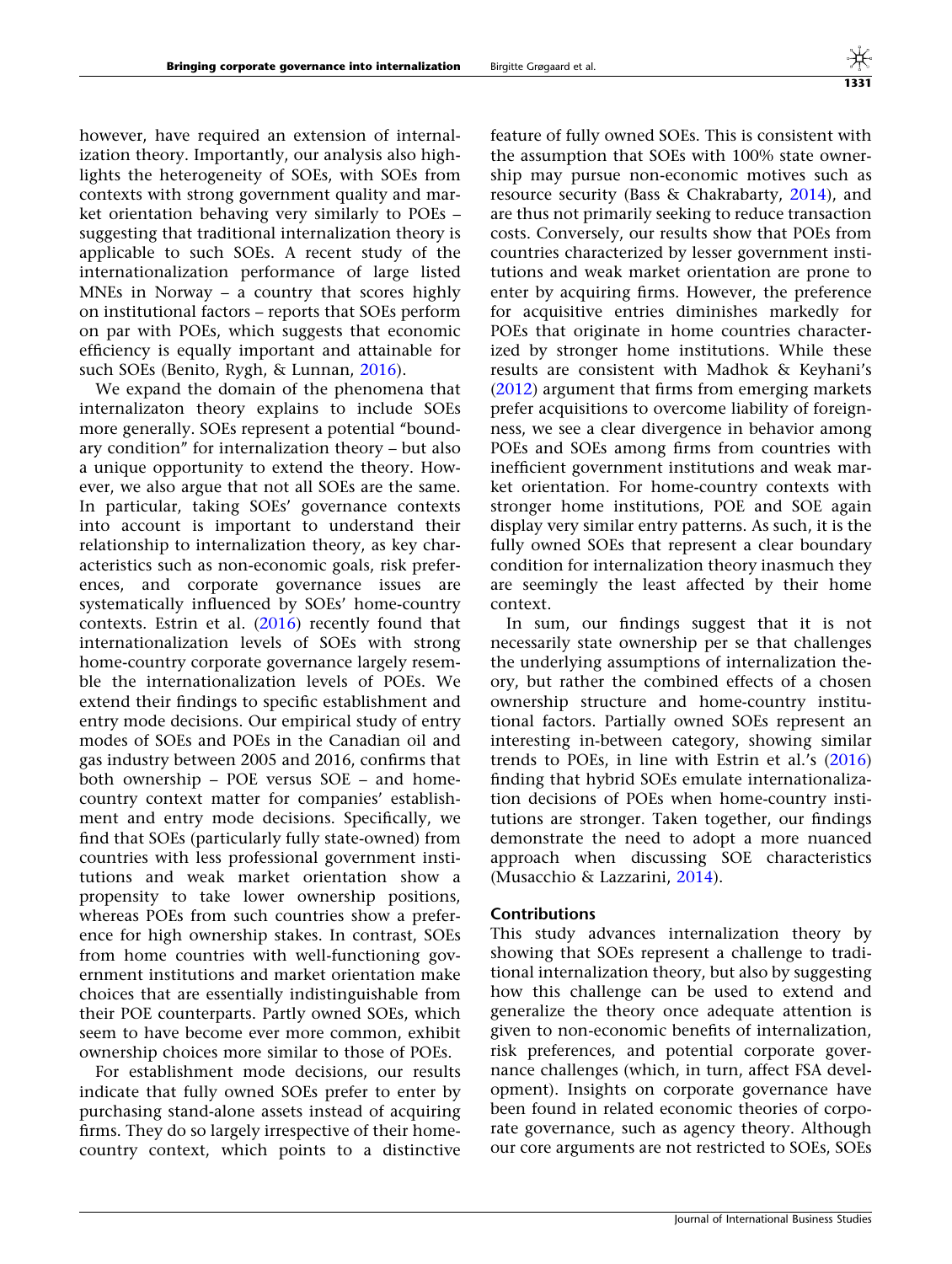represent a very suitable laboratory for exploring the role of corporate governance features more generally for internalization decisions. Overall, our study supports Buckley and Strange's view of ''the potential usefulness of agency theory as a complement to internalization theory in understanding the governance of the MNE" [\(2011:](#page-25-0) 468).

We identify that the applicability of traditional internalization theory is not contingent on state ownership per se, but depends on a combination of the level of state ownership and the home-country context, unlike Rugman's [\(1983](#page-26-0)) previous assumption, state ownership in itself does not exclude the applicability of traditional internalization theory. Indeed, SOEs and POEs from home-country contexts with high government quality and a strong market orientation behave similarly in terms of their establishment and entry mode choices, suggesting that internalization theory is applicable for both types of firms in such home-country contexts. We also identify an important distinction between the strategic decisions among SOEs with 100% state ownership and hybrid SOEs, where hybrid SOEs behave more similarly to POEs than fully SOEs do, even in weaker home-country contexts.

Our study also contributes original theoretical arguments and new empirical evidence to the growing literature on SOE internationalization, demonstrating that an enriched version of internalization theory is relevant for a phenomenon so far mainly studied from the perspective of institutional theory. Empirically, along with studies like Bass and Chakrabarty [\(2014](#page-24-0)), Estrin et al. ([2016\)](#page-25-0) and Karolyi and Liao [\(2017\)](#page-26-0), our study also provides a much needed counterbalance to the dominance of the case of China in recent SOE internationalization literature in general (see Martin & Li, [2015\)](#page-26-0) and SOE entry strategy studies in particular. Our study furthermore contributes to the analysis of internationalization in the natural resources sector in general and the oil and gas industry in particular. Despite their economic significance for individual countries and the global economy, natural resources industries are surprisingly undervalued as contexts for theory development (George et al., [2015\)](#page-25-0).

In addition, our study provides contributions to the entry mode literature (Welch, et al., [2018\)](#page-27-0). Shaver [\(2013](#page-26-0)) and Hennart and Slangen ([2015\)](#page-25-0) recently debated whether more entry mode studies are needed. Our study indicates that one avenue of research that can help sustain the vitality of the entry mode literature is to consider alternative

motives for internalization, time horizons, the role of risk preferences (Elia et al., [2019\)](#page-25-0), and more general effects of corporate governance and ownership on FSA development and strategies. As such, our study also speaks to Shaver's [\(2013](#page-26-0): 25) suggestion of studying the differences between what firms do and ''what they should be doing''. Indeed, the study also provides a broader view on the question of what firms ''should be doing'' by recognizing that there may be alternative and legitimate motives for internalization beyond purely economic ones.

Finally, our study also has policy implications that address the widespread policy concerns about the degree of foreign SOE control of firms and to what extent FDI contributes to new economic activity and long-term presence (Cuervo-Cazurra, [2018;](#page-25-0) Shapiro & Globerman, [2012](#page-26-0)). The fact that the effect of state ownership seems to depend on the home-country context suggests that broadbrushed host-country policies targeting firms with particular types of ownership may not be appropriate. However, while our investigation of strategic entry decisions provides a basis for a better understanding of such choices, we do not look at their performance implications (cf. again Shaver, [2013](#page-26-0)); as discussed below, the latter should be investigated in future studies.

Our findings also have implications for homecountry policies. Home countries that treat SOEs relatively similar to POEs, enable their SOEs to compete at par when internationalizing. Our findings are thus well aligned with Benito et al. [\(2016](#page-24-0)) who find that Norwegian commercially oriented SOEs do not necessarily achieve lower results in international operations. Finally, the introduction of non-economic motives may also suggest new types of managerial implications that can be further explored. For instance, SOE managers pursuing welfare-maximizing home government policies may need to choose other internalization decisions than their POE peers. This might for instance imply a lesser emphasis on using internalization to appropriate economic value and protect FSAs.

## Limitations and Directions for Future Research

While our study suggests that SOEs represent a useful laboratory for extending internalization theory, together with related studies such as Pan et al. [\(2014](#page-26-0)) this is just a first step. In this respect, while we have focused on state ownership and the alternative motives to profit maximization this might entail, our study also implies that further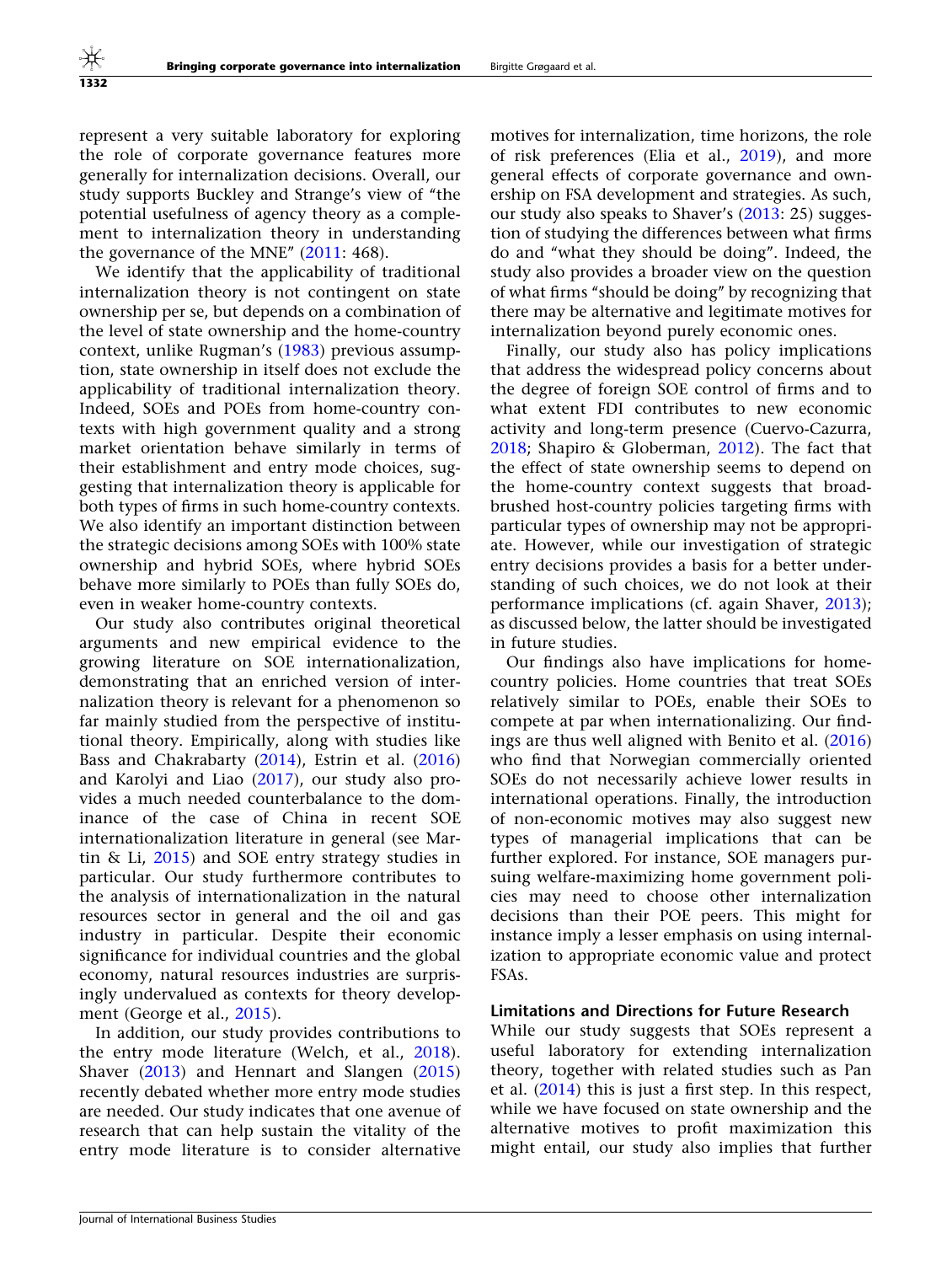types of owners and their motivations could be interesting to study, including business group owners (Gaur, Pattnaik, Lee, & Singh, [2019\)](#page-25-0).

Our empirical context of Canada was highly suitable for this study, and the presence of SOEs from multiple home countries promotes generalizability, but future studies should investigate if the results hold for other host countries. This includes other countries with competitive markets such as Australia (Drysdale, [2011\)](#page-25-0) as well as countries with less competitive markets such as, for instance, a number of African countries receiving substantial natural resource sector FDI (Asiedu, [2006\)](#page-24-0). Although the oil and gas industry was highly suited for this study, studies of other industries are also needed to generalize the findings. Our focused study with SOEs from several home-country contexts has enabled us to outline arguments and hypotheses that can be tested on larger multicountry and multi-industry sample in future studies.

There are also rich opportunities for future research on the role of state ownership for other internalization decisions (Benito, Petersen, & Welch, [2012;](#page-24-0) Welch et al., [2018](#page-27-0)), especially as events unfold over time (Contractor, Kumar, Kundu, & Pedersen, [2010](#page-25-0)). Given our focus on decisions about how to enter foreign markets, we cannot capture potential differences in post-entry behavior of SOEs and POEs. In some contexts, state ownership may raise questions about the relevance of the assumed ''selection mechanisms'' leading to the survival of transaction cost minimizing organizational forms. Li and Xie ([2013\)](#page-26-0) argued that SOEs are not equally subject to market selection mechanisms that force firms to choose efficient operating modes. An SOE soft budget constraint (Kornai, [1979\)](#page-26-0) could here play a role. Future studies could consider such differences, as well as differences in the performance following from the internalization decisions. An interesting avenue for research could also be to see to what extent SOEs modify their internalization decisions over time based on economic and non-economic objectives. Finally, the potential importance of micro-foundations – such as the role of biases – should also be studied more closely (Elia et al., [2019\)](#page-25-0), also at the level of individual decision-makers. In the context of SOEs, an interesting avenue for research is to study the specific risk perceptions of individual SOE managers when going abroad.

## ACKNOWLEDGEMENTS

We thank three anonymous reviewers and the Special Issue Editors Christian G. Asmussen, Tailan Chi, Sumit Kundu, and Rajneesh Narula for their guidance and many constructive comments, which were instrumental to the development of this paper. We are also grateful for the feedback received from participants at the Paper Development Workshop for this Special Issue held in Minneapolis in June 2018, particularly from our discussant Ajai Gaur. Thanks also to Alvaro Cuervo-Cazurra, Sjoerd Beugelsdijk, Alessandra Luzzi and José Pla-Barber for helpful comments on this research. Previous versions of this article were presented at the 2018 EIBA Annual Conference (Poznan), 2015 AIB Annual Conference (Bangalore), 2015 Reading-UNCTAD Conference (Reading), 2014 EIBA Annual Conference (Uppsala), and in seminars at Alliance Manchester Business School (University of Manchester), BI Norwegian Business School, Haskayne Business School (University of Calgary), Henley Business School (University of Reading), and Turku School of Economics (University of Turku). We are grateful for the many comments and suggestions provided by colleagues attending the presentations. The usual disclaimer applies. We are grateful for the financial support from BI Norwegian Business School, Haskayne School of Business (University of Calgary), and the MAROFF project (Norwegian Research Council). We have also benefited from the support of the Centre for Corporate Governance Research at BI Norwegian Business School.

### OPEN ACCESS

This article is licensed under a Creative Commons Attribution 4.0 International License, which permits use, sharing, adaptation, distribution and reproduction in any medium or format, as long as you give appropriate credit to the original author(s) and the source, provide a link to the Creative Commons licence, and indicate if changes were made. The images or other third party material in this article are included in the article's Creative Commons licence, unless indicated otherwise in a credit line to the material. If material is not included in the article's Creative Commons licence and your intended use is not permitted by statutory regulation or exceeds the permitted use, you will need to obtain permission directly from the copyright holder. To view a copy of this licence, visit [http://](http://creativecommons.org/licenses/by/4.0/) [creativecommons.org/licenses/by/4.0/](http://creativecommons.org/licenses/by/4.0/).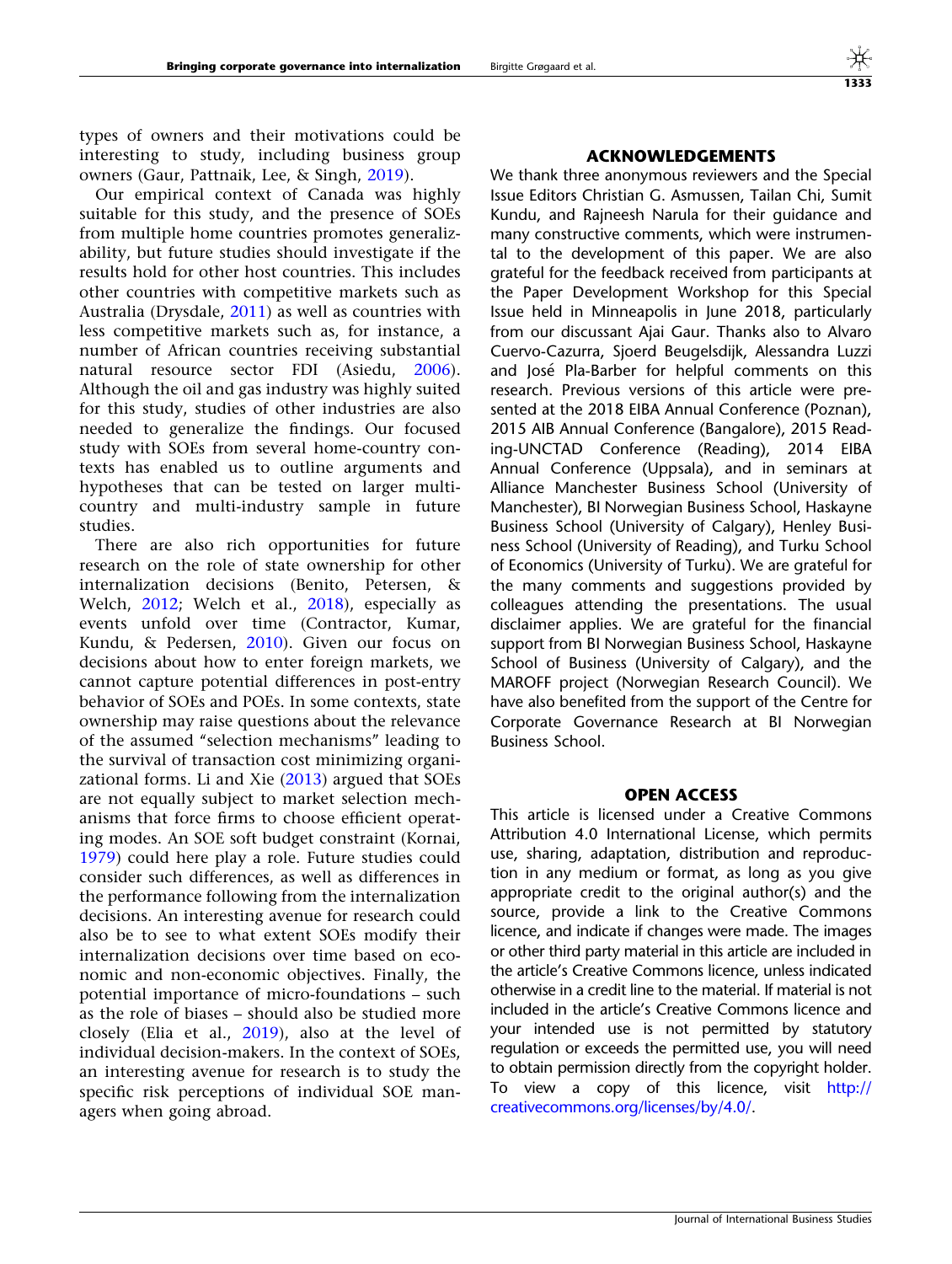#### NOTES

<span id="page-24-0"></span><sup>1</sup>In this paper, we refer to all public (i.e., listed) and private (i.e., non-listed) companies without any state ownership as privately owned enterprises (POEs) since we are interested in examining effects of state ownership rather than differences between private and public ownership.

<sup>2</sup>Rugman referred to SOEs as 'political animals' in an era where SOEs typically experienced more political influence. However, he did recognize that the applicability of the theory was contingent on potential political and social goals of the state owner.

<sup>3</sup>Our focus here is on long-term capital investments, not the actual deal value. Exploratory standalone assets are highly uncertain in terms of the capital required for exploration and development activities. Economic benefits are only obtained after the asset is producing oil or gas.

4 The database includes all publicly announced transactions between 2008 and 2016. Some smaller M&As are missing between 2005 and 2007 and data on government lease sales has been supplemented for all years. We exclude transactions involving an ownership share of less than the common cut-off FDI value of 10%.

<sup>5</sup>In general, a marginal effect indicates the effect on the conditional mean of the dependent variable of a change in an independent variable. In the plots the marginal effect of state ownership is considered at different levels of the home-country institutional

#### **REFERENCES**

- Aguilera, R. V., & Grøgaard, B. 2019. The dubious role of institutions in international business: A road forward. Journal of International Business Studies, 50(1): 20–35.
- Alberta Energy. 2016. Petroleum & natural gas sales: Public offering notices and results. [http://www.energy.alberta.ca/](http://www.energy.alberta.ca/Tenure/607.asp) [Tenure/607.asp.](http://www.energy.alberta.ca/Tenure/607.asp) Accessed 2 December 2017.
- Arrow, K. J., & Lind, R. C. 1970. Uncertainty and the evaluation of public investment decisions. American Economic Review, 60(3): 364–378.
- Asiedu, E. 2006. Foreign direct investment in Africa: The role of natural resources, market size, government policy, institutions and political instability. The World Economy, 29(1): 63–77.
- Asmussen, C. G., Benito, G. R. G., & Petersen, B. 2009. Organizing foreign market activities: From entry mode choice to configuration decisions. International Business Review, 18(2): 145–155.
- Bass, A. E., & Chakrabarty, S. 2014. Resource security: Competition for global resources, strategic intent, and governments as owners. Journal of International Business Studies, 45(8): 961–979.
- BC Government. 2016. Petroleum and natural gas tenure: Sales results & statistics. [http://www2.gov.bc.ca/gov/content/](http://www2.gov.bc.ca/gov/content/industry/natural-gas-oil/petroleum-natural-gas-tenure/sales-results-statistics) [industry/natural-gas-oil/petroleum-natural-gas-tenure/sales](http://www2.gov.bc.ca/gov/content/industry/natural-gas-oil/petroleum-natural-gas-tenure/sales-results-statistics)[results-statistics](http://www2.gov.bc.ca/gov/content/industry/natural-gas-oil/petroleum-natural-gas-tenure/sales-results-statistics). Accessed 2 December 2017.

variables. We use the marginal effects version which when fixing certain variables of interest is holding the other independent variables at their observed values, rather than at the mean. This computes a predicted probability for each case with the fixed and observed values of variables, before averaging the predicted values. Many scholars prefer average marginal effects (AME) over the marginal effect at the means (MEM) as the former makes use of more data and is seen as more intuitive than using means which may not correspond to any observation in the dataset (Williams, [2012\)](#page-27-0).

<sup>6</sup>In the case of comparing independent means as well as comparing correlations, Cumming [\(2009](#page-25-0)) notes an overlap of maximum half the average margin of error (i.e., the average of the length of one ''arm'' of the confidence interval for the two samples) corresponds to significance at about 5%. Non-overlapping confidence intervals correspond to significance at 1% or lower.

<sup>7</sup>An unfortunate characteristic of the confidence intervals of the predictions for the logit models is that some of them go outside the admissible 0–1 range for probabilities. However, we choose to retain the original intervals produced by Stata rather than, for instance, censoring them as sometimes suggested.

<sup>8</sup>We would like to thank an anonymous reviewer for this excellent suggestion.

- Benito, G. R. G., Petersen, B., & Welch, L. S. 2012. Dynamics of foreign operation modes and their combinations: Insights for international strategic management''. In A. Verbeke & H. Merchant (Eds), Handbook of research on international strategic management: 93–115. Cheltenham: Edward Elgar.
- Benito, G. R. G., Rygh, A., & Lunnan, R. 2016. The benefits of internationalization for state-owned enterprises. Global Strategy Journal, 6(4): 269–288.
- Berry, W. D., Golder, M., & Milton, D. 2012. Improving tests of theories positing interaction. Journal of Politics, 74(3): 653–671.
- Bhaumik, S. K., Driffield, N., & Pal, S. 2010. Does ownership structure of emerging-market firms affect their outward FDI? The case of the Indian automotive and pharmaceutical sectors. Journal of International Business Studies, 41(3): 437–450.
- Bolton, P., & Dewatripont, M. 2005. Contract theory. Cambridge, MA: The MIT Press.
- Boycko, M., Shleifer, A., & Vishny, R. 1996. A theory of privatisation. Economic Journal, 106(435): 309-319.
- Brouthers, K. D., & Hennart, J. F. 2007. Boundaries of the firm: Insights from international entry mode research. Journal of Management, 33(3): 395–425.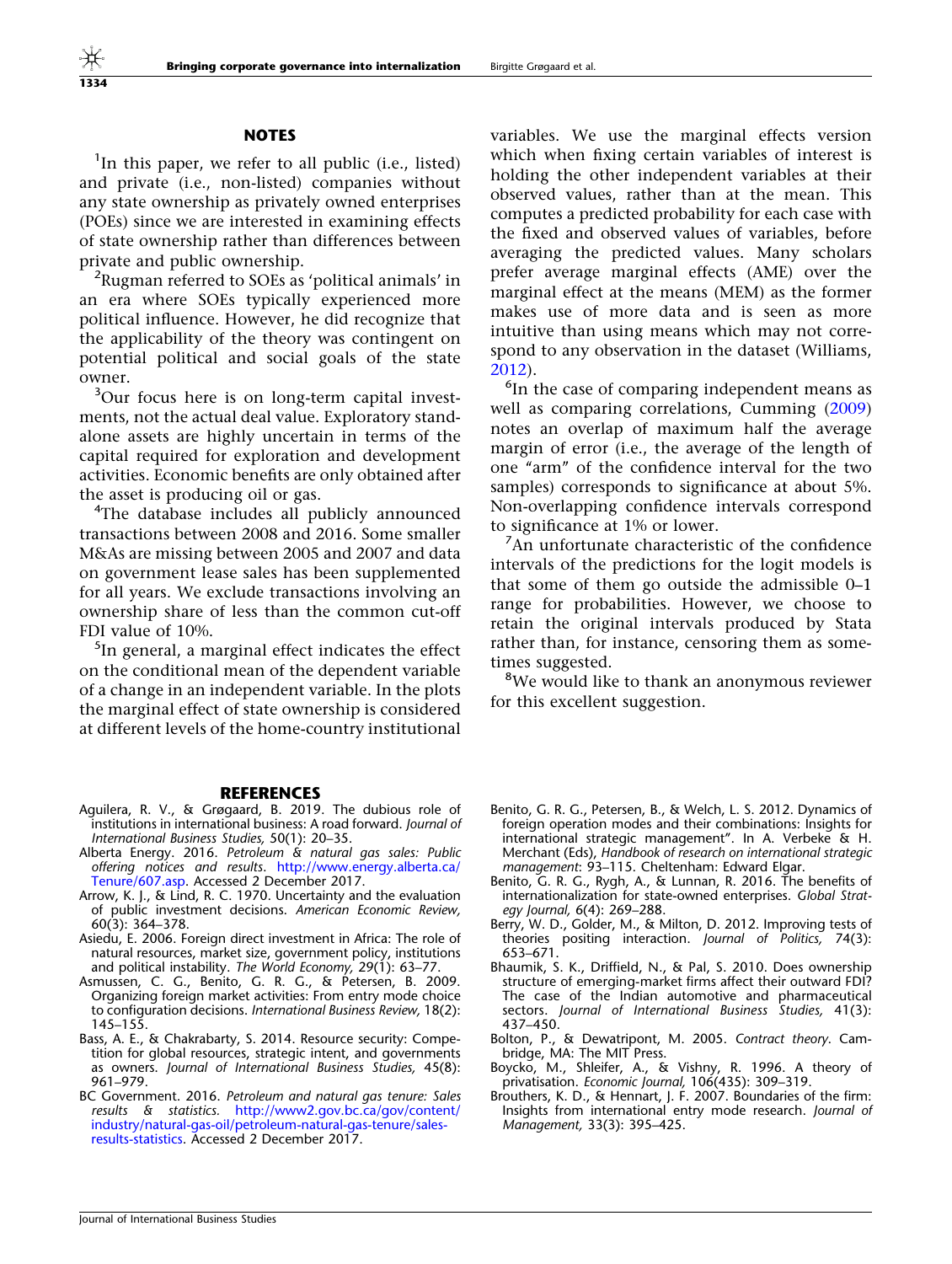- <span id="page-25-0"></span>Buckley, P. J. 1988. The limits of explanation: Testing the internalization theory of the multinational enterprise. Journal of International Business Studies, 19(2): 181–193.
- Buckley, P. J., & Casson, M. 1976. The future of the multinational enterprise. London: MacMillan.
- Buckley, P., Doh, J., & Benischke, M. 2017. Towards a renaissance in international business research? Big questions, grand challenges, and the future of IB scholarship. Journal of International Business Studies, 48(9): 1045–1064.
- Buckley, P. J., & Strange, R. 2011. The governance of the multinational enterprise: Insights from internalization theory. Journal of Management Studies, 48(2): 460–470.
- Cannizzaro, A. P., & Weiner, R. J. 2018. State ownership and transparency in foreign direct investment. Journal of International Business Studies, 49(2): 172–195.
- CAPP. 2014. Canadian association of petroleum producers website. [www.capp.ca/canadaindustry/naturalGas/](http://www.capp.ca/canadaindustry/naturalGas/Conventional-Unconventional) [Conventional-Unconventional](http://www.capp.ca/canadaindustry/naturalGas/Conventional-Unconventional). Accessed 13 July 2015.
- Cavaliere, A., & Scabrosetti, S. 2008. Privatization and efficiency: From principals and agents to political economy. Journal of Economic Surveys, 22(4): 685–710.
- CERI. 2013. Recent foreign investment in the Canadian oil and gas industry. Calgary: Canadian Energy Research Institute.
- Chi, T., & Roehl, T. W. 1997. The structuring of interfirm exchanges in business know-how: Evidence from international collaborative ventures. Managerial and Decision Economics, 18(4): 279–294.
- Chiles, T. H., & McMackin, J. F. 1996. Integrating variable risk preferences, trust, and transaction cost economics. Academy of Management Review, 21(1): 73–99.
- Clegg, J., Voss, H., & Tardios, J. A. 2018. The autocratic advantage: Internationalization of state-owned multinationals. Journal of World Business, 53(5): 668–681.
- Contractor, F., Kumar, V., Kundu, S., & Pedersen, T. 2010. Reconceptualizing the firm in a world of outsourcing and offshoring: The organizational and geographical relocation of high-value company functions. Journal of Management Studies, 47(8): 1417–1433.
- Cuervo, A., & Villalonga, B. 2000. Explaining the variance in the performance effects of privatization. Academy of Management Review, 25(3): 581–590.
- Cuervo-Cazurra, A. 2018. Thanks but no thanks: State-owned multinationals from emerging markets and host-country policies. Journal of International Business Policy, 1(3–4): 128–156.
- Cuervo-Cazurra, A., Inkpen, A., Musacchio, A., & Ramaswamy, K. 2014. Governments as owners: State-owned multinational companies. Journal of International Business Studies, 45(8): 919–942.
- Cui, L., & Jiang, F. 2012. State ownership effect on firms' FDI ownership decisions under institutional pressure: A study of Chinese outward-investing firms. Journal of International Business Studies, 43(3): 264–284.
- Cumming, G. 2009. Inference by eye: Reading the overlap of independent confidence intervals. Statistics in Medicine, 28(2): 205–220.
- Datta, D. K., Hermann, P., & Rasheed, A. A. 2002. Choice of foreign market entry modes: Critical review and future directions. Advances in Comparative International Management, 14, 85–153.
- Drysdale, P. 2011. A new look at Chinese FDI in Australia. China & World Economy, 19(4): 54–73.
- Duanmu, J. L. 2014. State-owned MNCs and host country expropriation risk: The role of home state soft power and economic gunboat diplomacy. Journal of International Business Studies, 45(8): 1044–1060.
- Eisenhardt, K. M. 1989. Agency theory: An assessment and review. Academy of Management Review, 14(1): 57–74.
- Elia, S., Larsen, M. M., & Piscitello, L. 2019. Entry mode deviation: A behavioral approach to internalization theory. Journal of International Business Studies, this issue.
- Estrin, S., Meyer, K. E., Nielsen, B. B., & Nielsen, S. 2016. Home country institutions and the internationalization of stateowned enterprises: A cross-country analysis. Journal of World Business, 51(2): 294–307.
- Evans, P., & Rauch, J. E. 1999. Bureaucracy and growth: A crossnational analysis of the effects of ''Weberian'' state structures on economic growth. American Sociological Review, 64(5): 748–765.
- Fama, E. F., & Jensen, M. C. 1983. Separation of ownership and control. Journal of Law and Economics, 26(2): 301–325.
- Filatotchev, I., Strange, R., Piesse, J., & Lien, Y.-C. 2007. FDI by firms from newly industrialised economies in emerging markets: Corporate governance, entry mode and location. Journal of International Business Studies, 38(4): 556–572.
- Filatotchev, I., & Wright, M. 2011. Agency perspectives on corporate governance of multinational enterprises. Journal of Management Studies, 48(2): 471–486.
- Fortune. 2007. Fortune 500 Global. [http://archive.fortune.com/](http://archive.fortune.com/magazines/fortune/fortune_archive/2007/07/23/100135836/index.htm%3fpostversion%3d2007071113) [magazines/fortune/fortune\\_archive/2007/07/23/100135836/](http://archive.fortune.com/magazines/fortune/fortune_archive/2007/07/23/100135836/index.htm%3fpostversion%3d2007071113) [index.htm?postversion=2007071113.](http://archive.fortune.com/magazines/fortune/fortune_archive/2007/07/23/100135836/index.htm%3fpostversion%3d2007071113) Accessed 15 November 2017.
- Fortune. 2017. Fortune 500 Global. [http://fortune.com/](http://fortune.com/global500/) [global500/](http://fortune.com/global500/). Accessed 15 November 2017.
- Garcia, R., Lessard, D., & Singh, A. 2014. Strategic partnering in oil and gas: A capabilities perspective. Energy Strategy Reviews, 3, 21–29.
- Gaur, A. S., Ma, X., & Ding, Z. 2018. Home country supportiveness/unfavorableness and outward foreign direct investment from China. Journal of International Business Studies, 49(3): 324–345.
- Gaur, A., Pattnaik, C., Lee, J. Y., & Singh, D. 2019. Internalization advantage and subsidiary performance: The role of business group affiliation and host country characteristics. Journal of International Business Studies, this issue.
- George, G., Schillebeeckx, S. J., & Liak, T. L. 2015. The management of natural resources: An overview and research agenda. Academy of Management Journal, 58(6): 1595–1613.
- Goldeng, E., Grünfeld, L. A., & Benito, G. R. G. 2008. The performance differential between private and state-owned enterprises: The roles of ownership, management and market structure. Journal of Management Studies, 45(7): 1244–1273.
- Grøgaard, B., & Verbeke, A. 2012. Twenty key hypotheses that make internalization theory the general theory of international strategic management. In A. Verbeke & H. Merchant (Eds), Handbook of research on international strategic management: 7–30. Cheltenham: Edward Elgar.
- Gugler, P. 2017. Emerging countries' country-specific advantages (CSAs) and competitiveness of emerging market multinational enterprises (EMNEs). Competitiveness Review, 27(3): 194–207.
- Hart, O., Shleifer, A., & Vishny, R. W. 1997. The proper scope of government: Theory and an application to prisons. Quarterly Journal of Economics, 112(4): 1127–1161.
- Hennart, J.-F. 1982. A theory of multinational enterprise. Ann Arbor: University of Michigan Press.
- Hennart, J.-F. 2009. Down with MNE-centric theories! Market entry and expansion as the bundling of MNE and local assets. Journal of International Business Studies, 40(9): 1432–1454.
- Hennart, J.-F. 2012. Emerging market multinationals and the theory of the multinational enterprise. Global Strategy Journal, 2(3): 168–187.
- Hennart, J.-F., & Slangen, A. H. 2015. Yes, we really do need more entry mode studies! A commentary on Shaver. Journal of International Business Studies, 46(1): 114–122.
- Hoenen, A. K., & Kostova, T. 2015. Utilizing the broader agency perspective for studying headquarters–subsidiary relations in multinational companies. Journal of International Business Studies, 46(1): 104–113.
- Hu, H. W., Cui, L., & Aulakh, P. S. 2019. State capitalism and performance persistence of business group-affiliated firms: A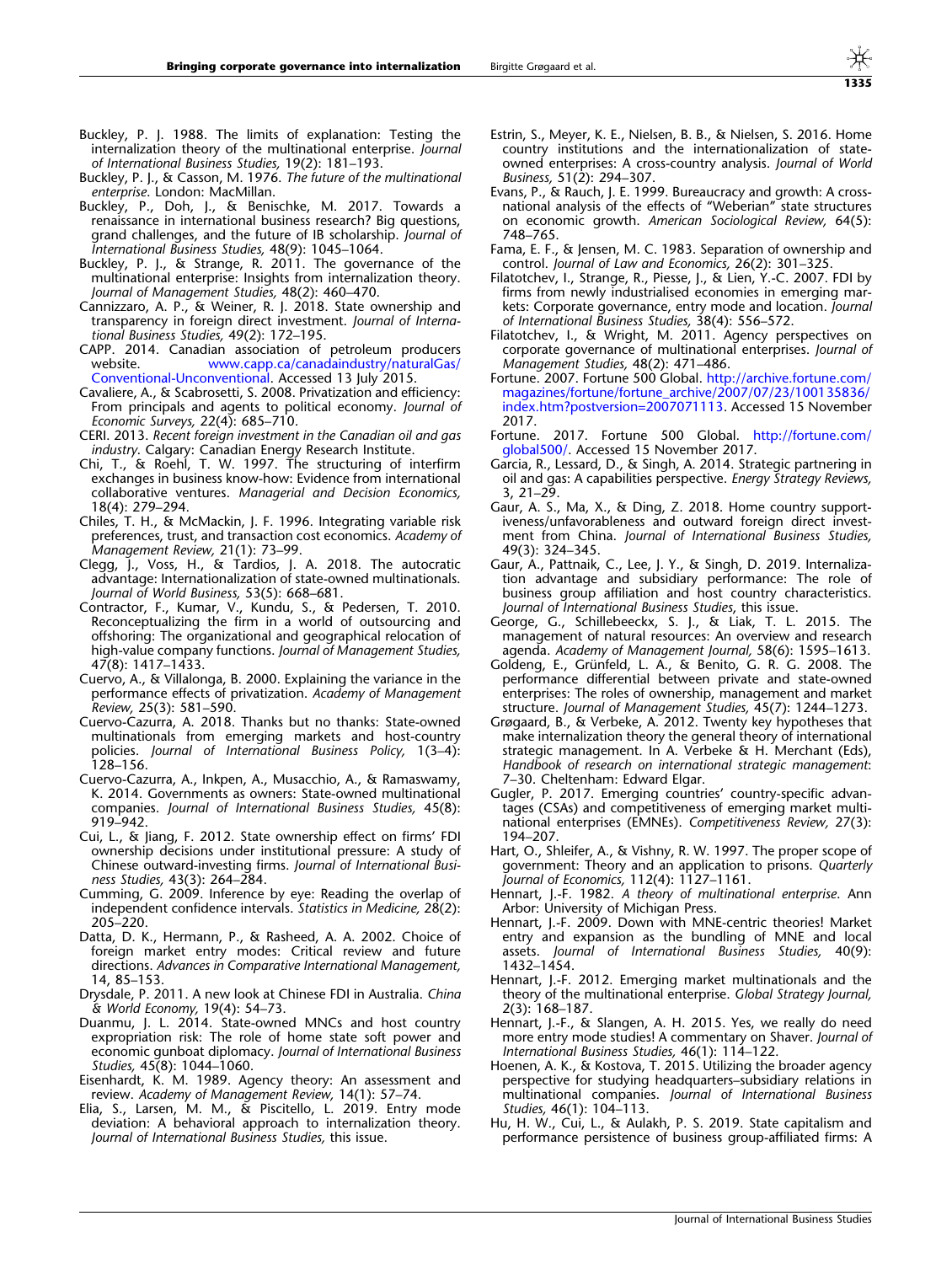<span id="page-26-0"></span>comparative study of China and India. Journal of International Business Studies, 50(2): 193–222.

- Jensen, M. C., & Meckling, W. H. 1976. Theory of the firm: Managerial behavior, agency costs and ownership structure. Journal of Financial Economics, 3(4): 305–360.
- Johanson, J., & Vahlne, J.-E. 2009. The Uppsala internationalization process model revisited: From liability of foreignness to liability of outsidership. Journal of International Business Studies, 40(9): 1411–1431.
- JuneWarren Nickle's Energy Group. 2016. Operational and financial data on oil and gas companies 01/01/2005 to 03/31/2016 [Data file]. [http://www.junewarren-nickles.com/.](http://www.junewarren-nickles.com/) Accessed 31 July 2018.
- Kano, L. 2018. Global value chain governance: A relational perspective. Journal of International Business Studies, 49(6): 684–705.
- Karolyi, G. A., & Liao, R. C. 2017. State capitalism's global reach: Evidence from foreign acquisitions by state-owned companies. Journal of Corporate Finance, 42, 367–391.
- Kingsley, A. F., Noordewier, T. G., & Bergh, R. G. V. 2017. Overstating and understating interaction results in international business research. Journal of World Business, 52(2): 286–295.
- Knutsen, C. H., Rygh, A., & Hveem, H. 2011. Does state ownership matter? Institutions' effect on foreign direct investment revisited. Business and Politics, 13(1): art. 2.
- Kornai, J. 1979. Resource-constrained versus demand-constrained systems. Econometrica, 47(4): 801–820.
- Laffont, J. J., & Martimort, D. 2002. The theory of incentives: The principal-agent model. Princeton: Princeton University Press.
- Lawson, C. 1994. The theory of state-owned enterprises in market economies. Journal of Economic Surveys, 8(3): 283–309.
- Lee, Y., Hemmert, M., & Kim, J. 2014. What drives the international ownership strategies of Chinese firms? The role of distance and home-country institutional factors in outward acquisitions. Asian Business & Management, 13(3): 197–225.
- Li, J., & Xie, Z. 2013. Examining the cross-border acquisition strategy of Chinese companies: The moderating roles of state ownership and institutional transition. Journal of Leadership & Organizational Studies, 20(4): 436–447.
- Madhok, A., & Keyhani, M. 2012. Acquisitions as entrepreneurship: Asymmetries, opportunities, and the internationalization of multinationals from emerging economies. Global Strategy Journal, 2(1): 26–40.
- Martimort, D. 2006. An agency perspective on the costs and benefits of privatization. Journal of Regulatory Economics, 30(1): 5–44.
- Martin, X., & Li, C. 2015. What do we know about state-owned emerging-economy firms, and how? Evaluating literature about inward and outward multinational activities. Advances in International Management, 28, 403–439.
- Megginson, W. L., & Netter, J. M. 2001. From state to market: A survey of empirical studies on privatization. Journal of Economic Literature, 39(2): 321–389.
- Meyer, K. E., Ding, Y., Li, J., & Zhang, H. 2014. Overcoming distrust: How state-owned enterprises adapt their foreign entries to institutional pressures abroad. Journal of International Business Studies, 45(8): 1005–1028.
- Miller, T., & Kim, A. B. 2017. 2017 Index of Economic Freedom. Washington DC: The Heritage Foundation.
- Morschett, D., Schramm-Klein, H., & Swoboda, B. 2010. Decades of research on market entry modes: What do we really know about external antecedents of entry mode choice? Journal of International Management, 16(1): 60–77.
- Muehlfeld, K., Rao Sahib, P., & Van Witteloostuijn, A. 2012. A contextual theory of organizational learning from failures and successes: A study of acquisition completion in the global newspaper industry, 1981–2008. Strategic Management Journal, 33(8): 938–964.
- Musacchio, A., & Lazzarini, S. G. 2014. Reinventing state capitalism: Leviathan in business, Brazil and beyond. Cambridge, MA: Harvard University Press.
- Musacchio, A., Lazzarini, S., & Aguilera, R. 2015. New varieties of state capitalism: Strategic and governance implications. Academy of Management Perspectives, 29(1): 115–131.
- Narula, R., & Verbeke, A. 2015. Making internalization theory good for practice: The essence of Alan Rugman's contributions to international business. Journal of World Business, 50(4): 612–622.
- Newfoundland Department of Natural Resources. 2016. Publi-<br>cations energy. http://www.nr.gov.nl.ca/nr/publications/ [http://www.nr.gov.nl.ca/nr/publications/](http://www.nr.gov.nl.ca/nr/publications/energy/index.html) [energy/index.html](http://www.nr.gov.nl.ca/nr/publications/energy/index.html). Accessed 2 December 2017.
- OECD. 2013. International investments by SOEs: Economic trends and the policy landscape. Paris: OECD Publishing.
- OECD. 2014. Levelling the international playing field between public and private business: What have we learnt so far?. Paris: OECD Publishing.
- Okhuysen, G., & Bonardi, J.-P. 2011. The challenges of building theory by combining lenses. Academy of Management Review, 36(1): 6–11.
- Pan, Y., Teng, L., Supapol, A. B., Lu, X., Huang, D., & Wang, Z. 2014. Firms' FDI ownership: The influence of government ownership and legislative connections. Journal of International Business Studies, 45(8): 919–942.
- Rugman, A. M. 1981. Inside the multinationals: The economics of the multinational enterprise. New York: Columbia University Press.
- Rugman, A. M. 1983. The comparative performance of US and European multinational enterprises, 1970-79. Management International Review, 23(2): 4–14.
- Rugman, A. M., & Li, J. 2007. Will China's multinationals succeed globally or regionally? European Management Journal, 25(5): 333–343.
- Rugman, A. M., & Verbeke, A. 2001. Subsidiary-specific advantages in multinational enterprises. Strategic Management Journal, 22(3): 237–250.
- Rugman, A. M., & Verbeke, A. 2003. Extending the theory of the multinational enterprise: Internalization and strategic management perspectives. Journal of International Business Studies, 34(2): 125–137.
- Rugman, A. M., & Verbeke, A. 2008. Internalization theory and its impact on the field of international business. Research in Global Strategic Management, 14, 155–174.
- Rygh, A. 2018. Welfare effects of state-owned multinational enterprises: A view from agency and incomplete contracts theory. International Journal of Public Sector Management, 31(2): 207–220.
- Sappington, D. E., & Stiglitz, J. E. 1987. Privatization, information and incentives. Journal of Policy Analysis and Management, 6(4): 567–585.
- Shapiro, D., & Globerman, S. 2012. The international activities and effects of state-owned enterprises. In K. Sauvant, L. Sachs, & W. S. Jongbloed (Eds), Sovereign investment: Concerns and policy reactions: 98–141. New York: Oxford University Press.
- Shaver, J. M. 2013. Do we really need more entry mode studies? Journal of International Business Studies, 44(1): 23–27.
- Shi, W., Sun, S., Yan, D., & Zhu, Z. 2017. Institutional fragility and outward foreign direct investment from China. Journal of International Business Studies, 48(4): 452–476.
- Shleifer, A., & Vishny, R. W. 1994. Politicians and firms. Quarterly Journal of Economics, 109(4): 995–1025.
- Shleifer, A., & Vishny, R. W. 1997. A survey of corporate governance. Journal of Finance, 52(2): 737–783.
- Slangen, A., & Hennart, J.-F. 2007. Greenfield or acquisition entry: A review of the empirical foreign establishment mode literature. Journal of International Management, 13(4): 403–429.
- Stock, J. H., Wright, J. H., & Yogo, M. 2002. A survey of weak instruments and weak identification in generalized method of moments. Journal of Business and Economic Statistics, 20(4): 518–529.